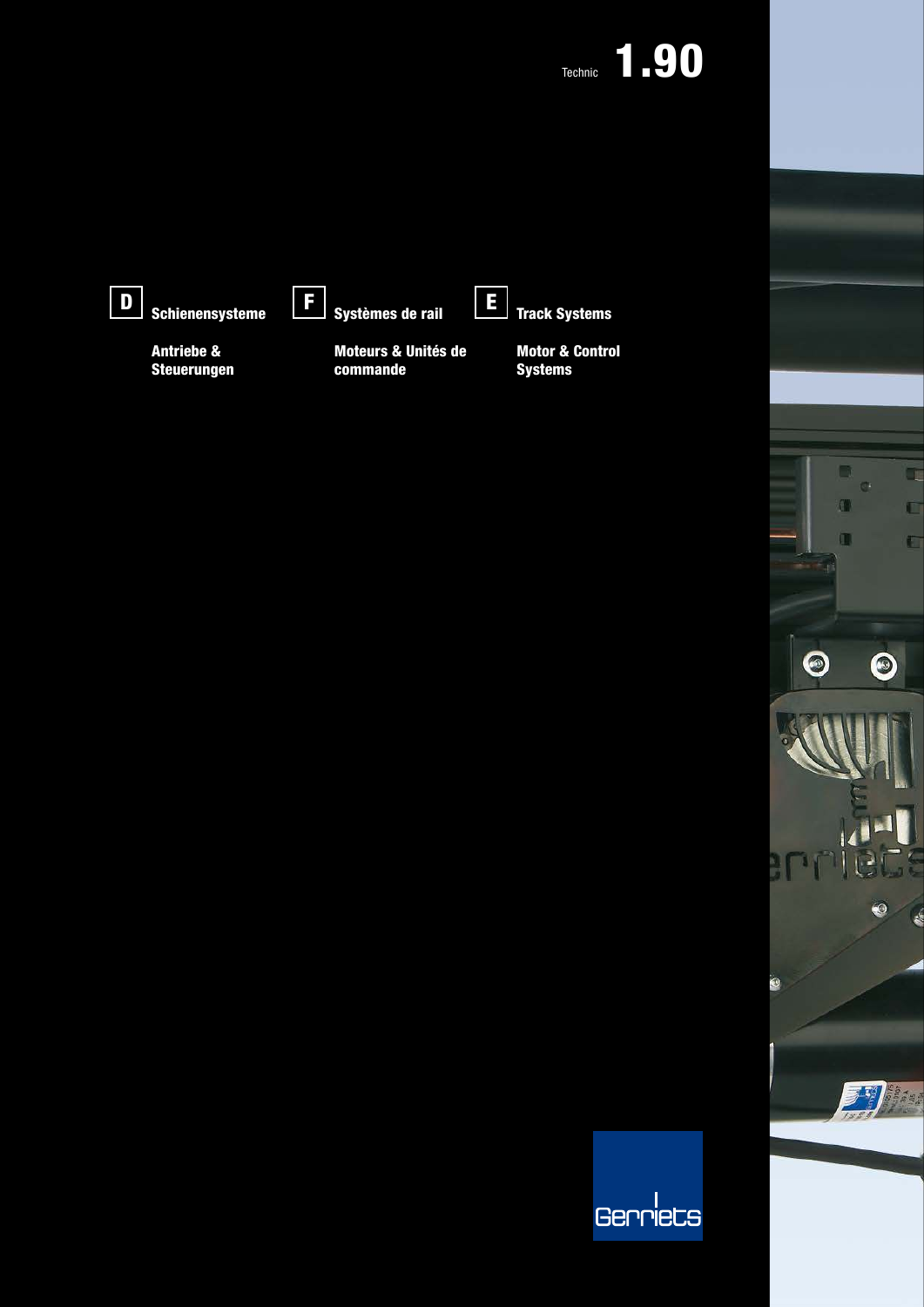# Handantriebe / Entraînement manuel / Manual Operation

poulie du bas.

#### Handseilantrieb

#### Par drisse et poulie du bas

#### Floor Pulley

Ein Endloszugseil wird am Schienenende nach unten geführt und dort direkt von Hand am Seil bewegt.

Patience avec entraînement manuel par drisse. Du côté de la poulie de tirage, la drisse de manoeuvre est renvoyée vers la Floor pulley used to divert the rope from track to floor and back to track again. Manually tensioned.



#### HAND-DRIVE

Funktioniert wie der Handseilantrieb, das Endloszugseil wird jedoch mit einer Handkurbel angetrieben. Automatische Zugseilnachspannung.

#### Par Trac-Drive manivelle

Principe d'entraînement identique à l'entraînement manuel par drisse. La poulie du bas est remplacée par un mécanisme de tension et d'entraînement par manivelle.

Hand Crank

Works like the floor pulley, but operated with a hand crank mounted to the wall. Automatic tensioning.



#### ROPE-DRIVE

Der Vorhang wird von Hand am endlos verspleißten Hanfseil (Ø 22 mm) bewegt. Die Kraftübertragung erfolgt direkt an der Schiene auf das Endloszugseil.

#### Par Trac-Drive corde-chanvre

Réalisé par deux circuits de drisse différents. Un premier circuit de drisse entraîne directement les chariots conducteurs de la patience. Un deuxième circuit utilisant une corde chanvre Ø 22 mm relie le mécanisme supérieur à une poulie du bas.

#### Hemp Rope Adapter Pulley

Continuous loop pulley used to move the curtain via 22 mm / 0.86" hemp rope. Special hemp rope floor pulley is necessary. Standard 8 mm / 0.31" Polyester rope is used at track level.

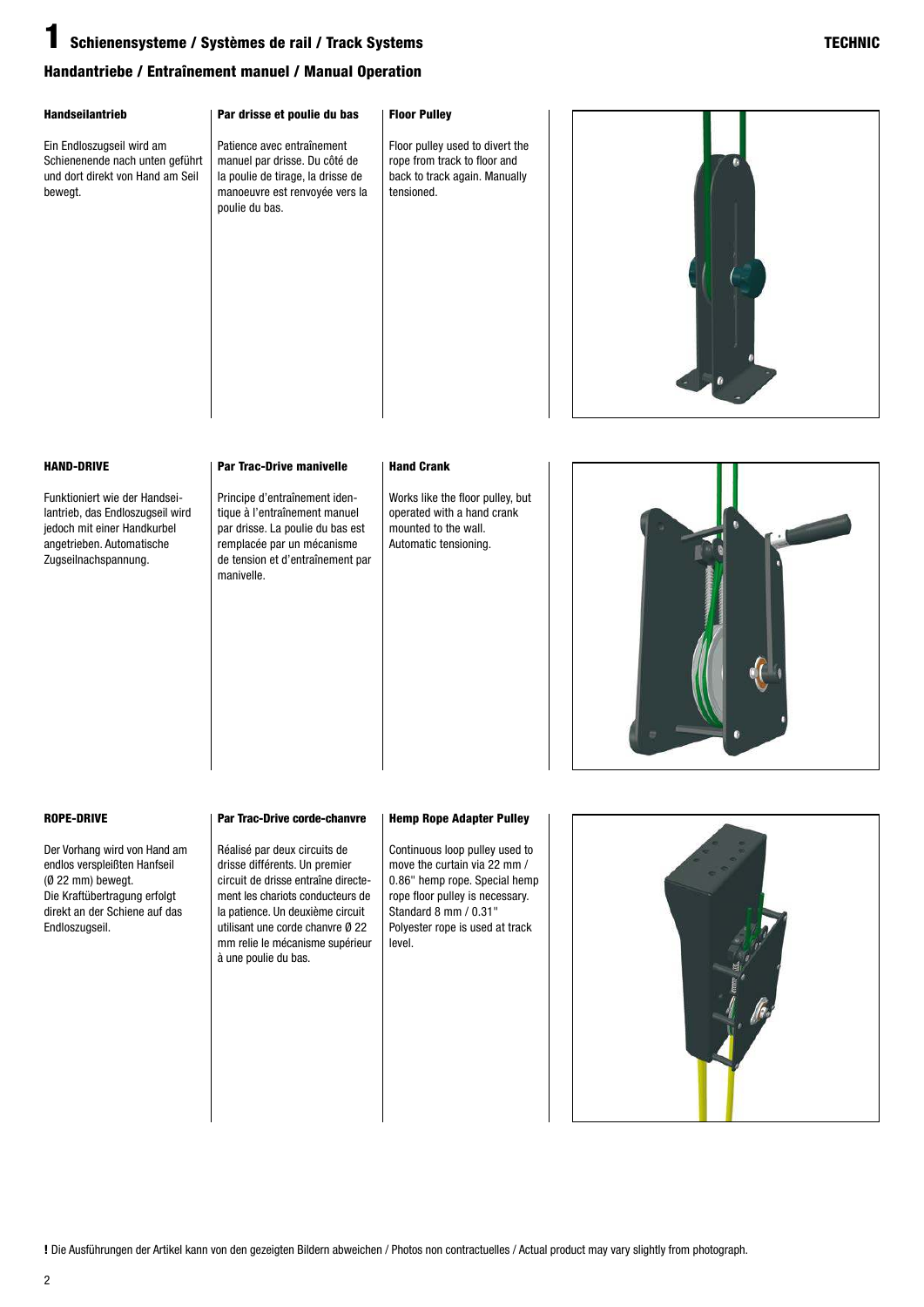### Handantriebe / Entraînement manuel / Manual Operation

### Seilzugkomponenten für ASS, TRUMPF, TRUMPF 95, JOKER 95 und KING / Entraînement manuel par drisse - composants pour ASS, TRUMPF, TRUMPF 95, JOKER 95 et KING / Components for Rope Drawn ASS, TRUMPF, TRUMPF 95, JOKER 95 and KING

| <b>Polyesterseil</b><br>$\bullet$ Ø 8 mm.<br>• Bruchlast: ca. 1.100 daN.<br>• Max. Seillänge: 200 m.<br>• Vorgereckt, dehnungsarm<br>(ca. 4%). |         | <b>Drisse polyester</b><br>$\bullet$ Ø 8 mm.<br>• Charge de rupture : 1.100 daN.<br>$\bullet$ Bobine: 200 m. | • Préétirée, faible étirement (4%). | <b>Polyester Rope</b><br>$\bullet$ Ø 8 mm.<br>• Tensile strength: approx.<br>1.100 daN.<br>$\bullet$ Max. length: 200 m.<br>• Non-stretch (approx. 4%). |     |
|------------------------------------------------------------------------------------------------------------------------------------------------|---------|--------------------------------------------------------------------------------------------------------------|-------------------------------------|---------------------------------------------------------------------------------------------------------------------------------------------------------|-----|
| Art. / Réf.                                                                                                                                    | Farbe   | Coloris                                                                                                      | Colour                              |                                                                                                                                                         | q/m |
| 4104 1182                                                                                                                                      | schwarz | noir                                                                                                         | black                               |                                                                                                                                                         | 40  |





ĝ ₿ 280 180







| Gegenspannrolle |
|-----------------|
|                 |

| Poulie du bas<br>• Avec percages $\emptyset$ 10 mm pour<br>fixation au sol.<br>• Tension de la drisse par poulie<br>auidée. | <b>Stirrup Floor Pulley</b><br>• With foot stirrup and $\emptyset$ 10 mm<br>hole for screwing on the floor.<br>• Tensioned by foot pressure.<br>$\bullet$ For rope up to $\emptyset$ 8 mm. |
|-----------------------------------------------------------------------------------------------------------------------------|--------------------------------------------------------------------------------------------------------------------------------------------------------------------------------------------|
| • Pour drisse Ø 8 mm max.                                                                                                   |                                                                                                                                                                                            |
|                                                                                                                             |                                                                                                                                                                                            |

| Art. / Réf. | Farbe   | Coloris | Colour | ᅩ<br>α |
|-------------|---------|---------|--------|--------|
| 3100 7061   | schwarz | noir    | black  | 1.205  |

| Gegenspannrolle 180 |  |
|---------------------|--|

| Gegenspannrolle 180<br>• Mit Ø 10 mm Bohrung für<br>Bodenverschraubung.<br>• Seilspannung durch Spannrolle.<br>• Bis max. Ø 8 mm Seil. |       | Poulie du bas réglable 180<br>• Avec percages $\emptyset$ 10 mm pour<br>fixation au sol.<br>• Tension de la drisse par poulie<br>quidée.<br>• Pour drisse Ø 8 mm max. |        | <b>Adjustable Floor Pulley 180</b><br>• With Ø 10 mm hole for<br>screwing on the floor.<br>• Tensioning by adjustable pulley.<br>$\bullet$ For rope up to $\emptyset$ 8 mm. |    |   |
|----------------------------------------------------------------------------------------------------------------------------------------|-------|-----------------------------------------------------------------------------------------------------------------------------------------------------------------------|--------|-----------------------------------------------------------------------------------------------------------------------------------------------------------------------------|----|---|
| Art. / Réf.                                                                                                                            | Farbe | Coloris                                                                                                                                                               | Colour |                                                                                                                                                                             | mm | a |

| Gegenspannrolle 350<br>• Mit Ø 10 mm Bohrung für<br>Bodenverschraubung.<br>• Bis max. Ø 8 mm Seil. | • Seilspannung durch Spannrolle. | Poulie du bas réglable 350<br>• Avec percages Ø 10 mm pour<br>fixation au sol.<br>• Tension de la drisse par poulie<br>quidée.<br>• Pour drisse Ø 8 mm max. |        | <b>Adjustable Floor Pulley 350</b><br>• With Ø 10 mm hole for<br>screwing on the floor.<br>• Tensioning by adjustable pulley.<br>$\bullet$ For rope up to $\emptyset$ 8 mm. |  |
|----------------------------------------------------------------------------------------------------|----------------------------------|-------------------------------------------------------------------------------------------------------------------------------------------------------------|--------|-----------------------------------------------------------------------------------------------------------------------------------------------------------------------------|--|
| Art. / Réf.                                                                                        | Farbe                            | Coloris                                                                                                                                                     | Colour | mm<br>g                                                                                                                                                                     |  |
|                                                                                                    |                                  |                                                                                                                                                             |        |                                                                                                                                                                             |  |

**3100 7071** Schwarz noir black  $\begin{array}{|c|c|c|c|}\hline \textbf{3100 7071} & \textbf{380} & \textbf{1.395} \\\hline \end{array}$ 

Course de réglage / Tension Distance

| Spannweg /<br>3100 7081<br>350<br>black<br>schwarz<br>noir<br>Course de réglage /<br><b>Tension Distance</b> | 3.600 |
|--------------------------------------------------------------------------------------------------------------|-------|

| <b>Kontergewicht</b><br>• Mit Ø 10 mm Bohrung für<br>Bodenverschraubung.<br>• Mit Führungskorb.<br>$\bullet$ Bis max. $\emptyset$ 8 mm Seil. | • Für den mobilen Bühneneinsatz. | Poulie du bas avec contre-<br>poids<br>• Avec percages Ø 10 mm pour<br>fixation au sol.<br>• Avec fourreau de quidage.<br>• Adaptée à une utilisation mobile.<br>• Pour drisse Ø 8 mm max. |        | <b>Self Tensioning Floor Pulley</b><br>• With Ø 10 mm hole for<br>screwing on the floor.<br>• Tensioning via metal block.<br>• For mobile applications.<br>$\bullet$ For rope up to $\emptyset$ 8 mm. |        |   |
|----------------------------------------------------------------------------------------------------------------------------------------------|----------------------------------|--------------------------------------------------------------------------------------------------------------------------------------------------------------------------------------------|--------|-------------------------------------------------------------------------------------------------------------------------------------------------------------------------------------------------------|--------|---|
| Art. / Réf.                                                                                                                                  | Farbe                            | Coloris                                                                                                                                                                                    | Colour |                                                                                                                                                                                                       | گا     | g |
| 3100 7011                                                                                                                                    | schwarz                          | noir                                                                                                                                                                                       | black  |                                                                                                                                                                                                       | 12.445 |   |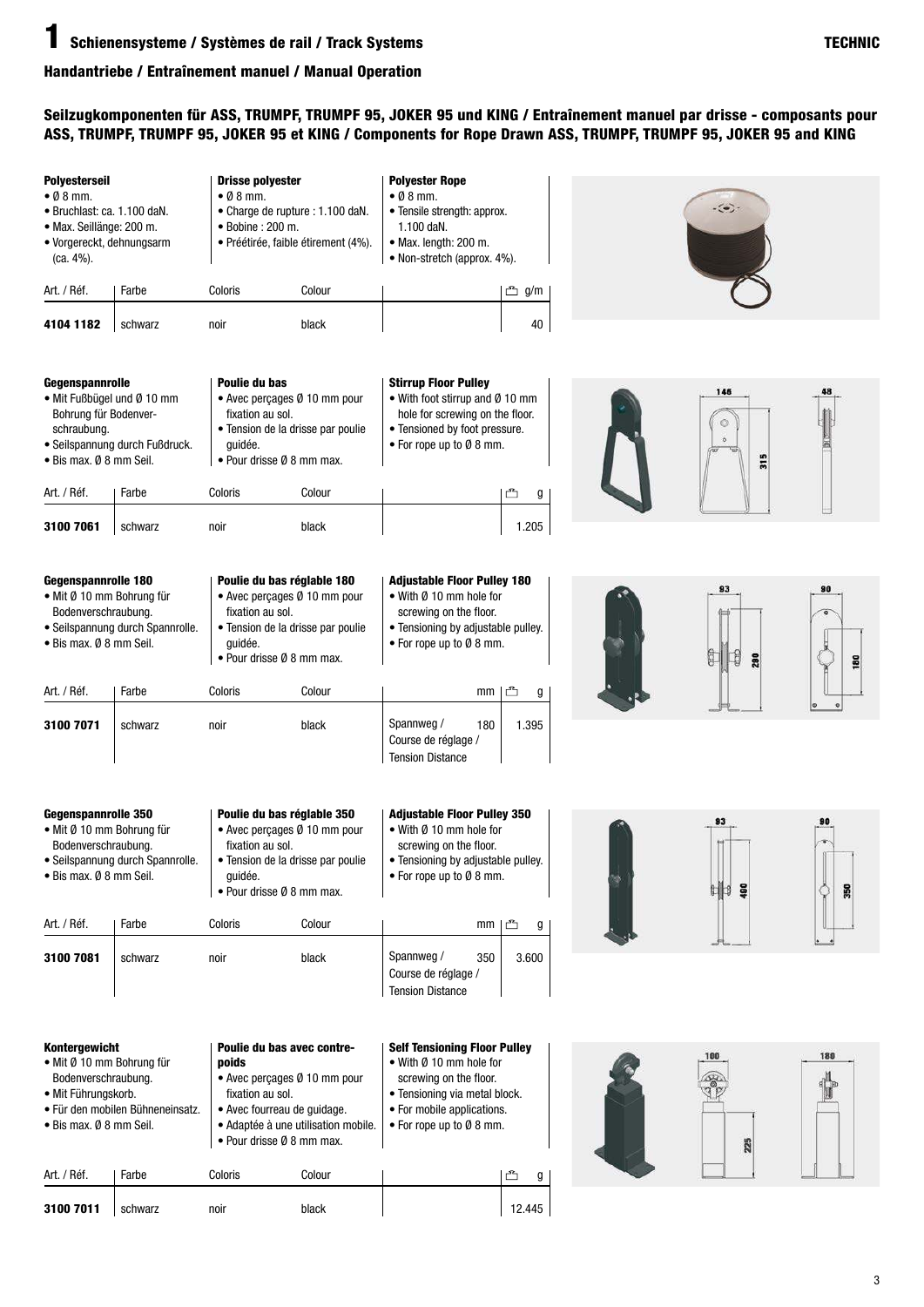# Handantriebe / Entraînement manuel / Manual Operation 1 Schienensysteme / Systèmes de rail / Track Systems

Seilzugkomponenten für ASS, TRUMPF, TRUMPF 95, JOKER 95 und KING / Entraînement manuel par drisse - composants pour ASS, TRUMPF, TRUMPF 95, JOKER 95 et KING / Components for Rope Drawn ASS, TRUMPF, TRUMPF 95, JOKER 95 and KING

| Gegenspannrolle zur<br>Sandsackbeschwerung<br>• Mit Aufnahmebohrung<br>$0.8.5$ mm.<br>(nicht im Lieferumfang).<br>• Bis max. Ø 8 mm Seil.<br>DIN 56927-B NG6. | • Seilspannung durch Sandsack<br>• Inkl. Kettenschnellverschluss | sac de sable<br>sable (non fourni).<br>• Avec maillon rapide | Poulie du bas pour lestage par<br>• Avec percage $\emptyset$ 8,5 mm.<br>• Tension de drisse par sac de<br>• Pour drisse $\emptyset$ 8 mm max.<br>DIN 56927-B NG6. | <b>Floor Pulley for weighting</b><br>sandback<br>• With mounting hole $\emptyset$ 8,5 mm.<br>• Rope tension with the aid of<br>the sandsack (not included in<br>scope of delivery).<br>$\bullet$ For rope up to $\emptyset$ 8 mm.<br>• Including quick link<br>DIN 56927-B NG6. |
|---------------------------------------------------------------------------------------------------------------------------------------------------------------|------------------------------------------------------------------|--------------------------------------------------------------|-------------------------------------------------------------------------------------------------------------------------------------------------------------------|---------------------------------------------------------------------------------------------------------------------------------------------------------------------------------------------------------------------------------------------------------------------------------|
| Art. / Réf.                                                                                                                                                   | Farbe                                                            | Coloris                                                      | Colour                                                                                                                                                            | لہے۔<br>g/m                                                                                                                                                                                                                                                                     |
| 3100 7065                                                                                                                                                     | schwarz                                                          | noir                                                         | black                                                                                                                                                             | 249                                                                                                                                                                                                                                                                             |



**TECHNIC** 

| <b>Kevlarseil</b>                                                                                                                                                                                     |       | Drisse kevlar     |                                                                                                          | <b>Kevlar Rope</b> |        |
|-------------------------------------------------------------------------------------------------------------------------------------------------------------------------------------------------------|-------|-------------------|----------------------------------------------------------------------------------------------------------|--------------------|--------|
| $\bullet$ Ø 8 mm.                                                                                                                                                                                     |       | $\bullet$ Ø 8 mm. |                                                                                                          | $\bullet$ Ø 8 mm.  |        |
| • Charge de rupture : 1.200 daN.<br>• Bruchlast: ca. 1.200 daN.<br>$\bullet$ Bobine: 200 m.<br>• Max. Seillänge: 200 m.<br>• Préétirée, très faible étirement<br>• Dehnungsarm (ca. 1%).<br>$(1\%)$ . |       |                   | • Tensile strength: approx.<br>1.200 daN.<br>• Max. Length: 200 m.<br>• Hardly stretchable (approx. 1%). |                    |        |
| Art. / Réf.                                                                                                                                                                                           | Farbe | Coloris           | Colour                                                                                                   |                    | ∟ै g/m |

**4305 0401** schwarz noir black | 40









| <b>HAND-DRIVE Antrieb</b>       | Trac-Drive manuel - corde                                     |
|---------------------------------|---------------------------------------------------------------|
| $\bullet$ Bis max, Ø 8 mm Seil. | manivelle                                                     |
| • Automatische Zugseilnach-     |                                                               |
| spannung.                       | • Pour drisse $\emptyset$ 8 mm max.<br>• Mécanisme de tension |
|                                 |                                                               |

Manivelle

• Avec poignée repliable. • Pour câble / drisse Ø 3 mm maxi.

Art. / Réf. Farbe Coloris Colour m g

#### | Hand Crank Wall Pulley  $\frac{1}{2}$  to Ø 8 mm.

Hand Crank

Zuglänge / Longueur / Length

• With retractable handle. • For rope upt to Ø 3 mm.

| nvelle                        | $\blacktriangleright$ For rope up to 0 8 mm. |
|-------------------------------|----------------------------------------------|
| ur drisse Ø 8 mm max.         | Automatic rope tensioning.                   |
| écanisme de tension           | • Hand crank operation.                      |
| tomatique de la drisse.       |                                              |
| traînement de la drisse sans. |                                              |

| • Das Endloszugseil wird mit einer<br>Handkurbel angetrieben. |         | automatique de la drisse.<br>• Entraînement de la drisse sans<br>fin par manivelle. |        |       |  |
|---------------------------------------------------------------|---------|-------------------------------------------------------------------------------------|--------|-------|--|
| Art. / Réf.                                                   | Farbe   | Coloris                                                                             | Colour | g     |  |
| 3100 7091                                                     | schwarz | noir                                                                                | black  | 6.985 |  |

| <b>ROPE-DRIVE Antrieb</b><br>$\bullet$ Bis max. $\emptyset$ 8 mm Seil.<br>• Vorhang wird mittels eines<br>22 mm Hanfseil von Hand<br>bewegt.<br>• Kraftübertragung auf Zugseil. |         | Trac-Drive manuel - corde<br>chanvre<br>chanvre $\emptyset$ 22 mm.<br>• Transmission de la force de<br>tirage sur drisse de tirage<br>$\emptyset$ 8 mm max. | • Entraînement manuel par corde | <b>Track Mounted Pulley</b><br>$\bullet$ For rope up to $\emptyset$ 8 mm.<br>• Used to move the curtain via<br>22 mm rope.<br>• Standard 8 mm rope used at<br>track level. |   |   |
|---------------------------------------------------------------------------------------------------------------------------------------------------------------------------------|---------|-------------------------------------------------------------------------------------------------------------------------------------------------------------|---------------------------------|----------------------------------------------------------------------------------------------------------------------------------------------------------------------------|---|---|
| Art. / Réf.                                                                                                                                                                     | Farbe   | Coloris                                                                                                                                                     | Colour                          |                                                                                                                                                                            | ۴ | g |
| 3100 7101                                                                                                                                                                       | schwarz | noir                                                                                                                                                        | black                           |                                                                                                                                                                            |   |   |



Handkurbel • Mit Klappgriff. • Bis max. Ø 3 mm Seil.

3100 7031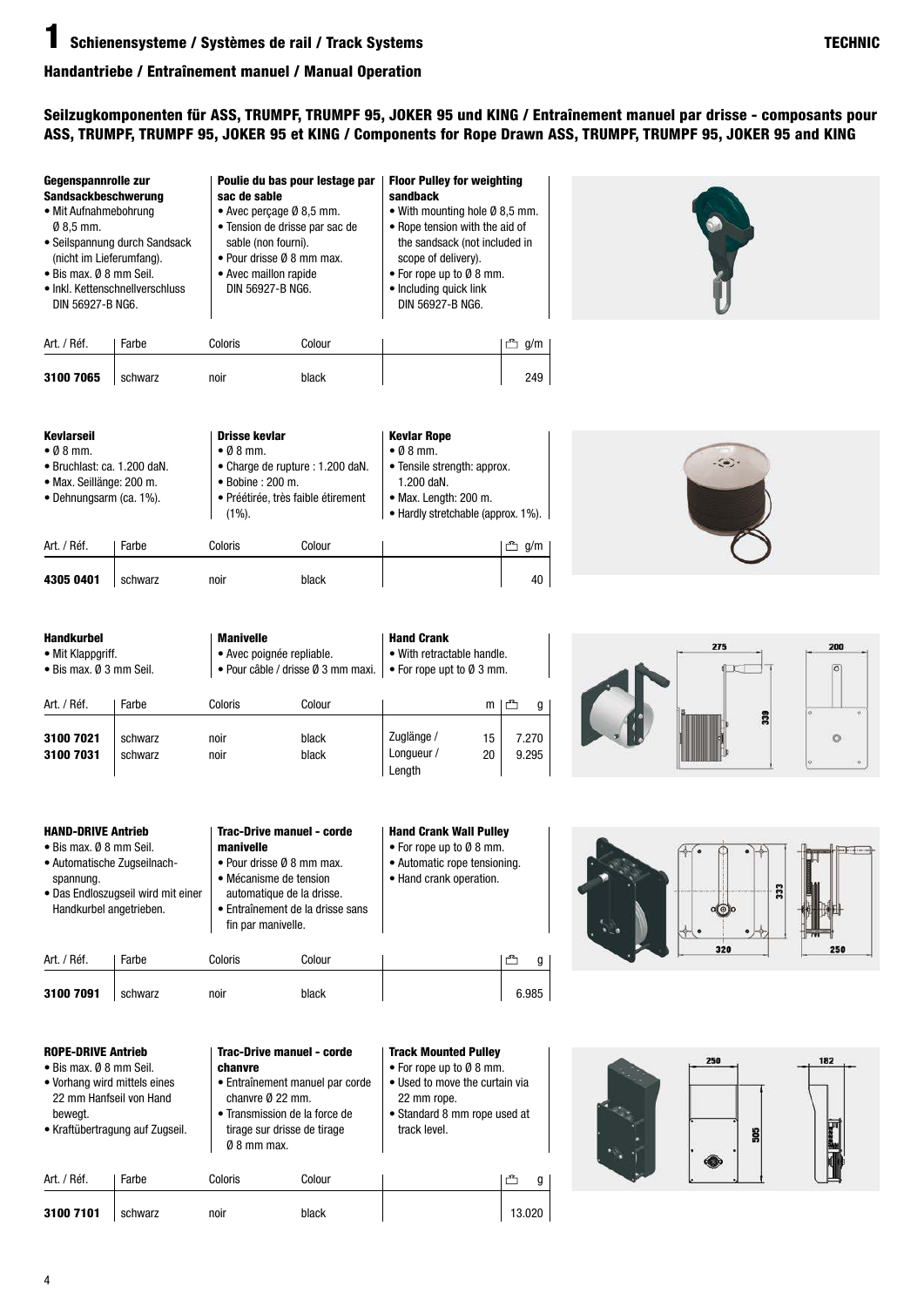250

# Handantriebe / Entraînement manuel / Manual Operation

### Seilzugkomponenten für ASS, TRUMPF, TRUMPF 95, JOKER 95 und KING / Entraînement manuel par drisse - composants pour ASS, TRUMPF, TRUMPF 95, JOKER 95 et KING / Components for Rope Drawn ASS, TRUMPF, TRUMPF 95, JOKER 95 and KING

| <b>Hanf-Drahtseilrolle</b> | $\bullet$ Für Seil Ø 3 mm und 22 mm. | câble acier | Poulie mixte corde chanvre -<br>• Pour câble acier Ø 3 mm et<br>corde chanvre Ø 22 mm. | <b>Hemp Pulley</b><br>$\bullet$ For rope $\emptyset$ 3 mm and 22 mm. |    |        | 129            | $\circ$ |
|----------------------------|--------------------------------------|-------------|----------------------------------------------------------------------------------------|----------------------------------------------------------------------|----|--------|----------------|---------|
| Art. / Réf.                | Farbe                                | Coloris     | Colour                                                                                 |                                                                      | m  | 凸<br>g | $\frac{1}{20}$ |         |
| 3100 7041                  | schwarz                              | noir        | black                                                                                  | Zuglänge /<br>Longueur/<br>Length                                    | 13 | 16.940 |                | $\circ$ |

| Wandkonsole<br>• Verstellbar.<br>• Für Hanf-Drahtseilrolle. |         |         | Console murale réglable<br>· Pour poulie mixte corde<br>chanvre - câble acier. | <b>Wall Mount Bracket</b><br>• Adjustable.<br>• For hemp pulley. |       |  |
|-------------------------------------------------------------|---------|---------|--------------------------------------------------------------------------------|------------------------------------------------------------------|-------|--|
| Art. / Réf.                                                 | Farbe   | Coloris | Colour                                                                         |                                                                  | g     |  |
| 3190 8021                                                   | schwarz | noir    | black                                                                          |                                                                  | 5.120 |  |





#### Hanfseil

#### • Ø 22 mm.

- Endlos verspleißt.
- Länge an Anlagenhöhe
- angepasst.
- Farbe: natur.

• Ø 22 mm. • Epissée sans fin.

Corde chanvre

- Longueur adaptée à hauteur de
- tirage.
- Coloris : nature.

## Hemp Rope

- Ø 22 mm.
- Continuous loop.
- Length depending on system
- height. • Colour: natural.



|  | i |  |
|--|---|--|
|  |   |  |

4305 0301

| Hanfseil-Gegenspannrolle 350<br>$\bullet$ Für Seil Ø 22 mm. |         | 350     | Poulie du bas corde chanvre<br>• Pour corde chanvre $\emptyset$ 22 mm. |                                                              | <b>Hemp Rope Adjustable Floor</b><br>Pulley 350<br>$\bullet$ For Ø 22 mm rope. |       |  |
|-------------------------------------------------------------|---------|---------|------------------------------------------------------------------------|--------------------------------------------------------------|--------------------------------------------------------------------------------|-------|--|
| Art. / Réf.                                                 | Farbe   | Coloris | Colour                                                                 |                                                              | mm                                                                             | g     |  |
| 3100 7051                                                   | schwarz | noir    | black                                                                  | Spannweg /<br>Course de réglage /<br><b>Tension Distance</b> | 350                                                                            | 9.455 |  |



| Hanfseilrolle zur<br>Sandsack-Beschwerung<br>$\bullet$ Mit Aufnahmebohrung<br>$0$ 10.5 mm.<br>(nicht im Lieferumfang).<br>• Bis max. Ø22 mm Seil.<br>DIN 56927-B NG8. | • Seilspannung durch Sandsack<br>$\bullet$ Inkl. Kettenschnellverschluss | $0$ 10.5 mm.<br>sable (non livré).<br>• Avec maillon rapide<br>DIN 56927-B NG6. | Poulie corde chanvre pour<br>lestage par sac de sable<br>• Avec percage de fixation<br>• Tension de la drisse par sac de<br>• Pour drisse Ø22 mm max. | <b>Hemp Cord Pulley for</b><br>weighting sandbag<br>• With mounting hole<br>$0$ 10.5 mm.<br>• Rope tension through sandbag.<br>$\bullet$ Up to max. $\emptyset$ 22 mm rope.<br>• Including quick link<br>DIN 56927-B NG6. |              |
|-----------------------------------------------------------------------------------------------------------------------------------------------------------------------|--------------------------------------------------------------------------|---------------------------------------------------------------------------------|-------------------------------------------------------------------------------------------------------------------------------------------------------|---------------------------------------------------------------------------------------------------------------------------------------------------------------------------------------------------------------------------|--------------|
| Art. / Réf.                                                                                                                                                           | Farbe                                                                    | Coloris                                                                         | Colour                                                                                                                                                |                                                                                                                                                                                                                           | المحم<br>g/m |
| 3100 7067                                                                                                                                                             | schwarz                                                                  | noir                                                                            | black                                                                                                                                                 |                                                                                                                                                                                                                           | 1.650        |

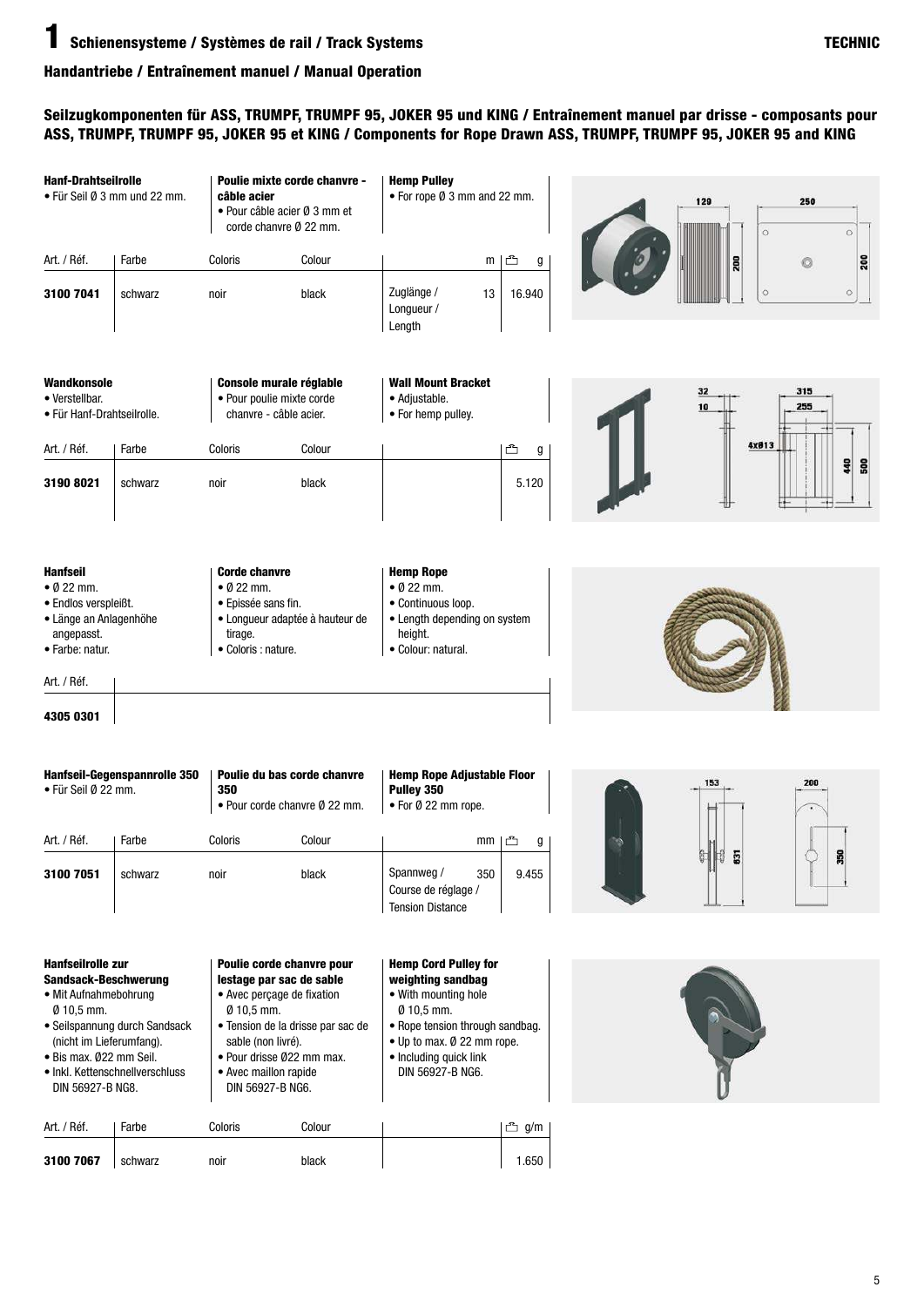| <b>TRAC-DRIVE</b>                                                                                                                                                                                      | <b>TRAC-DRIVE</b>                                                                                                                                                                                            | <b>TRAC-DRIVE</b>                                                                                                                                                     |
|--------------------------------------------------------------------------------------------------------------------------------------------------------------------------------------------------------|--------------------------------------------------------------------------------------------------------------------------------------------------------------------------------------------------------------|-----------------------------------------------------------------------------------------------------------------------------------------------------------------------|
| System mit motorischem<br>Seiltrieb. Das Endloszugseil<br>umschlingt die Treibscheibe des<br>Antriebs.<br>Die Antriebsgeschwindigkeit ist je<br>nach Steuerungsart fest oder<br>stufenlos verstellbar. | Principe de fonctionnement : la<br>drisse de tirage s'enroule le long<br>des poulies d'entraînement par<br>simple friction.<br>Unité de commande type<br>G-FRAME 54 pour vitesse fixe ou<br>variable.        | A continuous loop track<br>mounted motor with either 2 or<br>3 grooved pulleys (depending<br>on curtain weight and speed)<br>available as fixed or variable<br>speed. |
| Für folgende Schienensysteme<br>einsetzbar:<br>$\bullet$ TRUMPF 95<br>$\bullet$ JOKER 95<br>$\bullet$ KING                                                                                             | Compatible avec les systèmes de<br>rail suivants :<br>• TRUMPF 95<br>$\bullet$ JOKER 95<br>$\bullet$ KING                                                                                                    | For use on track systems:<br>• TRUMPF 95<br>$\bullet$ JOKER 95<br>$\bullet$ KING                                                                                      |
| Für folgende Seilführungsarten<br>geeignet:<br>• Seitliche Seilführung.<br>· Untenliegende Seilführung.<br>• Obenliegende Seilführung.<br>· Doppelte, obenliegende<br>Seilführung.                     | Compatible avec les types de<br>quidage de drisse suivants :<br>· Guidage de drisse latéral.<br>· Guidage de drisse supérieur.<br>· Guidage de drisse inférieur.<br>• Double quidage de drisse<br>supérieur. | Curtain track options:<br>• Side cord operation.<br>• Bottom cord operation.<br>• Top cord operation.<br>• Double top cord operation.                                 |
| <b>Technische Daten</b>                                                                                                                                                                                | <b>Données techniques</b>                                                                                                                                                                                    | <b>Technical Data</b>                                                                                                                                                 |
| TRAC-DRIVE Motor TD12:<br>• Eigengewicht<br>16.490 g<br>• Einschaltdauer<br>40 %                                                                                                                       | Moteur TRAC-DRIVE TD12:<br>• Poids<br>16.490q<br>• Facteur de marche<br>40 %                                                                                                                                 | <b>TRAC-DRIVE Motor TD12:</b><br>$\bullet$ Weight<br>36 lbs<br>40 %<br>• Duty cycle                                                                                   |

100 cm/s - 770 N

25 cm/s - 480 N

Données techniques

• Facteur de marche • Vitesses et forces

Moteur TRAC-DRIVE TD20 :

|                      | Moteur TRAC-DRIVE TD12:           | TRAC-DRIVE Motor TD12: |                                        |  |
|----------------------|-----------------------------------|------------------------|----------------------------------------|--|
| • Poids              | 16.490 g                          | $\bullet$ Weight       | 36 lbs                                 |  |
| • Facteur de marche  | 40 %                              | • Duty cycle           | 40 %                                   |  |
| • Vitesses et forces |                                   | • Pull speed and       |                                        |  |
| de tirage            | $30 \text{ cm/s} - 450 \text{ N}$ |                        | load capacity $11.8^{\circ}/s - 450$ N |  |
|                      | 60 cm/s - 400 $N$                 |                        | $23.6$ "/s - 400 N                     |  |
|                      | 120 cm/s - 200 N                  |                        | $3'11''/s - 200 N$                     |  |
|                      | Moteur TRAC-DRIVE TD30:           | TRAC-DRIVE Motor TD30: |                                        |  |
| $\bullet$ Poids      | 23.680q                           | • Weight               | 52 lbs                                 |  |
| • Facteur de marche  | 40%                               | • Duty cycle           | 40 %                                   |  |
| • Vitesses et forces |                                   | • Pull speed and       |                                        |  |
| de tirage            | 25 cm/s -1.600 N                  |                        | load capacity 9.8"/s - 1.600 N         |  |
|                      | 50 cm/s - 1.440 N                 |                        | 19.6"/s - 1.440 N                      |  |

3'3"/s - 770 N

TRAC-DRIVE TD12 & TD30

#### Technische Daten

• Zuggeschwindigkeit

 $\bullet$  Eigengewicht

• Zuggeschwindigkeit

und Zugkraft 30 cm/s - 450 N

TRAC-DRIVE Motor TD30:<br>• Eigengewicht 23.680 g

• Einschaltdauer 40 %

und Zugkraft 25 cm/s - 1.600 N

 60 cm/s - 400 N 120 cm/s - 200 N

 50 cm/s - 1.440 N 100 cm/s - 770 N

- TRAC-DRIVE Motor TD20:
- Eigengewicht 6.000 g<br>• Einschaltdauer 40 %
- $\bullet$  Einschaltdauer
- Zuggeschwindigkeit
- und Zugkraft 25 cm/s 480 N

#### Technical Data

- TRAC-DRIVE Motor TD20:
- Weight 13 lbs<br>• Duty cycle 40 %
- Poids 6.000 g<br>• Facteur de marche 40 %  $\bullet$  Duty cycle
	- Pull speed and
	- load capacity 9.8"/s 480 N



TRAC-DRIVE Motor TD20

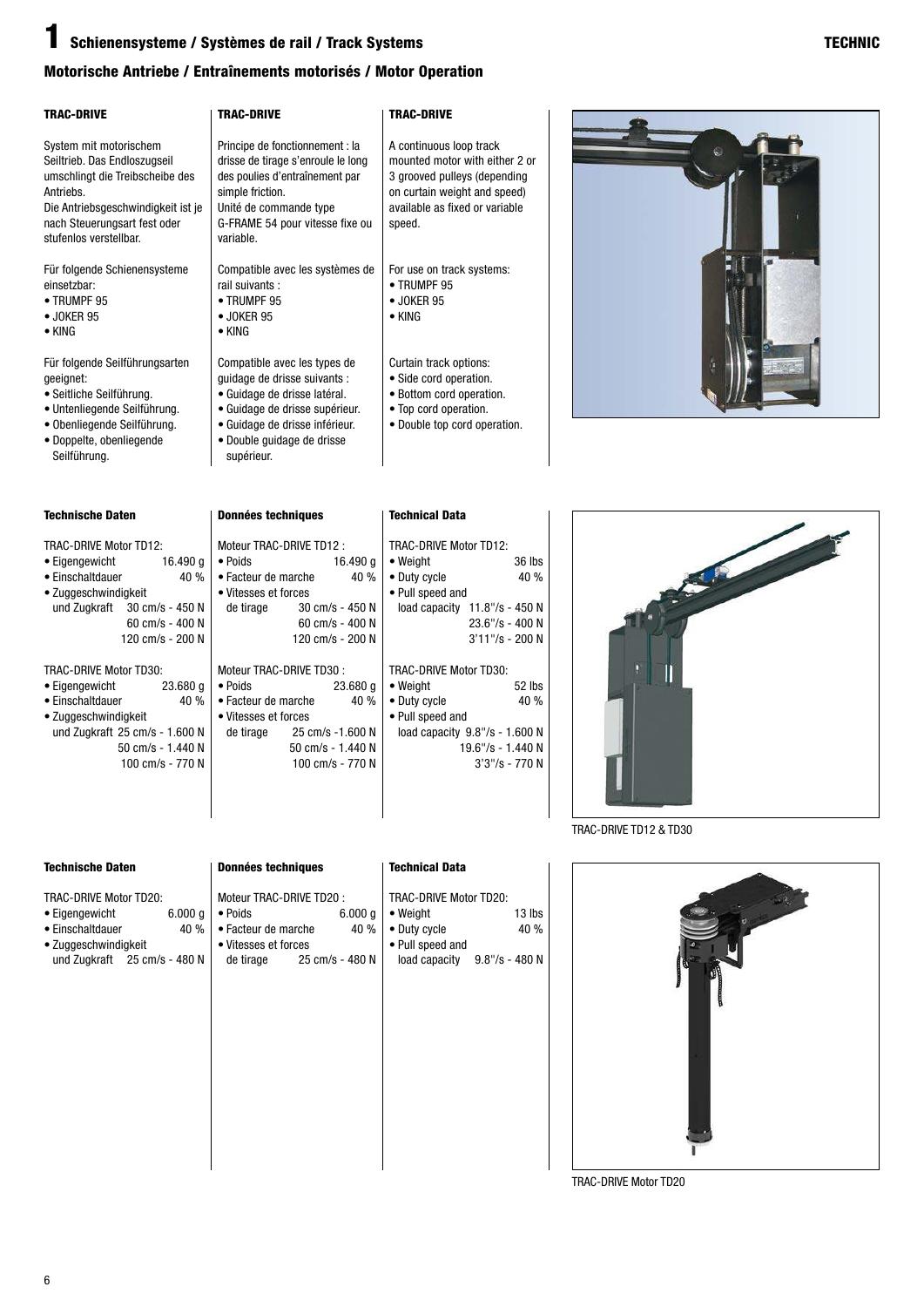### TRAC-DRIVE: Für TRUMPF 95, JOKER 95, CARGO und KING / Pour TRUMPF 95, JOKER 95, CARGO et KING / For TRUMPF 95, JOKER 95, CARGO and KING

#### TRAC-DRIVE Motor TD12 Moteur TRAC-DRIVE TD12 TRAC-DRIVE Motor TD12 180 177 • 2-rillige Treibscheibe. • Double poulie d'entraînement. • 2-grooved pulley, direct • Câblage direct sur bornier. • Direktverkabelt. cabling. • 40% Einschaltdauer. • FM 40%. • 40% duty cycle. • 3 x 230 / 400 VAC. • 3 x 230 / 400 VAC. • 3 x 230 / 400 VAC - other voltages available. E. Art. / Réf. | cm/s | N  $\odot$ **3170 2031** | Zuggeschwindigkeit /  $\begin{array}{c|c} 30 \overline{)20} & 30 \overline{)20} \\ 3170 & 2061 \end{array}$  /  $\begin{array}{c} 450 \overline{)400} \\ 400 \end{array}$  /  $\begin{array}{c} 3170 & 2061 \overline{)400} \\ 50 & 501 \end{array}$ Vitesse de tirage / 60 Force de traction / 60 Force de traction / 60 Force de traction / 3170 2121 Curtain speed 200<br>3170 2991 Sonder / Softale / Custom discussed 200 Sonder / Spéciale / Custom TRAC-DRIVE Motor TD30 Moteur TRAC-DRIVE TD30 TRAC-DRIVE Motor TD30 198 • 3-rillige Treibscheibe. • Triple poulie d'entraînement. • 3 grooved pulleys, direct 108,90 • Direktverkabelt. • Câblage direct sur bornier. cabling. • 40% Einschaltdauer. • FM 40%. • 40% duty cycle. • 3 x 230 / 400 VAC. • 3 x 230 / 400 VAC - other • 3 x 230 / 400 VAC. voltages available. 195  $\overline{\bullet}$ Art. / Réf. | cm/s | N **3170 3031 | Zuggeschwindigkeit / 1.600 | 25 | Zugkraft / 1.600 | 25 | Zugkraft / 1.600 | 25 | Zugkraft / 1.600 3170 3061** Vitesse de tirage / 50 Force de traction / 1.440<br> **3170 3121** Curtain speed 6 770 Curtain speed 3170 3991 | Sonder / Spéciale / Custom Aufpreis für Zusatzausstattung | Plus-value pour équipement Optional Accessories complémentaire Art. / Réf. 3170 9311 | Inkrementalgeber, montiert Codeur incrémental monté Incremental encoder sur moteur 3170 9021 | Verkabelung TRAC-DRIVE Précâblage du moteur pour Precabling of motor for 2 mit 2 Endschalter 2 fins de course limit switches 3170 9022 | Verkabelung TRAC-DRIVE Précâblage du moteur pour Precabling of motor for 4



• Mit Kupplung am TRAC-DRIVE.

mit 4 Endschalter

• Stromlos wird der Seiltrieb vom Motor entkoppelt und kann von Hand am Vorhang gezogen werden.

# Art. / Réf.

3170 9441 Aufpreis zum Standard TRAC-DRIVE

Plus-value Price (in addition to motor)

4 fins de course

Moteur débrayable • Embrayage électro-mécanique monté sur moteur TRAC-DRIVE. • Débrayage du moteur sans courant. Manoeuvre du rideau à

la main.

limit switches

- Curtain Coupling Device • Motor mount.
- Disengages the curtain for
- manual operation.





180

503

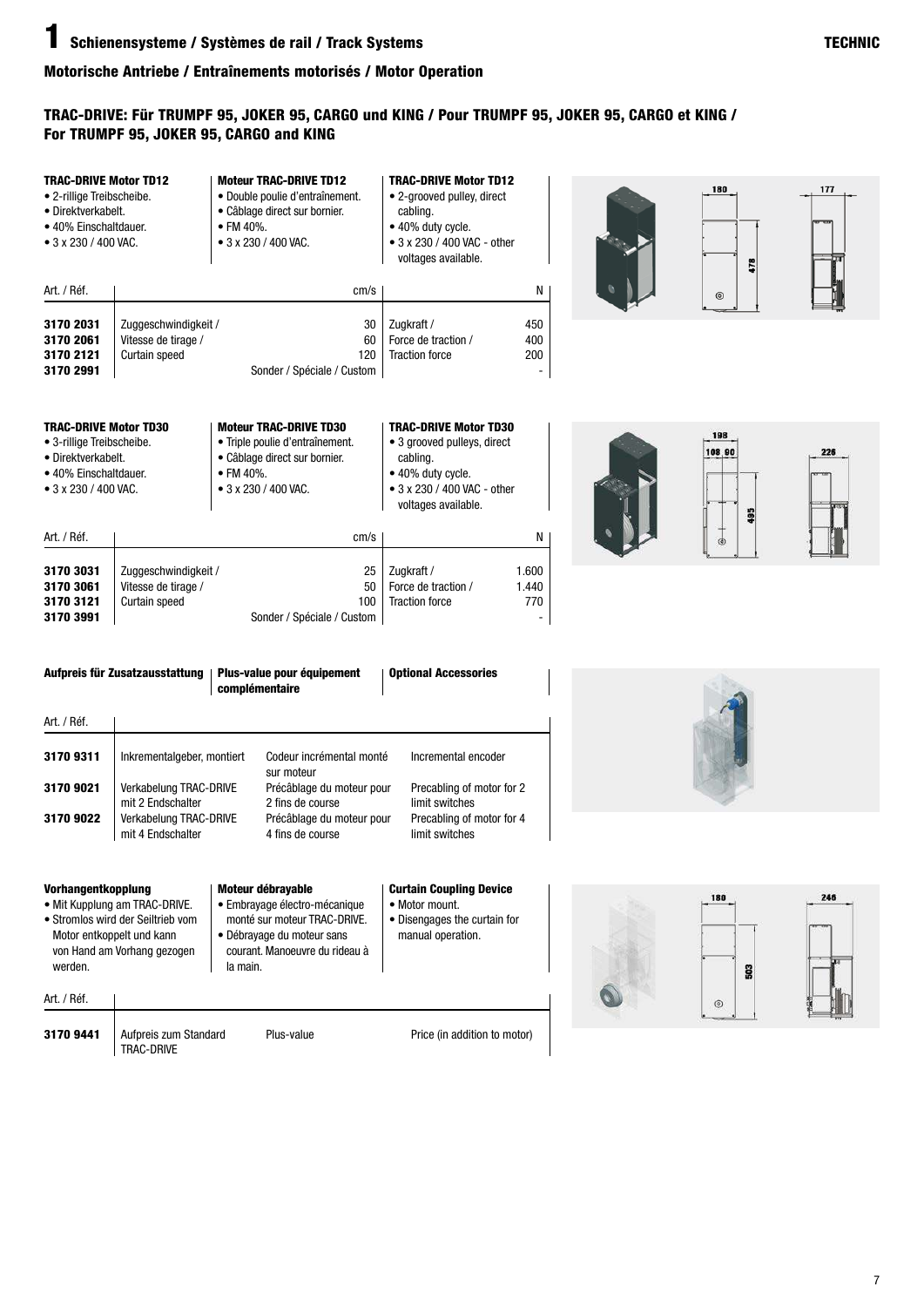# TRAC-DRIVE: Für TRUMPF 95, JOKER 95, CARGO und KING / Pour TRUMPF 95, JOKER 95, CARGO et KING / For TRUMPF 95, JOKER 95, CARGO and KING

#### Hanfseilnotantrieb (Hanfseil im Moteur débrayable - Hemp Rope Emergency Betrieb mitlaufend) entraînement de secours par Coupling Device • Mit Kupplung am TRAC-DRIVE. corde chanvre • Motor mounted. • Stromlos wird der Seiltrieb vom • Embrayage électro-mécanique • Disengages the curtain for P. monté sur moteur TRAC-DRIVE. Motor entkoppelt und kann mit manual operation via 22 mm Hanfseil Ø 22 mm bewegt • Débrayage du moteur sans hemp rope.  $\odot$  werden. courant. Manoeuvre du rideau • Hemp rope not included. • Hanfseil im Lieferumfang nicht par corde chanvre (corde non 206 255 enthalten. livrée). • N.B. : corde tourne avec moteur. Art. / Réf. 3170 9551 | Aufpreis zum Standard Plus-value Price (in addition to motor) TRAC-DRIVE TRAC-DRIVE mit Hanfseilnot-TRAC-DRIVE débrayable - Hemp Rope Emergency antrieb (Hanfseil im Betrieb entraînement de secours par Coupling Device nicht mitlaufend) corde chanvre • With 2 motor mount coupling • Mit 2 Kupplungen am • 2 embrayages électro devices. TRAC-DRIVE. mécaniques montés sur moteur • Disengages the curtain for • Stromlos wird der Seiltrieb TRAC-DRIVE. manual operation via Ø 22 mm vom Motor entkoppelt und kann hemp rope. • Débrayage du moteur sans mit Hanfseil Ø 22 mm bewegt courant. Manoeuvre du rideau • Not for direct track mounting. werden. possible par corde chanvre • Hemp rope not included. • Antriebseinheit nicht direkt an Ø 22 mm. Schiene montierbar. • Corde chanvre non comprise. • Hanfseil im Lieferumfang nicht • Unité d'entraînement non enthalten. adaptée à une fixation directe sous rail. Art. / Réf. m/s Zuggeschwindigkeit / **3170 6031** TRAC-DRIVE-Motor TD12 **10.33** 2uggeschwindigkeit / 0,3 Vitesse de tirage / 3170 6061 TRAC-DRIVE-Motor TD12  $\begin{array}{|l|l|}\n 3170\,6061 & TRAC-DRIVE-Motor TDI2 & \n\end{array}$  Uitesse de tirage / 0,6 Curtain speed 3170 6121 | TRAC-DRIVE-Motor TD12 | Curtain speed<br>
3170 6991 | TRAC-DRIVE-Motor TD12 | Sonder / Spéciale / Custom Sonder / Spéciale / Custom 3170 7031 TRAC-DRIVE-Motor TD30 0,25 **3170 7061** TRAC-DRIVE-Motor TD30 0.5 **3170 7121** TRAC-DRIVE-Motor TD30 1,0 3170 7991 | TRAC-DRIVE-Motor TD30 | Sonder / Spéciale / Custom Wandkonsole Console murale Wall Mount Bracket • Verstellbar. • Réglable. • Adjustable. • Für TRAC-DRIVE mit Hanfseilnot- • For TRAC-DRIVE with Hemp • Pour moteur TRAC-DRIVE

| antrieb (Hanfseil im Betrieb nicht<br>mitlaufend). |         | débrayable avec entraînement<br>de secours par corde chanvre. |        | Rope<br><b>Emergency Coupling Device.</b> |       |
|----------------------------------------------------|---------|---------------------------------------------------------------|--------|-------------------------------------------|-------|
| Art. / Réf.                                        | Farbe   | Coloris                                                       | Colour |                                           | g     |
| 3190 8061                                          | schwarz | noir                                                          | black  |                                           | 5.120 |

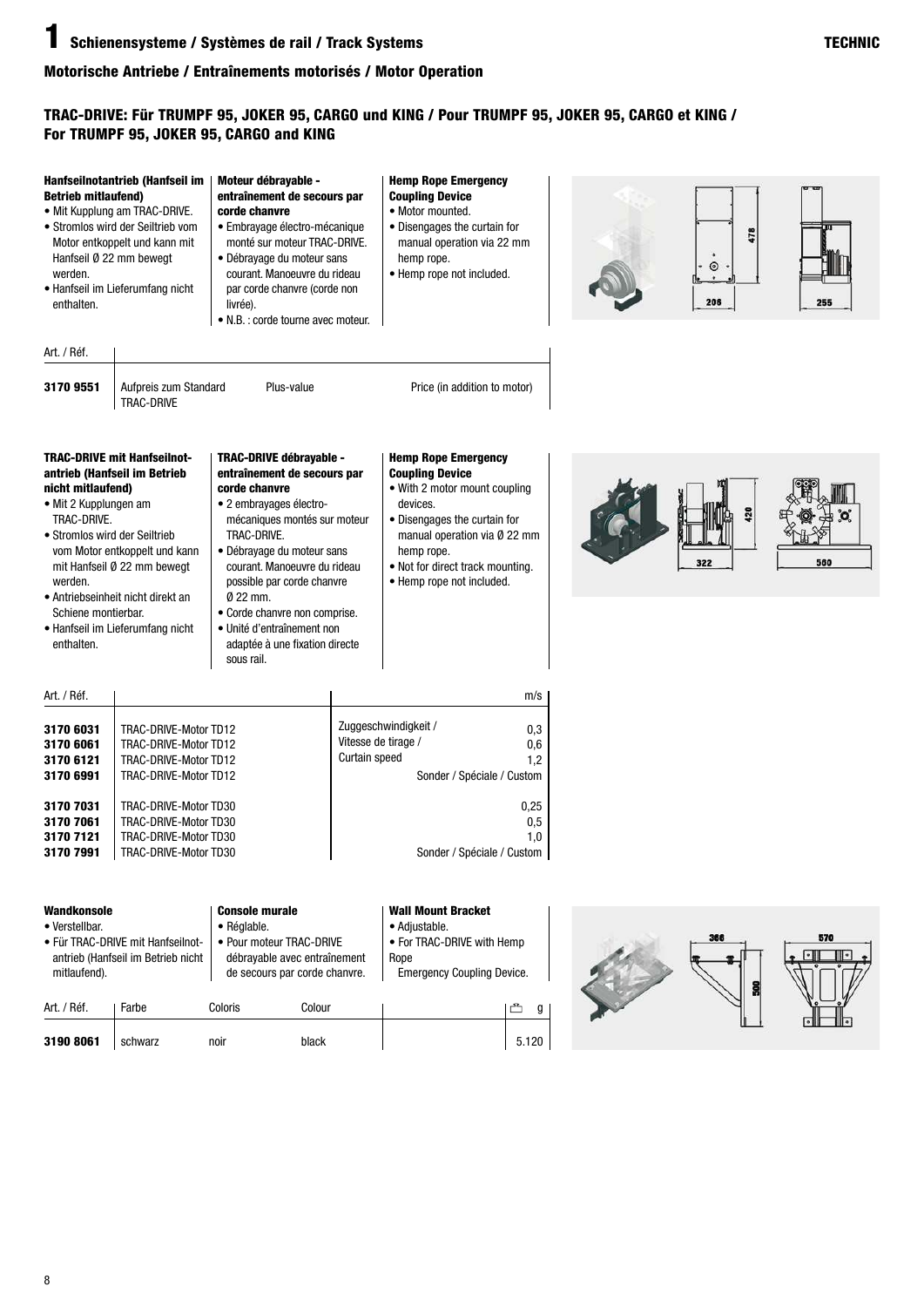#### TRAC-DRIVE: Für TRUMPF 95, JOKER 95, CARGO und KING / Pour TRUMPF 95, JOKER 95, CARGO et KING / For TRUMPF 95, JOKER 95, CARGO and KING

#### Endschalterkabel

- 2-adriges Kabel, 0,5 mm².
- Farbe: grau.
- Am Endschalter verkabelt.
- Einseitig loses Kabel.
- Câble 2 fils / 0,5 mm². • Coloris : gris. • 1 extrémité câblée au fin de

 course. • 1 extrémité libre.

Câble pour fins de course

#### Limit Switch Cable

- 2 conductor cable 0,5 mm².
- Colour: grey.
- Wired at limit switch.
- One end unwired.



#### Art. / Réf.

| <b>3190 3131</b>   Kabellänge bis 15 m     | Longueur patience jusqu'à<br>15 m | Cable length up to 15 m |
|--------------------------------------------|-----------------------------------|-------------------------|
| 3190 3132 $ $ Ab 15 m Aufpreis je weiterer | Plus-value par ml suppl.          | Over 15 m, price per m  |
| lfm                                        | de câble                          | increment               |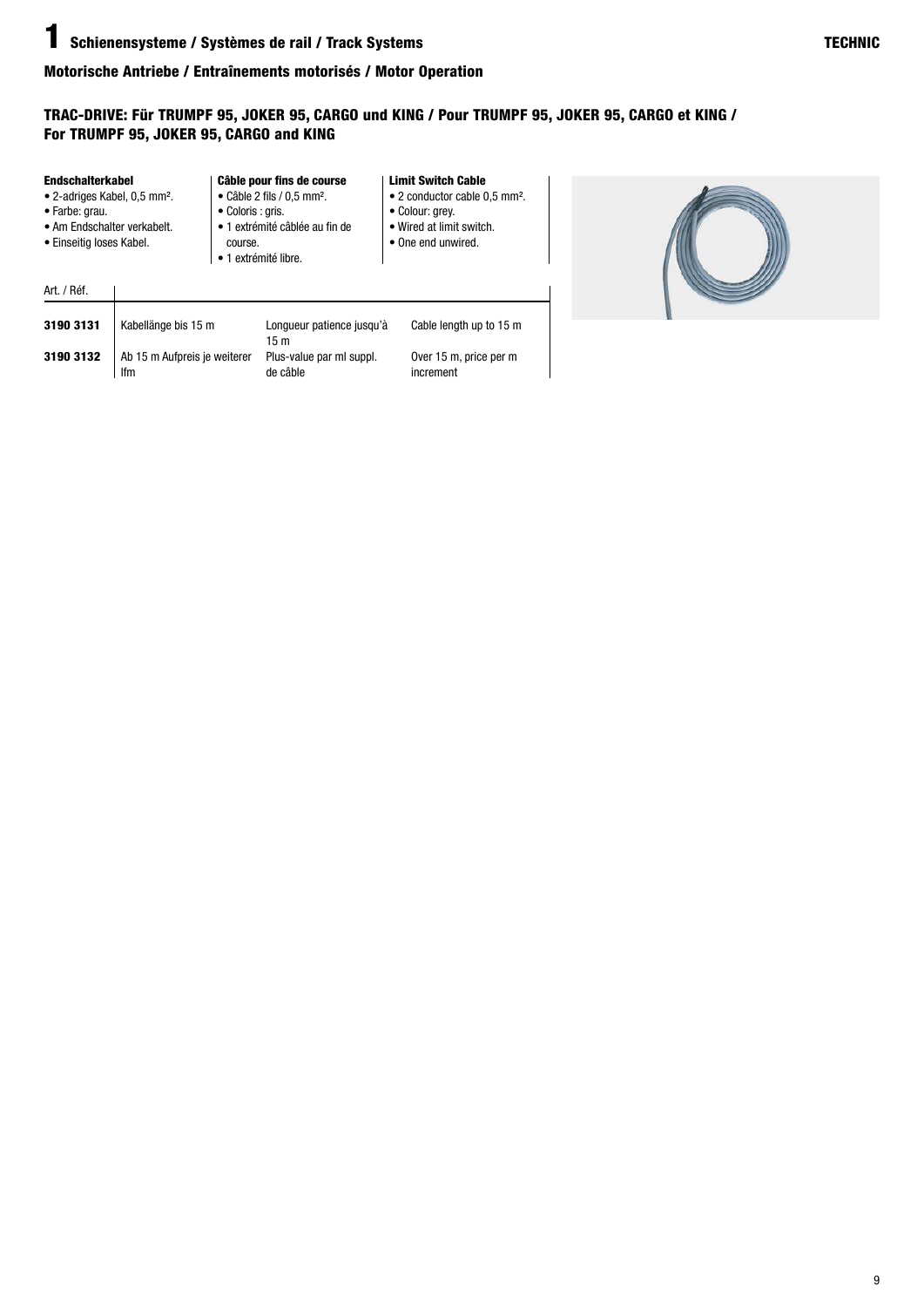## TRAC-DRIVE Bauteile für TRUMPF 95 / TRAC-DRIVE - composants pour TRUMPF 95 / TRAC-DRIVE Components for TRUMPF 95

| <b>TRAC-DRIVE Montagesatz</b><br>• Zur Befestigung an Schiene<br>TRUMPF 95.                                                                           |                                                                       | <b>Kit de fixation TRAC-DRIVE</b><br>sur le rail TRUMPF 95.                                                                                                             | • Pour fixer le moteur Trac-Drive                                                                   | <b>TRAC-DRIVE Mounting</b><br><b>Bracket</b><br>• For direct track mounting.                                                                         |   |     | 106                          | 100 |
|-------------------------------------------------------------------------------------------------------------------------------------------------------|-----------------------------------------------------------------------|-------------------------------------------------------------------------------------------------------------------------------------------------------------------------|-----------------------------------------------------------------------------------------------------|------------------------------------------------------------------------------------------------------------------------------------------------------|---|-----|------------------------------|-----|
| Art. / Réf.                                                                                                                                           | Farbe                                                                 | Coloris                                                                                                                                                                 | Colour                                                                                              |                                                                                                                                                      | එ | g   |                              |     |
| 3115 9011                                                                                                                                             | schwarz                                                               | noir                                                                                                                                                                    | black                                                                                               |                                                                                                                                                      |   | 840 |                              |     |
| <b>Endschalter</b><br>· Mit Befestigungsplatte für<br>Schiene TRUMPF 95.<br>• Mit Nutenstein.<br>• Ohne Kabel.                                        |                                                                       | Fin de course "fermeture"<br>• Avec platine et écrou pour<br>fixation sur rail TRUMPF 95.<br>• Hors câble.                                                              |                                                                                                     | <b>Limit Switch, Track Mounted</b><br>. With track mounting plate.<br>• With camlock nut.<br>• Without cable.                                        |   |     |                              |     |
| Art. / Réf.                                                                                                                                           | Farbe                                                                 | Coloris                                                                                                                                                                 | Colour                                                                                              |                                                                                                                                                      | එ | g   | 64                           | 105 |
| 3115 7111                                                                                                                                             | schwarz                                                               | noir                                                                                                                                                                    | black                                                                                               |                                                                                                                                                      |   | 321 |                              |     |
| <b>Endschalter mit Rolle</b><br>• Mit Befestigungsplatte und<br>Nutenstein für Schiene<br>TRUMPF 95.<br>• Ohne Kabel.                                 | • Verwendung für Position AUF zur<br>Führung des rücklaufenden Seils. | Fin de course "ouverture"<br>• Avec platine et écrou pour<br>fixation sur rail TRUMPF 95.<br>• Avec poulie de guidage de<br>drisse montée sur platine.<br>• Hors câble. |                                                                                                     | <b>Limit Switch Plate with</b><br><b>Pullev</b><br>• With track mounting plate.<br>• Without cable.                                                  |   |     | 101<br>64                    | 105 |
| Art. / Réf.                                                                                                                                           | Farbe                                                                 | Coloris                                                                                                                                                                 | Colour                                                                                              |                                                                                                                                                      | එ | g   |                              |     |
| 3115 7121                                                                                                                                             | schwarz                                                               | noir                                                                                                                                                                    | black                                                                                               |                                                                                                                                                      |   | 385 |                              |     |
| Führungsrolle im<br><b>Endschalterbereich</b><br>Seil seitlich ab.<br>• Kugelgelagert.<br>• Mit Nutenstein.<br>• Bis max. Ø 8 mm Seil.<br>Art. / Réf. | • Hebt Zugseil und rücklaufendes<br>Farbe                             | Poulie de guidage pour fins<br>de course<br>de course.<br>• Sur roulement à billes.<br>• Avec écrou.<br>• Pour drisse Ø 8 mm max.<br>Coloris                            | • Dévie la drisse autour des fins<br>Colour                                                         | <b>Limit Switch Rope Guide</b><br>• Directs rope around limit<br>switch.<br>· Ball bearing.<br>• With camlock nut.<br>• For rope up to Ø 8 mm.<br>mm | එ | g   | 93<br>75.5<br>ಸ<br>$5 - 422$ |     |
| 3115 4071                                                                                                                                             | schwarz                                                               | noir                                                                                                                                                                    | black                                                                                               | Rollenkern /<br>020<br>Intérieur poulie /<br><b>Pulley Diameter</b>                                                                                  |   |     |                              |     |
| Inkrementalgeber<br>• Umlenkrolle für TRUMPF 95.<br>• Mit angebautem<br>Inkrementalgeber.<br>• 500 Impulse / Umdrehung.                               | <b>Umlenkrolle mit integriertem</b>                                   | incrémental<br>· Poulie de renvoi pour<br>TRUMPF 95.<br>poulie de renvoi.                                                                                               | Poulie de renvoi avec codeur<br>• Codeur incrémental monté sur<br>• Codeur à 500 impulsions / tour. | <b>Return Pulley with Integral</b><br><b>Incremental Encoder</b><br>• With integrated incremental<br>encoder.<br>• 500 pulses / rotation.            |   |     |                              |     |
| Art. / Réf.                                                                                                                                           | Farbe                                                                 | Coloris                                                                                                                                                                 | Colour                                                                                              |                                                                                                                                                      | ථ | g   |                              |     |
| 3115 0052                                                                                                                                             | schwarz                                                               | noir                                                                                                                                                                    | black                                                                                               |                                                                                                                                                      |   | 385 |                              |     |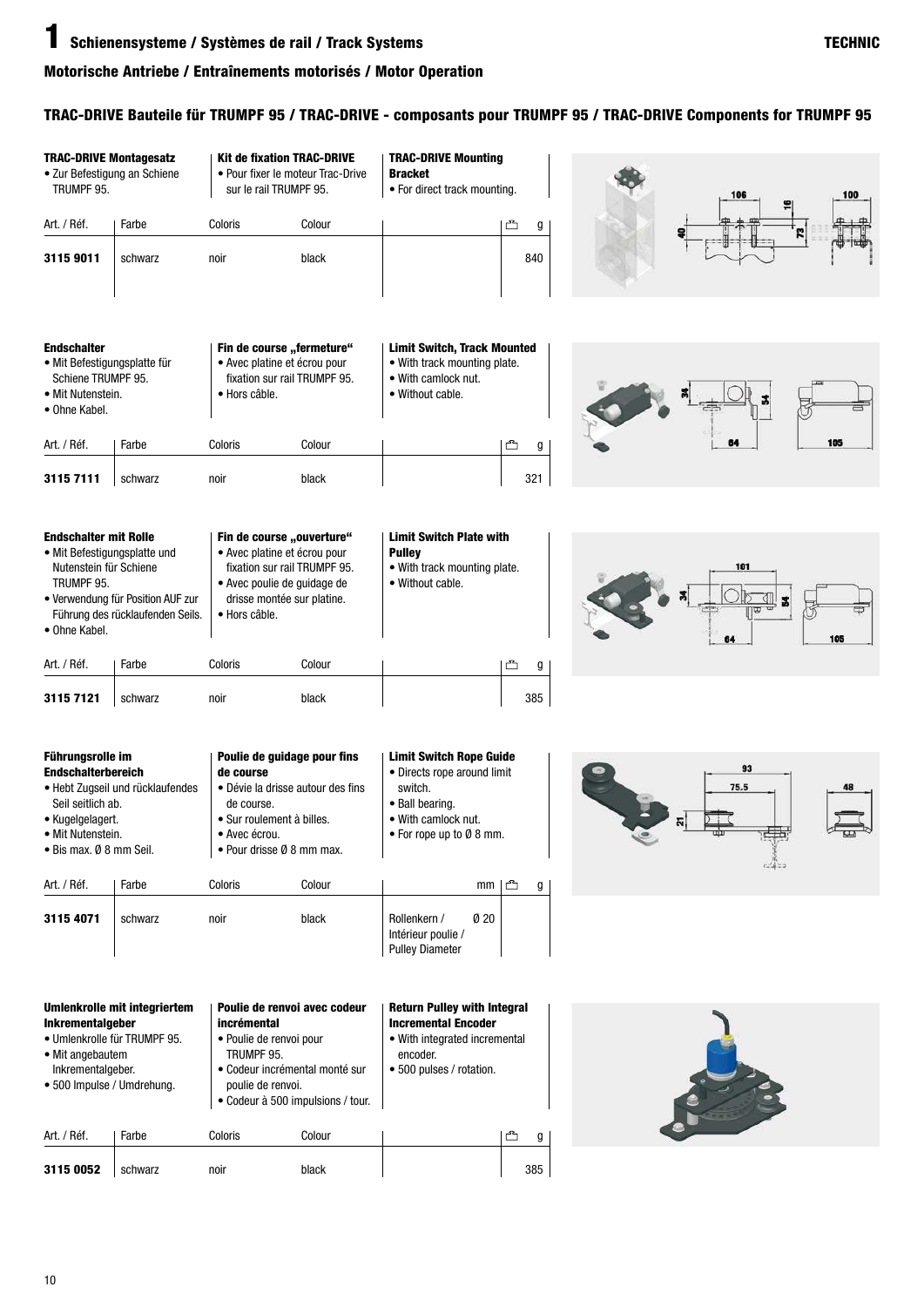# TRAC-DRIVE: Bauteile für TRUMPF 95 / Composants pour TRUMPF 95 / Components for TRUMPF 95

| Art. / Réf.<br>Ν<br>cm/s<br>Zuggeschwindigkeit /<br>Zugkraft /<br>25<br>480<br>3170 5021<br>Vitesse de tirage /<br>Force de traction /<br>Curtain speed<br><b>Traction force</b><br>Wandschalter für<br><b>Wall Switch for</b><br>Interrupteur mural pour<br><b>TRAC-DRIVE TD20</b><br><b>TRAC-DRIVE TD20</b><br><b>TRAC-DRIVE TD20</b><br>• Taster zur manuellen Steuerung<br>• Interrupteur avec points de<br>• Controls single motor<br>eines Antriebes, AUF-STOPP-ZU.<br>commande OUVRIR - STOP -<br>Open / Stop / Close.<br>• Für Wandeinbau inklusive<br>FERMER pour un seul moteur.<br>• For recessed mounting<br>• Modèle encastrable avec cadre<br>Aufputzkappe und<br>including cover plate.<br>Abdeckrahmen.<br>de finition.<br><b>TOBLY</b><br>Art. / Réf. | <b>TRAC-DRIVE Motor TD20</b> | • Spannungsversorgung 230 VAC. | <b>Moteur TRAC-DRIVE TD20</b><br>• 1 x 230 VAC. | <b>TRAC-DRIVE Motor TD20</b><br>• Supply voltage 230 VAC. |  |
|------------------------------------------------------------------------------------------------------------------------------------------------------------------------------------------------------------------------------------------------------------------------------------------------------------------------------------------------------------------------------------------------------------------------------------------------------------------------------------------------------------------------------------------------------------------------------------------------------------------------------------------------------------------------------------------------------------------------------------------------------------------------|------------------------------|--------------------------------|-------------------------------------------------|-----------------------------------------------------------|--|
|                                                                                                                                                                                                                                                                                                                                                                                                                                                                                                                                                                                                                                                                                                                                                                        |                              |                                |                                                 |                                                           |  |
|                                                                                                                                                                                                                                                                                                                                                                                                                                                                                                                                                                                                                                                                                                                                                                        |                              |                                |                                                 |                                                           |  |
|                                                                                                                                                                                                                                                                                                                                                                                                                                                                                                                                                                                                                                                                                                                                                                        |                              |                                |                                                 |                                                           |  |
|                                                                                                                                                                                                                                                                                                                                                                                                                                                                                                                                                                                                                                                                                                                                                                        |                              |                                |                                                 |                                                           |  |
|                                                                                                                                                                                                                                                                                                                                                                                                                                                                                                                                                                                                                                                                                                                                                                        |                              |                                |                                                 |                                                           |  |
| 2380 1001                                                                                                                                                                                                                                                                                                                                                                                                                                                                                                                                                                                                                                                                                                                                                              |                              |                                |                                                 |                                                           |  |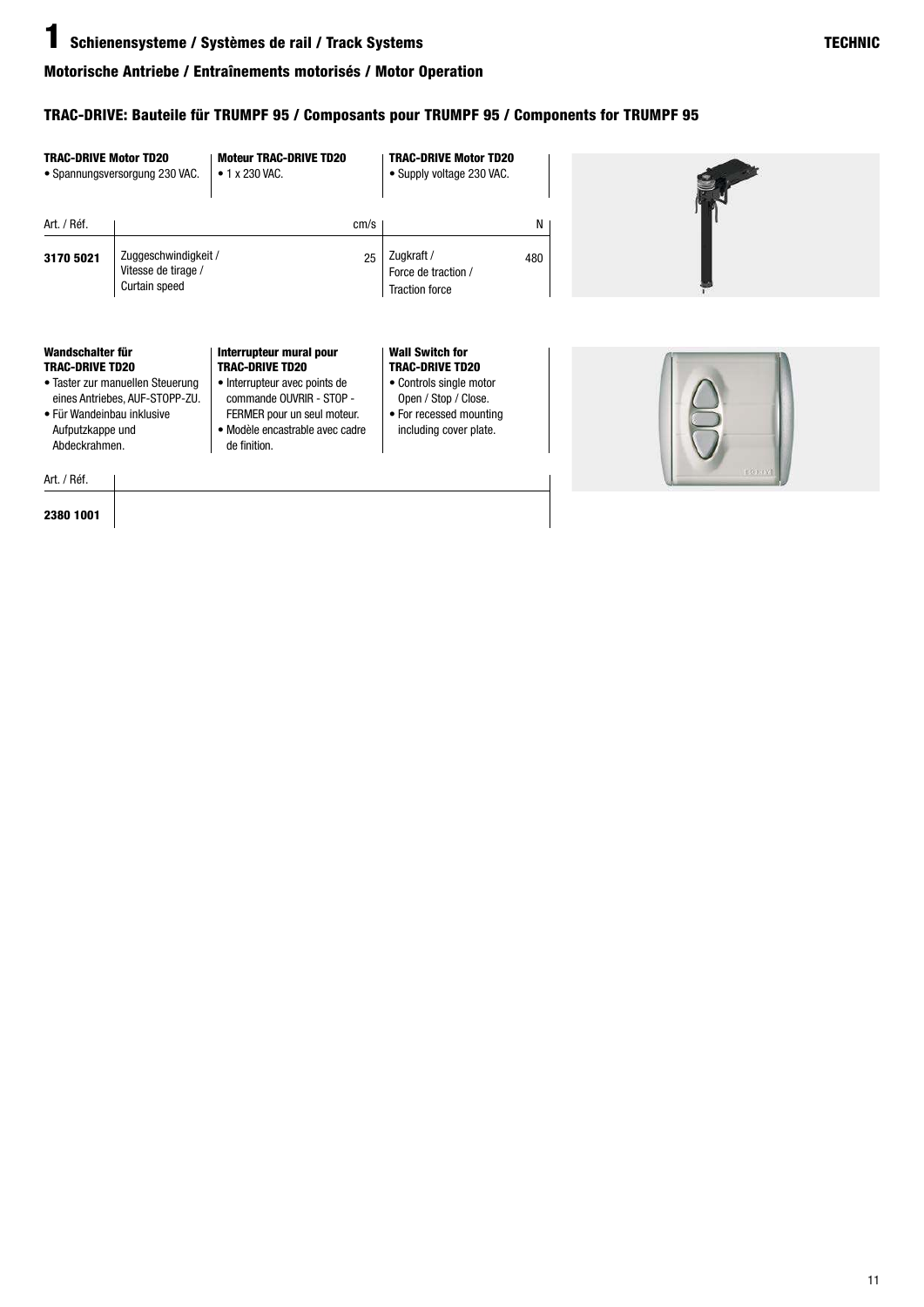112

### TRAC-DRIVE: Bauteile für TRUMPF 95 / Composants pour TRUMPF 95 / Components for TRUMPF 95

#### TRAC-DRIVE Montagesatz

- Zur direkten Befestigung an JOKER 95 Schienen.
- Pour fixation directe du moteur aux rail JOKER 95.

Kit de fixation TRAC-DRIVE

Motorische Antriebe / Entraînements motorisés / Motor Operation

- TRAC-DRIVE Mounting Bracket • To connect directly with
- JOKER 95 tracks.

- Art. / Réf.
- 3125 9011 | schwarz für obenliegende Seilführung 3125 9041 | schwarz - für untenliegende Seilführung
	- noir Version guidage de drisse supérieur noir - Version guidage de drisse inférieur
- black for top cord operation black - for bottom cord operation





Endschalter mit Seilführung • Für doppelte, obenliegende

• Sicherheits-Kipphebel-End-

Seilführung.

| <b>Endschalter mit Platte</b>  | Fin de course                | <b>Limit Switch</b> |
|--------------------------------|------------------------------|---------------------|
| • Mit Befestigungsplatte für   | • Avec platine et écrou pour | <b>Plate</b>        |
| Schiene JOKER 95.              | fixation sur rail JOKER 95.  | • For direct tra    |
| • Mit Nutenstein.              | • Modèle identique pour pos. | • With camlod       |
| • Gleiches Modell für Position | "ouverture" et "fermeture".  | • Without cab       |
| "AUF" und "ZU".                | • Hors câble.                |                     |
| • Ohne Kabel.                  |                              |                     |
|                                |                              |                     |

# Limit Switch with Mounting

Limit switch with cord guides • For double top cord operation. • Safety toggle limit switch incl. mounting plate for track and

- ack mounting.
- ck nut.
- 
- le.

| Art. / Réf. | Farbe   | Coloris | Colour |     |  |
|-------------|---------|---------|--------|-----|--|
| 3125 7111   | schwarz | noir    | black  | 321 |  |

| Inkrementalgeber<br>• Umlenkrolle für JOKER 95.<br>aeber.<br>• 500 Impulse / Umdrehung. | Umlenkrolle mit integriertem<br>• Mit angebautem Inkremental- | incrémental<br>poulie de renvoi. | Poulie de renvoi avec codeur<br>• Poulie de renvoi pour JOKER 95.<br>• Codeur incrémental monté sur<br>• Codeur à 500 impulsions / tour. | <b>Return Pulley with Integral</b><br><b>Incremental Encoder</b><br>• With integrated incremental<br>encoder.<br>• 500 pulses / rotation. |   |
|-----------------------------------------------------------------------------------------|---------------------------------------------------------------|----------------------------------|------------------------------------------------------------------------------------------------------------------------------------------|-------------------------------------------------------------------------------------------------------------------------------------------|---|
| Art. / Réf.                                                                             | Farbe                                                         | Coloris                          | Colour                                                                                                                                   |                                                                                                                                           | g |
|                                                                                         |                                                               |                                  |                                                                                                                                          |                                                                                                                                           |   |





Fin de course avec poulie de

3125 0192 schwarz noir black 2.400

• Pour double guidage de drisse

guidage

supérieur.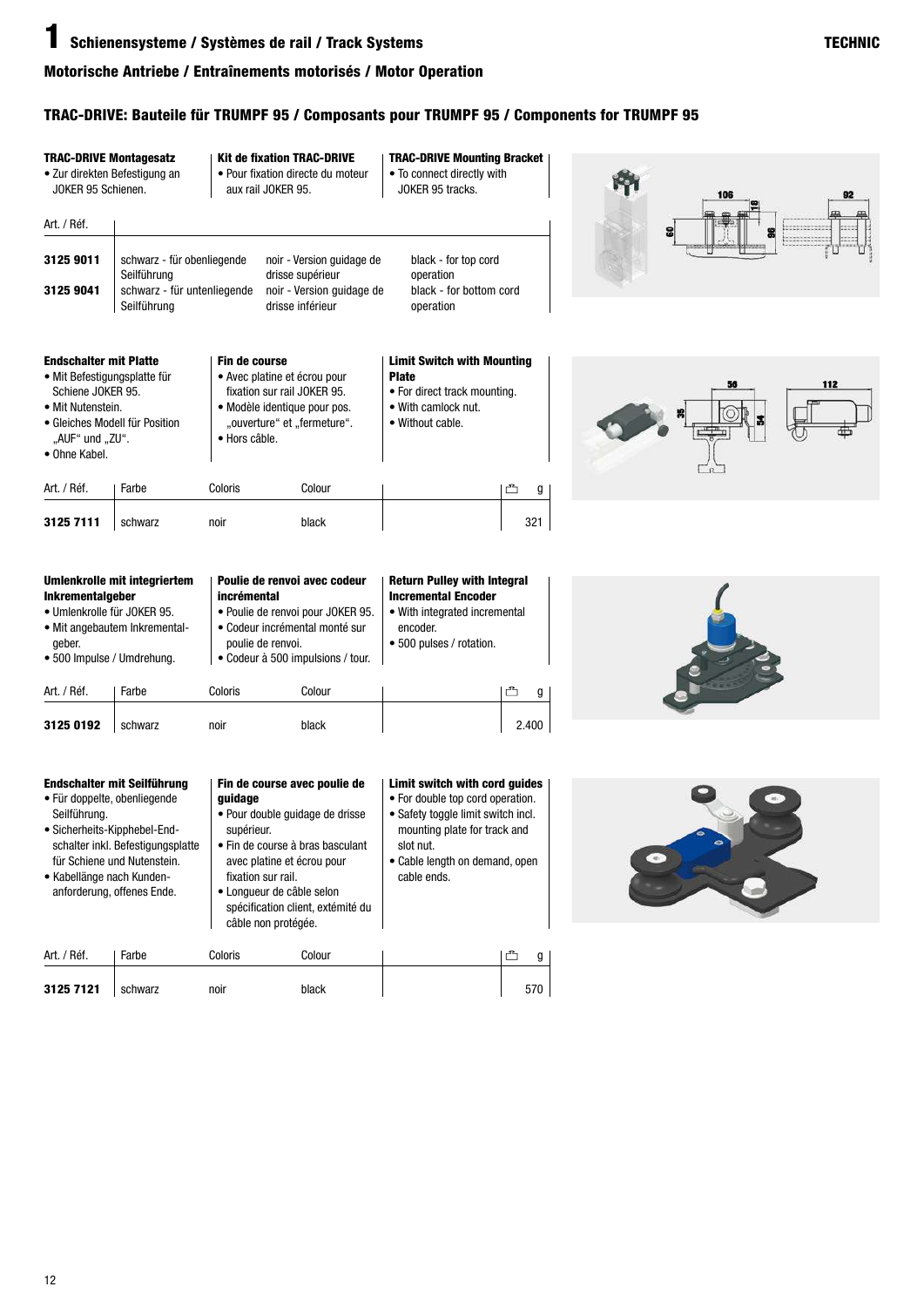### TRAC-DRIVE: Bauteile für CARGO / Composants pour CARGO / Components for CARGO

| <b>Montagesatz TRAC-DRIVE</b><br>• Zur Befestigung von<br>und $TD30.$<br>• Erforderliches Zubehör bei | TRAC-DRIVE-Antrieben TD12<br>CARGO S: Art.-Nr. 3128 1901<br>(Adapterplatten CARGO S). |         | <b>Kit de fixation TRAC-DRIVE</b><br>• Pour fixer les moteurs<br>TRAC-Drive TD12 et TD30.<br>• Accessoire obligatoire pour<br>CARGO S: réf. 3128 1901.<br>platines d'adaptation CARGO S. | <b>TRAC-DRIVE Mounting Kit</b><br>• For mounting of TRAC-DRIVE<br>motors TD12 and TD30.<br>• Accessories needed for<br>CARGO S: Art.-No. 3128 1901<br>(Mounting Plate CARGO S). |        |  |
|-------------------------------------------------------------------------------------------------------|---------------------------------------------------------------------------------------|---------|------------------------------------------------------------------------------------------------------------------------------------------------------------------------------------------|---------------------------------------------------------------------------------------------------------------------------------------------------------------------------------|--------|--|
| Art. / Réf.                                                                                           | Farbe                                                                                 | Coloris | Colour                                                                                                                                                                                   |                                                                                                                                                                                 | ீ<br>g |  |
| 3128 0901                                                                                             | schwarz                                                                               | noir    | black                                                                                                                                                                                    |                                                                                                                                                                                 | 2.212  |  |

| Endschalter, mechanisch,<br>zwangstrennend<br>· Inkl. Befestigungsbügel und<br>Verbindungsmitteln. |                   | fixation       | Fin de course avec platine de<br>• Y compris le support de<br>montage et la visserie. | <b>Limit Switch Mechanically,</b><br><b>Positively Driven NC</b><br>• Mounting bracket and<br>fasteners included. |            |  |
|----------------------------------------------------------------------------------------------------|-------------------|----------------|---------------------------------------------------------------------------------------|-------------------------------------------------------------------------------------------------------------------|------------|--|
| Art. / Réf.                                                                                        | Farbe             | Coloris        | Colour                                                                                |                                                                                                                   | g          |  |
| 3128 7111<br>3128 7112                                                                             | schwarz<br>silber | noir<br>argent | black<br>silver                                                                       |                                                                                                                   | 378<br>378 |  |

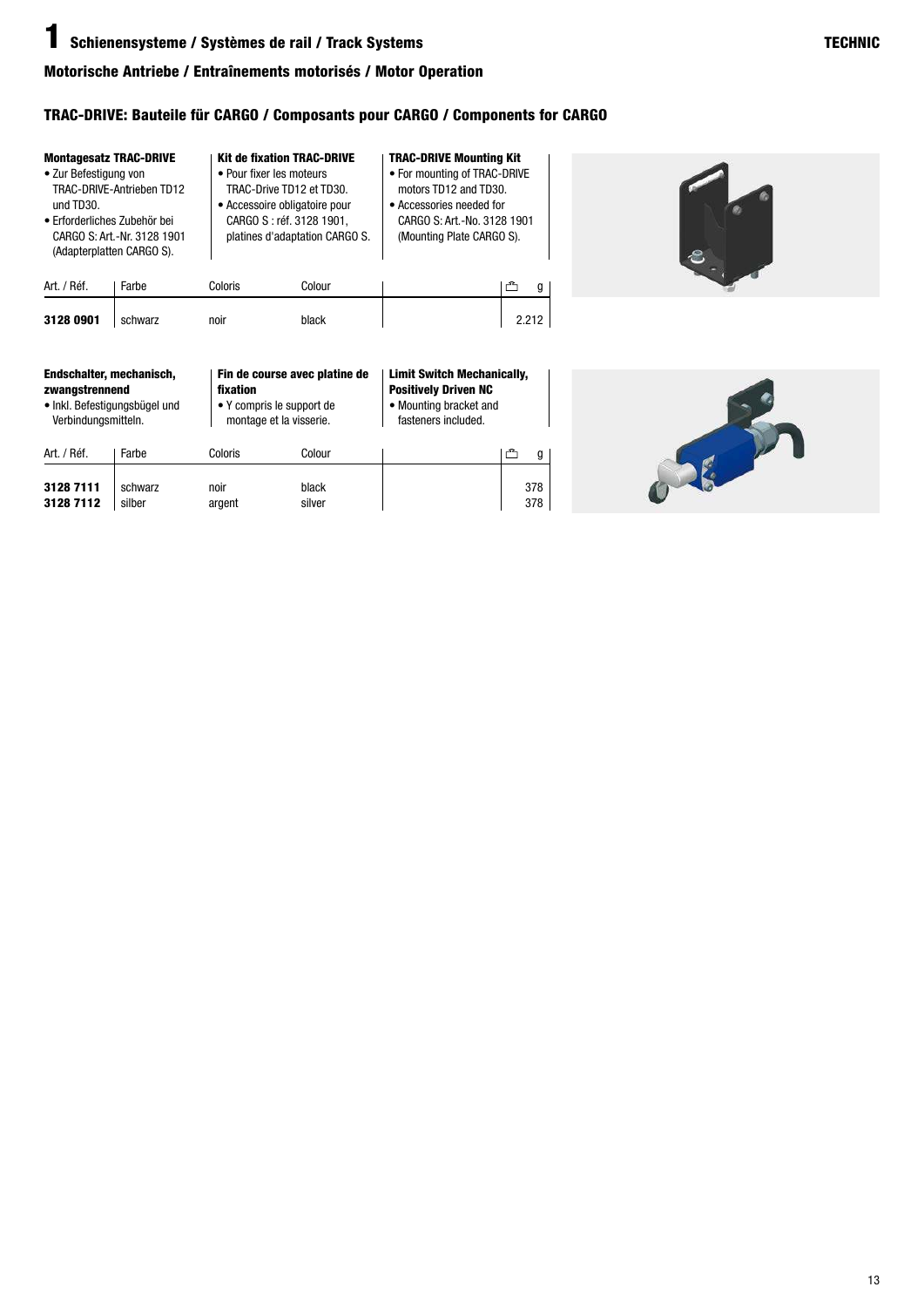## TRAC-DRIVE: Bauteile für KING / Composants pour KING / Components for KING

| <b>TRAC-DRIVE Montagesatz</b><br>KING.<br>• Für TD12 und TD30.                                                                                                    | • Zur Befestigung an Schiene                 | sur le rail KING.<br>• Pour TD12 et TD30.           | <b>Kit de fixation TRAC-DRIVE</b><br>• Pour fixer le moteur Trac-Drive                                                                                                  | <b>TRAC-DRIVE Mounting</b><br><b>Bracket</b><br>• For direct track mounting.<br>• For TD12 and TD30.                                                                                                       |       |     |     |
|-------------------------------------------------------------------------------------------------------------------------------------------------------------------|----------------------------------------------|-----------------------------------------------------|-------------------------------------------------------------------------------------------------------------------------------------------------------------------------|------------------------------------------------------------------------------------------------------------------------------------------------------------------------------------------------------------|-------|-----|-----|
| Art. / Réf.                                                                                                                                                       |                                              |                                                     |                                                                                                                                                                         |                                                                                                                                                                                                            |       | 116 | 150 |
| 3130 9011<br>3130 9021                                                                                                                                            | Standard<br>Für obenliegende<br>Seilführung  |                                                     | Version standard<br>Version guidage de drisse<br>supérieur                                                                                                              | Standard<br>For top cord operation                                                                                                                                                                         |       |     |     |
| <b>Endschalter mit Platte</b><br>• Mit Befestigungsplatte für<br>Schiene KING.<br>• Ohne Kabel.                                                                   |                                              | Fin de course<br>fixation sur rail KING.            | • FC "ouverture" / "fermeture"<br>• Avec platine et écrou pour                                                                                                          | <b>Limit Switch with Mounting</b><br><b>Plate</b><br>• With track mounting plate for<br>KING track.<br>• Without cable.                                                                                    |       |     | 160 |
| Art. / Réf.                                                                                                                                                       | Farbe                                        | Coloris                                             | Colour                                                                                                                                                                  | ඦ                                                                                                                                                                                                          | g     |     |     |
| 3130 7111                                                                                                                                                         | schwarz                                      | noir                                                | black                                                                                                                                                                   |                                                                                                                                                                                                            | 550   |     |     |
| Inkrementalgeber für<br>obenliegende Seilführung<br>• Umlenkrolle für KING.<br>• Mit angebautem<br>Inkrementalgeber.<br>• 500 Impulse / Umdrehung.<br>Art. / Réf. | <b>Umlenkrolle mit integriertem</b><br>Farbe | de drisse supérieur<br>poulie de renvoi.<br>Coloris | Poulie de renvoi avec codeur<br>incrémental - guidage<br>· Poulie de renvoi pour KING.<br>· Codeur incrémental monté sur<br>• Codeur à 500 impulsions / tour.<br>Colour | <b>Return Pulley with Integrated</b><br><b>Incremental Encoder for Top</b><br><b>Cord Operation</b><br>• KING return pulley.<br>• With integrated incremental<br>encoder.<br>• 500 pulses / rotation.<br>௹ | g     |     |     |
|                                                                                                                                                                   |                                              |                                                     |                                                                                                                                                                         |                                                                                                                                                                                                            |       |     |     |
| 3130 3322                                                                                                                                                         | schwarz                                      | noir                                                | black                                                                                                                                                                   |                                                                                                                                                                                                            | 3.280 |     |     |

#### Umlenkrolle mit integriertem Inkrementalgeber für untenliegende Seilführung • Umlenkrolle für KING.

• Mit angebautem Inkrementalgeber. • 500 Impulse / Umdrehung.

Poulie de renvoi avec codeur incrémental - guidage de drisse inférieur

- Poulie de renvoi pour KING. • Codeur incrémental monté sur
	- poulie de renvoi. • Codeur à 500 impulsions / tour.

#### Return Pulley with Integrated Incremental Encoder for Bottom Cord Operation

- KING return pully.
- With integrated incremental
- encoder.
- 500 pulses / rotation.

| Art. / Réf. | Farbe   | Coloris | Colour | ے_ | u |
|-------------|---------|---------|--------|----|---|
| 3130 2322   | schwarz | noir    | black  |    |   |

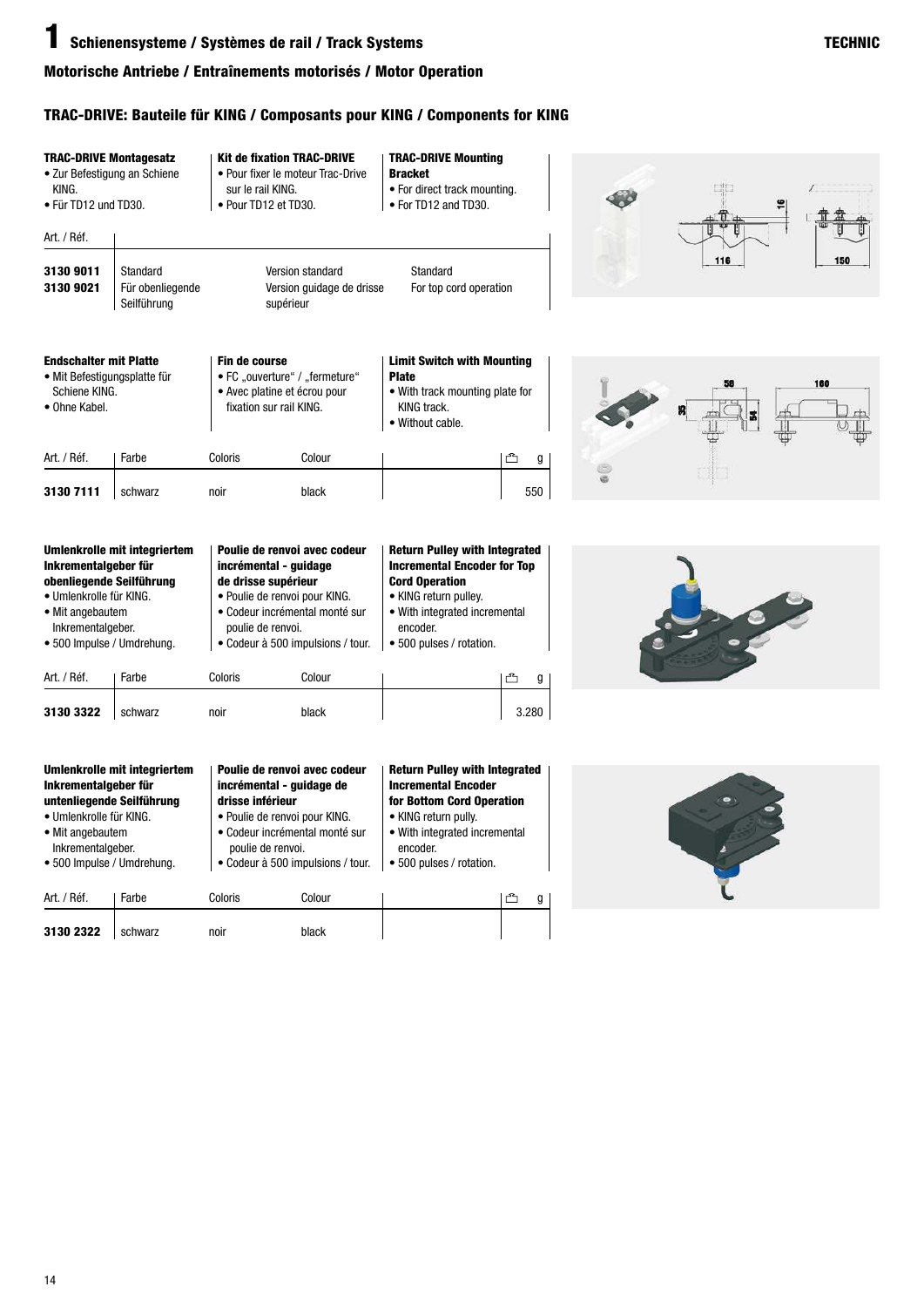#### Motorische Antriebe / Entraînements motorisés / Motor Operation

#### G-FRAME Steuerungen für TRAC-DRIVE, BELT-TRACK, CHAINBEAM und CUE-TRACK 2 Antriebe / Unités commande G-FRAME pour TRAC-DRIVE, BELT-TRACK, CHAINBEAM et CUE-TRACK / G-FRAME Control Units for TRAC-DRIVE, BELT-TRACK, CHAINBEAM and CUE-TRACK 2 drive units

| <b>G-FRAME 28</b><br>Schützsteuerung*<br>• Für feste Geschwindigkeit.<br>• AUF / STOPP / ZU.<br>$\bullet$ 3 x 230 VAC - 50 Hz.<br>• Für Direktverkabelung.<br>• B x H x T: 444 x 220 x 290 mm.                            |                                                                                                                             | Unité commande G-FRAME 28<br>- vitesse fixe*<br>• Pour vitesse fixe.<br>• Ouvrir-stop-fermer.<br>• 3 x 230 VAC - 50 Hz.<br>• Câblage direct sur bornier<br>intégré.<br>$\bullet$ L x H x P : 444 x 220 x 290 mm.                                       | <b>Fixed Speed*</b><br>voltages available.<br>• For direct cabling.                       | <b>G-FRAME 28 Control Cabinet,</b><br>• Functions: Open / Stop / Close.<br>• 3 x 230 VAC - 50 Hz - other<br>• W x H x D: 444 x 220 x 290 mm.                           | 00000                          |
|---------------------------------------------------------------------------------------------------------------------------------------------------------------------------------------------------------------------------|-----------------------------------------------------------------------------------------------------------------------------|--------------------------------------------------------------------------------------------------------------------------------------------------------------------------------------------------------------------------------------------------------|-------------------------------------------------------------------------------------------|------------------------------------------------------------------------------------------------------------------------------------------------------------------------|--------------------------------|
| Art. / Réf.                                                                                                                                                                                                               |                                                                                                                             |                                                                                                                                                                                                                                                        |                                                                                           |                                                                                                                                                                        |                                |
| 3180 3012                                                                                                                                                                                                                 |                                                                                                                             |                                                                                                                                                                                                                                                        |                                                                                           |                                                                                                                                                                        |                                |
| <b>G-FRAME 54</b><br>Schützsteuerung*<br>• Für feste Geschwindigkeit.<br>• AUF / STOPP / ZU.<br>$\bullet$ 3 x 230 VAC - 50 Hz.<br>· Für Direktverkabelung.                                                                | • B x H x T: 444 x 220 x 550 mm.                                                                                            | Unité commande G-FRAME 54<br>- vitesse fixe*<br>• Pour vitesse fixe.<br>· Ouvrir-stop-fermer.<br>• 3 x 230 VAC - 50 Hz.<br>• Câblage direct sur bornier<br>intégré.<br>$\bullet$ L x H x P : 444 x 220 x 550 mm.                                       | <b>Fixed Speed*</b><br>• For fixed speed.<br>voltages available.<br>• For direct cabling. | <b>G-FRAME 54 Control Cabinet,</b><br>• Open / Stop / Close functions.<br>• 3 x 230 VAC - 50 Hz - other<br>• W x H x D: 444 x 220 x 550 mm.                            | $\bullet\bullet\bullet\bullet$ |
| Art. / Réf.                                                                                                                                                                                                               |                                                                                                                             |                                                                                                                                                                                                                                                        |                                                                                           |                                                                                                                                                                        |                                |
| 3180 3011                                                                                                                                                                                                                 |                                                                                                                             |                                                                                                                                                                                                                                                        |                                                                                           |                                                                                                                                                                        |                                |
| 2. Bedienstelle für feste<br>· Für Direktverkabelung.<br>Art. / Réf.                                                                                                                                                      | Geschwindigkeit G-FRAME DT*<br>• B x H x T: 337 x 125 x 175 mm.                                                             | Boîtier de télécommande à fil<br><b>G-FRAME DT - vitesse fixe*</b><br>• Câblage direct sur bornier<br>intégré.<br>$\bullet$ L x H x P : 337 x 125 x 175 mm.                                                                                            | • For direct cabling.                                                                     | <b>G-FRAME DT Remote Location</b><br>Panel (Fixed Speed)*<br>• W x H x D: 337 x 125 x 175 mm.<br>m                                                                     |                                |
| 3180 3021<br>3180 3022<br>3180 3023<br>3180 3024<br>3180 3025<br>3180 3029                                                                                                                                                | Ohne Kabel<br><b>Mit Kabel</b><br><b>Mit Kabel</b><br><b>Mit Kabel</b><br>Mit Kabel<br>Aufpreis Kabel<br>einseitig steckbar | Hors câble<br>Without cable<br>Avec câble<br>With cable<br>Avec câble<br>With cable<br>Avec câble<br>With cable<br>Avec câble<br>With cable<br>Plus-value connexi-<br>on par fiche-prise<br>one side                                                   | Cable pluggable on                                                                        | Kabellänge /<br>Longueur câble /<br>5<br>10<br>Length<br>15<br>20<br>$\overline{\phantom{0}}$                                                                          |                                |
| <b>TRAC-DRIVE G-FRAME 54</b><br>Frequenzsteuerung*<br>· Für variable Geschwindigkeit.<br>• AUF / STOPP / ZU /<br>Potenziometer.<br>• 1 x 230 VAC - 50 Hz.<br>• Für Direktverkabelung.<br>• B x h x t: 444 x 220 x 550 mm. |                                                                                                                             | Unité commande TRAC-DRIVE<br>G-FRAME 54 - vitesse variable*<br>• Pour vitesse variable.<br>• Ouvrir-stop-fermer /<br>potentiomètre.<br>• 1 x 230 VAC - 50 Hz.<br>• Câblage direct sur bornier<br>intégré.<br>$\bullet$ L x H x P : 444 x 220 x 550 mm. | • For variable speed.<br>Potentiometer.<br>voltages available.<br>• For direct cabling.   | <b>TRAC-DRIVE G-FRAME 54</b><br>Control Unit, Variable Speed*<br>• Functions: Open / Stop / Close<br>• 1 x 230 VAC - 50 Hz - other<br>• W x H x D: 444 x 220 x 550 mm. | $\circ\circ\circ\circ$         |
| Art. / Réf.                                                                                                                                                                                                               |                                                                                                                             |                                                                                                                                                                                                                                                        |                                                                                           |                                                                                                                                                                        |                                |
| 3180 4011                                                                                                                                                                                                                 |                                                                                                                             |                                                                                                                                                                                                                                                        |                                                                                           |                                                                                                                                                                        |                                |

\*Die Ausführungen der Steuerungen kann von den gezeigten Bildern abweichen / Photos non contractuelles / Actual product may vary slightly from photograph.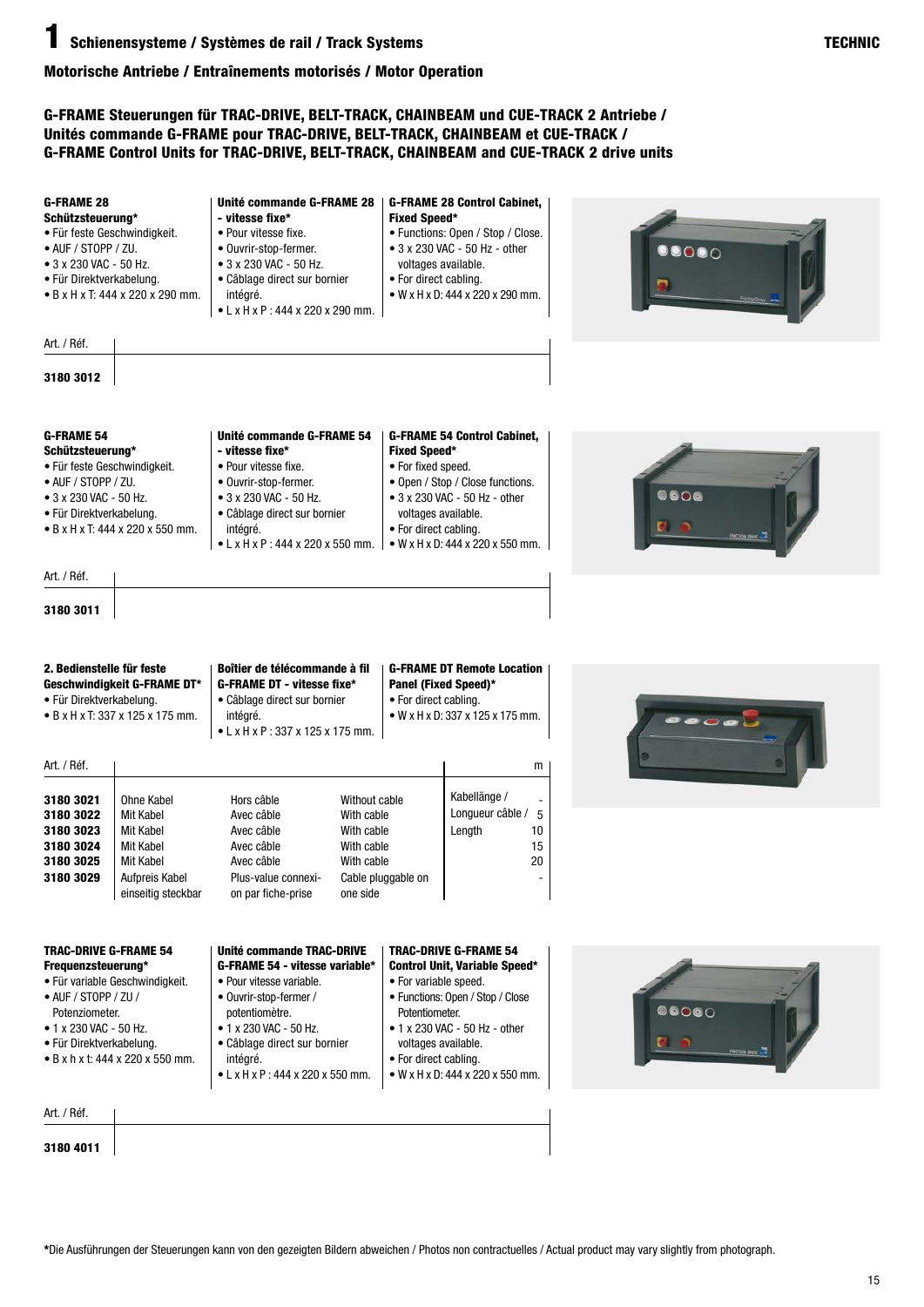#### Motorische Antriebe / Entraînements motorisés / Motor Operation

#### G-FRAME Steuerungen für TRAC-DRIVE, BELT-TRACK, CHAINBEAM und CUE-TRACK 2 Antriebe / Unités commande G-FRAME pour TRAC-DRIVE, BELT-TRACK, CHAINBEAM et CUE-TRACK / G-FRAME Control Units for TRAC-DRIVE, BELT-TRACK, CHAINBEAM and CUE-TRACK 2 drive units

| • Für Direktverkabelung.<br>• Ohne Zwischenposition.                       | 2. Bedienstelle für variable<br>Geschwindigkeit G-FRAME DT*<br>$\bullet$ B x H x T: 337 x 125 x 175 mm.                            | Boîtier de télécommande à fil<br><b>G-FRAME DT - vitesse variable*</b><br>• Câblage direct sur bornier<br>intégré.<br>$\bullet$ L x H x P : 337 x 125 x 175 mm.<br>• Hors positions intermédiaires. |                                                                                                         | <b>G-FRAME DT Remote Location</b><br>Panel (Variable Speed)*<br>• For direct cabling.<br>• W x H x D: 337 x 125 x 175 mm.<br>• Without intermediate positions. |  |
|----------------------------------------------------------------------------|------------------------------------------------------------------------------------------------------------------------------------|-----------------------------------------------------------------------------------------------------------------------------------------------------------------------------------------------------|---------------------------------------------------------------------------------------------------------|----------------------------------------------------------------------------------------------------------------------------------------------------------------|--|
| Art. / Réf.                                                                |                                                                                                                                    |                                                                                                                                                                                                     |                                                                                                         | m                                                                                                                                                              |  |
| 3180 4021<br>3180 4022<br>3180 4023<br>3180 4024<br>3180 4025<br>3180 4029 | Ohne Kabel<br><b>Mit Kabel</b><br><b>Mit Kabel</b><br><b>Mit Kabel</b><br><b>Mit Kabel</b><br>Aufpreis Kabel<br>einseitig steckbar | Hors câble<br>Avec câble<br>Avec câble<br>Avec câble<br>Avec câble<br>Plus-value connexi-<br>on par fiche-prise                                                                                     | Without cable<br>With cable<br>With cable<br>With cable<br>With cable<br>Cable pluggable on<br>one side | Kabellänge /<br>Longueur câble /<br>5<br>Length<br>10<br>15<br>20                                                                                              |  |
| <b>Steuerung</b>                                                           | Aufpreis für Zusatzausstattung                                                                                                     | Plus-value pour équipement<br>complémentaire                                                                                                                                                        | <b>Control Unit</b>                                                                                     | <b>Optional Accessories for</b>                                                                                                                                |  |
| Art. / Réf.                                                                |                                                                                                                                    |                                                                                                                                                                                                     |                                                                                                         |                                                                                                                                                                |  |
| 3180 9011                                                                  | Max. 3 Zwischenpositionen<br>(Inkrementalgeber wird<br>zusätzlich benötigt)                                                        | Pilotage de 3 positions<br>incrémental)                                                                                                                                                             | intermédiaires (hors codeur                                                                             | Control add-on for maximum<br>three intermediate stops<br>(incremental encoder                                                                                 |  |

additionally needed)

Open / Close + speed

Open / Close + speed functions, max. 3 intermediate positions.

Control and Power Cable for

-

functions:

functions

Platine DMX - fonctions : DMX card with following

| für feste Geschwindigkeit<br>Motor und Steuerung. | Steuer- und Versorgungskabel<br>• Verbindungskabel zwischen | Câble d'alimentation et de<br>commande - vitesse fixe<br>• Câble de liaison entre unité de<br>commande et moteur. |                                  | unit. | <b>Control and Power Cable for</b><br><b>Fixed Speed</b><br>• Connects motor and control |                   |
|---------------------------------------------------|-------------------------------------------------------------|-------------------------------------------------------------------------------------------------------------------|----------------------------------|-------|------------------------------------------------------------------------------------------|-------------------|
| Art. / Réf.                                       |                                                             |                                                                                                                   |                                  |       |                                                                                          | m                 |
| 3190 4101<br>3190 4201<br>3190 4301<br>3190 4991  | Aufpreis Kabel<br>beidseitig steckbar                       | Plus-value<br>connexion par                                                                                       | With connectors<br>on both sides |       | Länge /<br>Longueur /<br>Length                                                          | >10<br>>20<br>>30 |

Cable with connector on one

side

fiche-prise

Plus-value câble avec fiche

3180 9111 | AUF / ZU Ouvrir-fermer Open / Close functions

vitesse

Ouvrir-fermer-réglage vitesse + pilotage de 3 positions intermédiaires

DMX Platine mit den Funktionen:

Geschwindigkeit und Ansteuerung für max. 3 Zwischenpositionen

**3180 9131** | AUF / ZU +

3190 4981 | Aufpreis Kabel

einseitig steckbar

3180 9121 | AUF / ZU + Geschwindigkeit Ouvrir-fermer-réglage



\*Die Ausführungen der Steuerungen kann von den gezeigten Bildern abweichen / Photos non contractuelles / Actual product may vary slightly from photograph.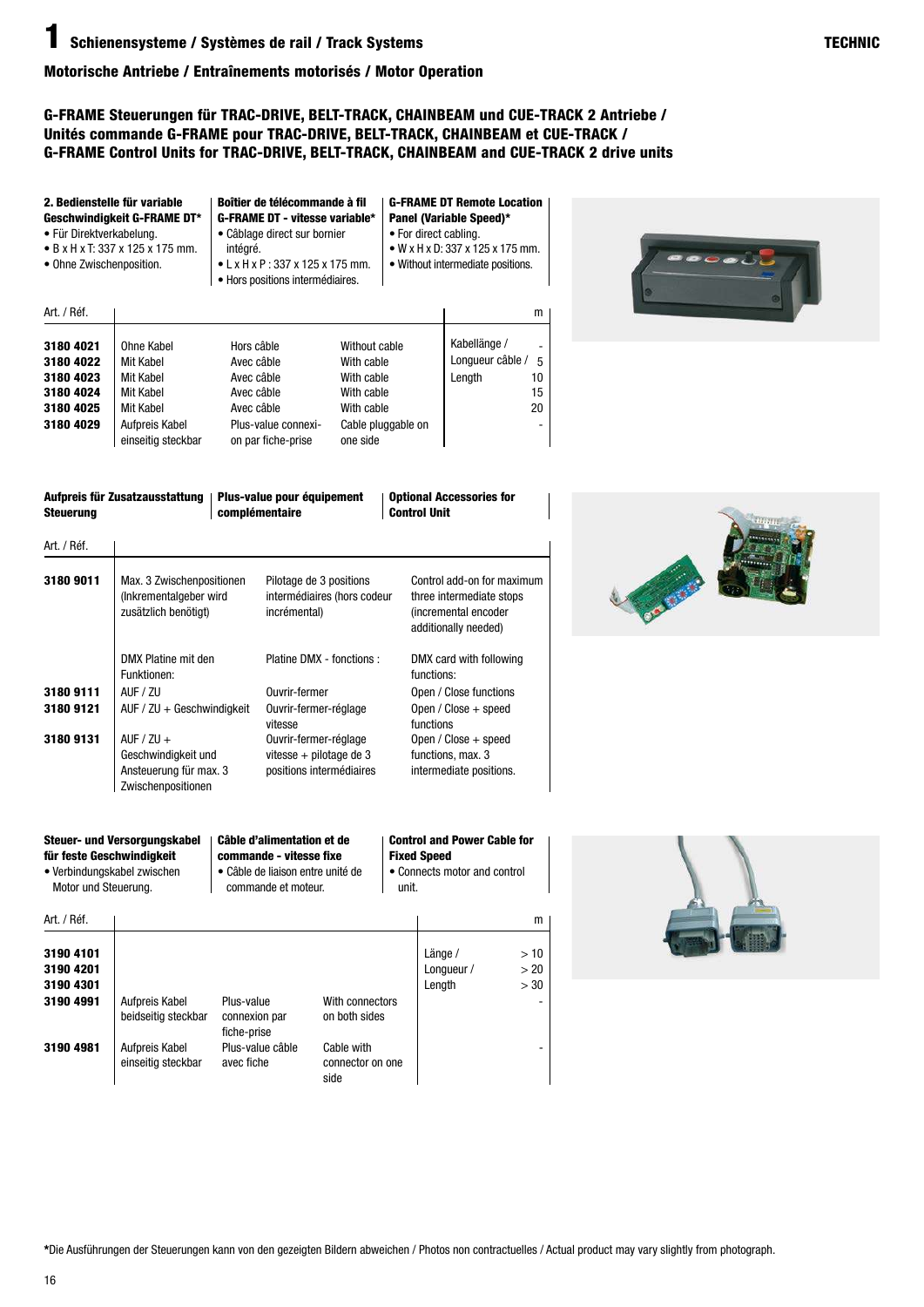### Motorische Antriebe / Entraînements motorisés / Motor Operation

#### G-FRAME Steuerungen für TRAC-DRIVE, BELT-TRACK, CHAINBEAM und CUE-TRACK 2 Antriebe / Unités commande G-FRAME pour TRAC-DRIVE, BELT-TRACK, CHAINBEAM et CUE-TRACK / G-FRAME Control Units for TRAC-DRIVE, BELT-TRACK, CHAINBEAM and CUE-TRACK 2 drive units

| • Verbindungskabel zwischen<br>Motor und Steuerung.                                                                                                                    | <b>Steuer- und Versorgungskabel</b><br>für variable Geschwindigkeit                       | Câble d'alimentation et de<br>commande - vitesse variable<br>• Câble de liaison entre unité de<br>commande et moteur.                                     | unit.     | <b>Control and Power Cable for</b><br><b>Variable Speed</b><br>• Connects motor and control                                                                                        |                       |                                                                    |  |
|------------------------------------------------------------------------------------------------------------------------------------------------------------------------|-------------------------------------------------------------------------------------------|-----------------------------------------------------------------------------------------------------------------------------------------------------------|-----------|------------------------------------------------------------------------------------------------------------------------------------------------------------------------------------|-----------------------|--------------------------------------------------------------------|--|
| Art. / Réf.                                                                                                                                                            |                                                                                           |                                                                                                                                                           |           |                                                                                                                                                                                    | m                     |                                                                    |  |
| 3190 3101<br>3190 3201<br>3190 3301                                                                                                                                    |                                                                                           |                                                                                                                                                           |           | Länge /<br>Longueur /<br>Length                                                                                                                                                    | >10<br>$>20\,$<br>>30 |                                                                    |  |
| 3190 3991<br>3190 3981                                                                                                                                                 | Aufpreis Kabel<br>beidseitig<br>steckbar<br>Aufpreis Kabel<br>einseitig steckbar          | Plus-value<br>With connectors<br>on both sides<br>connexion par<br>fiche-prise<br>Plus-value câble<br>Cable with con-<br>avec fiche<br>nector on one side |           |                                                                                                                                                                                    |                       |                                                                    |  |
| Not-Aus Taster für<br>DMX-Betrieb*                                                                                                                                     |                                                                                           | Arrêt d'urgence externe<br>(conseillé, si pilotage par<br>DMX)*                                                                                           |           | <b>Emergency STOP Function for</b><br><b>DMX Operation*</b>                                                                                                                        |                       |                                                                    |  |
| Art. / Réf.                                                                                                                                                            |                                                                                           |                                                                                                                                                           |           |                                                                                                                                                                                    |                       |                                                                    |  |
| 2480 8011<br>2480 8021                                                                                                                                                 | Not-Aus-Taster Taster mit<br>Kabel 25 m<br>Verlängerungskabel für<br>Not-Aus Taster, 25 m | Arrêt d'urgence externe<br>avec câble 25 m<br>Rallonge pour arrêt<br>d'urgence externe 25 m                                                               |           | <b>Emergency stop button</b><br>includes 25 m cable<br>Extension cable for<br>Emergency STOP DMX<br>function, 25 m                                                                 |                       |                                                                    |  |
| Funkfernbedienung +<br>Empfänger*<br>• Frequenz 433-434 MHz.<br>· Digitaler Pulscode.<br>• PLL-Synthesizer.<br>• Ohne Geschwindigkeits-<br>regulierung.<br>Art. / Réf. | • Schmalbandige FM-Modulation.                                                            | Télécommande radio*<br>· Emetteur et récepteur.<br>· Fréquence 433-434 MHz.<br>· Sans réglage vitesse.                                                    | Receiver* | Hand-Held Remote Control +<br>• Narrow band FM modulation.<br>• Frequency 433-434 MHz.<br>· Digital pulscode.<br>• PLL synthesizer.<br>• Without speed regulation.                 |                       | $\mathbb{R}$ :<br>O<br>$\bullet$ $\circ$<br>$\mathcal{D}$ (2)<br>⊛ |  |
|                                                                                                                                                                        |                                                                                           |                                                                                                                                                           |           |                                                                                                                                                                                    |                       |                                                                    |  |
| 3180 9911<br>Funkfernbedienung +                                                                                                                                       |                                                                                           | Télécommande radio + Circuit                                                                                                                              |           | <b>Hand Held Remote Control</b>                                                                                                                                                    |                       |                                                                    |  |
| Empfänger + Notauskreis*<br>• Frequenz 433-434 MHz.<br>· Digitaler Pulscode.<br>• PLL-Synthesizer.<br>• Ohne Geschwindigkeits-<br>regulierung.                         | • Schmalbandige FM-Modulation.                                                            | d'arrêt d'urgence*<br>• Emetteur et récepteur.<br>· Fréquence 433-434 MHz.<br>· Sans réglage vitesse.                                                     |           | and Receiver with<br>emergency stop circle*<br>• Narrow band FM modulation.<br>• Frequency 433-434 MHz.<br>· Digital pulse code.<br>• PLL synthesizer.<br>• Without speed control. |                       | $\mathbb{O}$ $\mathbb{O}$<br>$\odot$                               |  |
| Art. / Réf.<br>3180 9912                                                                                                                                               |                                                                                           |                                                                                                                                                           |           |                                                                                                                                                                                    |                       |                                                                    |  |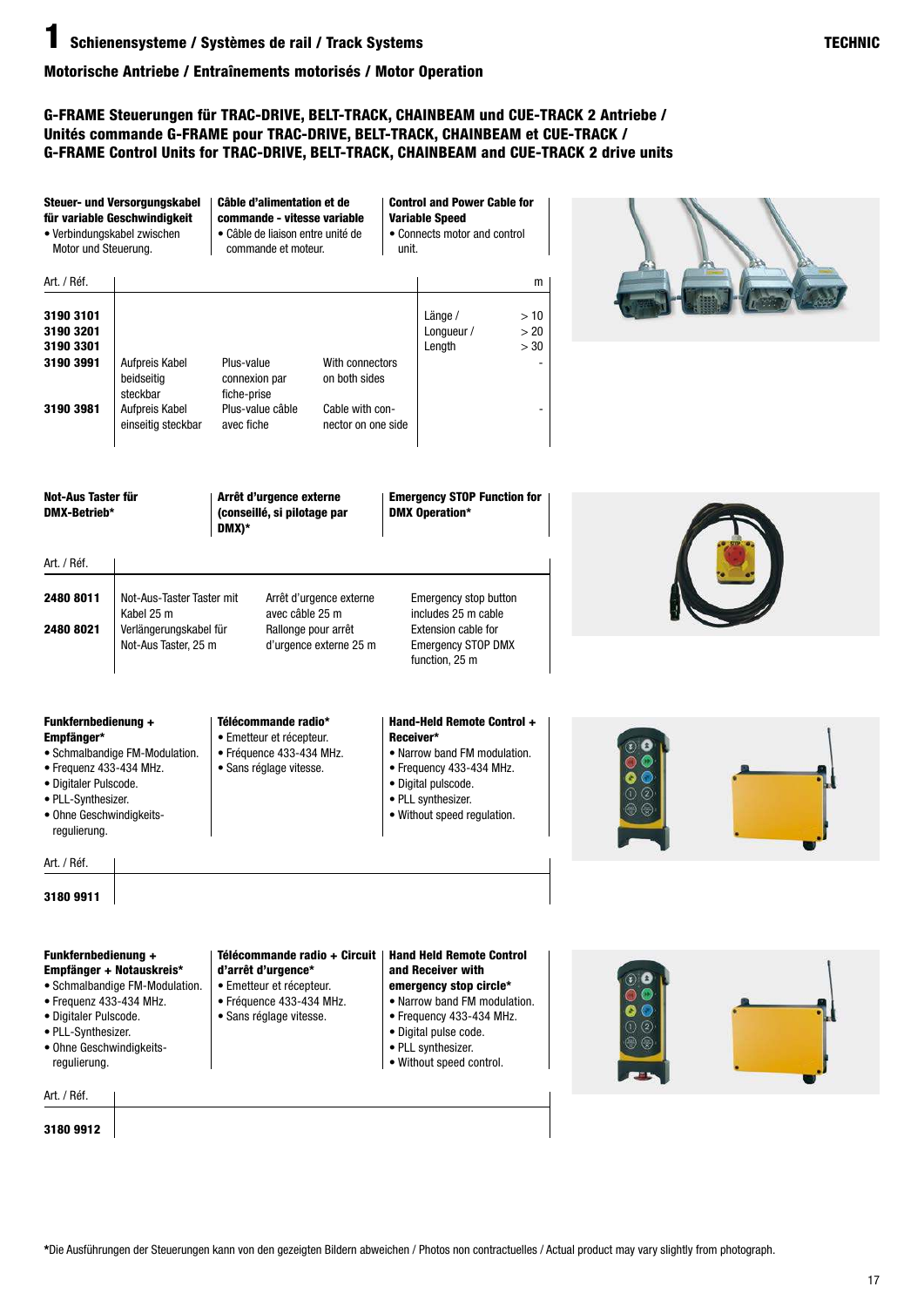#### FRICTION-DRIVE

#### FRICTION-DRIVE

#### FRICTION-DRIVE

Die Vorhangteile werden ohne Zugseil bewegt. Der Motor fährt mittels Treibrad nahezu lautlos an der Schiene entlang. Die zu ziehenden Objekte (Vorhänge, Kulissen etc.) werden direkt an die Antriebseinheit angehängt. Dies ermöglicht lange und komplexe Schienenführungen bis hin zu Endlosfahrten. Die Antriebsgeschwindigkeit ist je nach Steuerungsart fest oder stufenlos verstellbar.

Für folgende Schienensysteme einsetzbar:

- TRUMPF 95
- STUDIO / E
- JOKER 95

Déplacement des rideaux sans drisse de manoeuvre. Le moteur embarqué se déplace le long du rail grâce à sa roue motrice. Les objets entraînés (rideaux, éléments de décor) sont accrochés directement au niveau du moteur. Ce système permet de réaliser des configurations de rail complexes (grandes longueurs, formes cintrées irrégulières, circuits fermés). Alimentation par câble ou rails conducteurs. Unité de commande type G-FRAME pour vitesse fixe ou

Compatible avec les sytèmes de rail suivants :

• TRUMPF 95

variable.

- STUDIO / E
- JOKER 95

Curtain sections move without rope or pulleys. The motor moves silently along the track and receives its power from a trailing festoon cable or from integrated, track mounted conductor rails. Curtains/scenery are directly attached to motor and are "pushed" and "pulled" along track.

This allows long, complex track configurations, including endless loops.

Motor is either fixed or variable speed.

Curtain track options:

- TRUMPF 95
- STUDIO / E
- JOKER 95



FRICTION-DRIVE: TRUMPF 95



FRICTION-DRIVE: JOKER 95



Technische Daten • Eigengewicht 7.800 g<br>• Einschaltdauer 100 %

- $\bullet$  Einschaltdauer • Zuggeschwindigkeit
- und Zugkraft 10 cm/s 350 N
- 25 cm/s 150 N

Données techniques • Poids 7.800 g<br>• Facteur de marche 100 % • Facteur de marche • Vitesses et forces de tirage 10 cm/s - 350 N 25 cm/s - 150 N

30 cm/s - 100 N

30 cm/s - 100 N

Technical Data • Weight 17 lbs<br>• Duty cycle 100 % • Duty cycle • Pull speed and

load capacity 3.9"/s - 350 N 9.8"/s - 150 N 11.8"/s - 100 N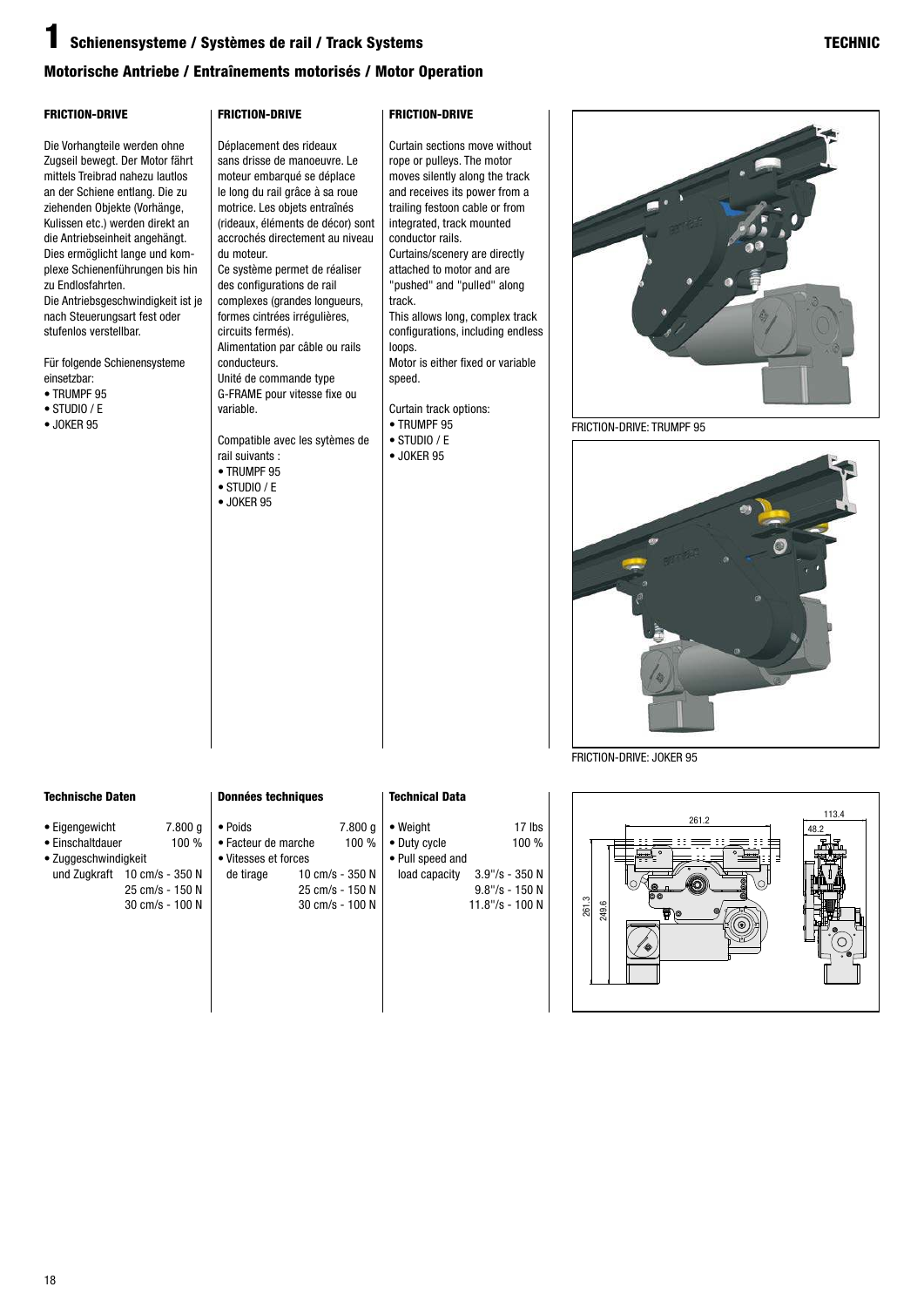# Motorische Antriebe / Entraînements motorisés / Motor Operation

#### FRICTION-DRIVE: Bauteile für TRUMPF 95 / Composants pour TRUMPF 95 / Components for TRUMPF 95

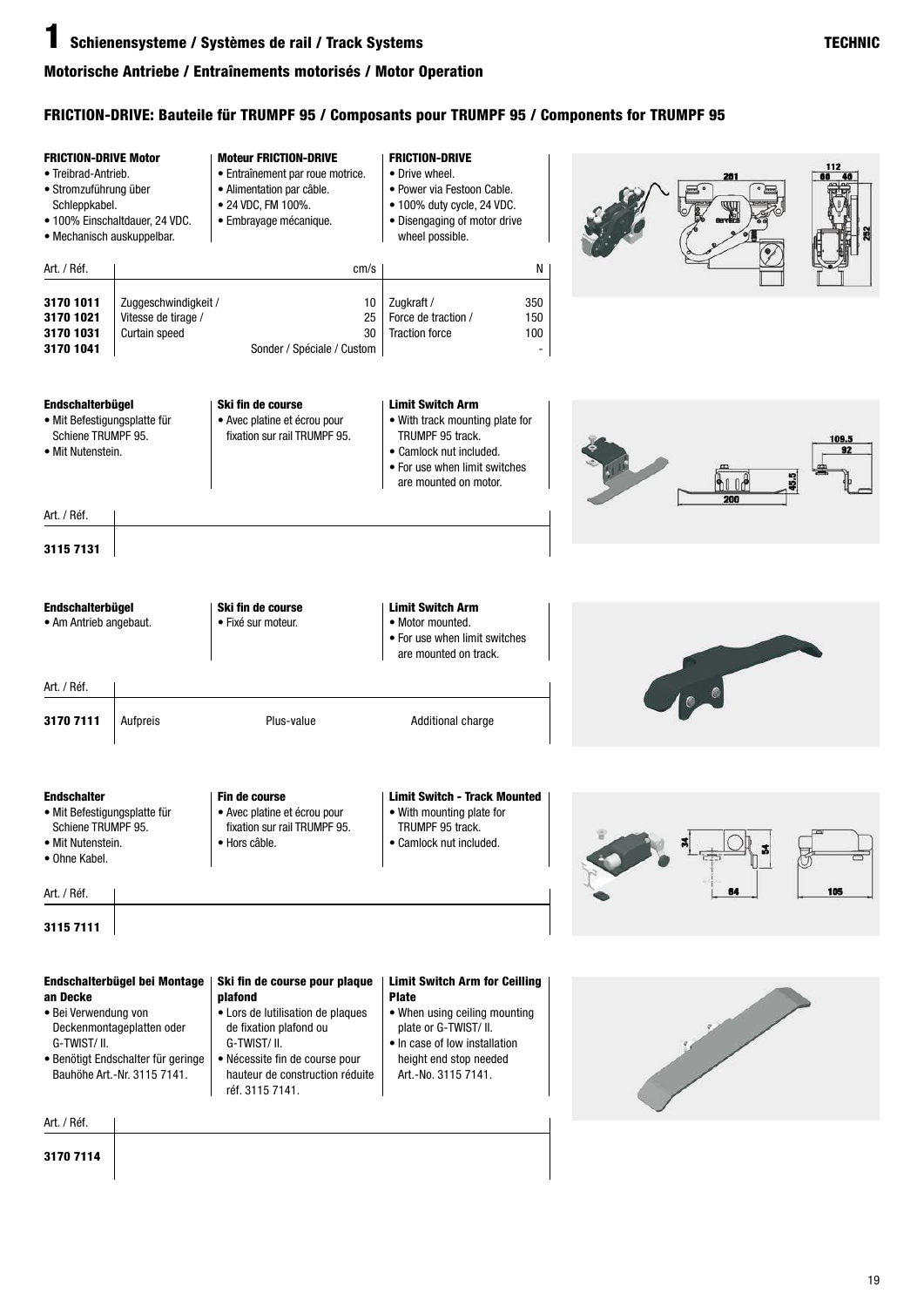## FRICTION-DRIVE: Bauteile für TRUMPF 95 / Composants pour TRUMPF 95 / Components for TRUMPF 95

|--|

Art. / Réf.

3115 7141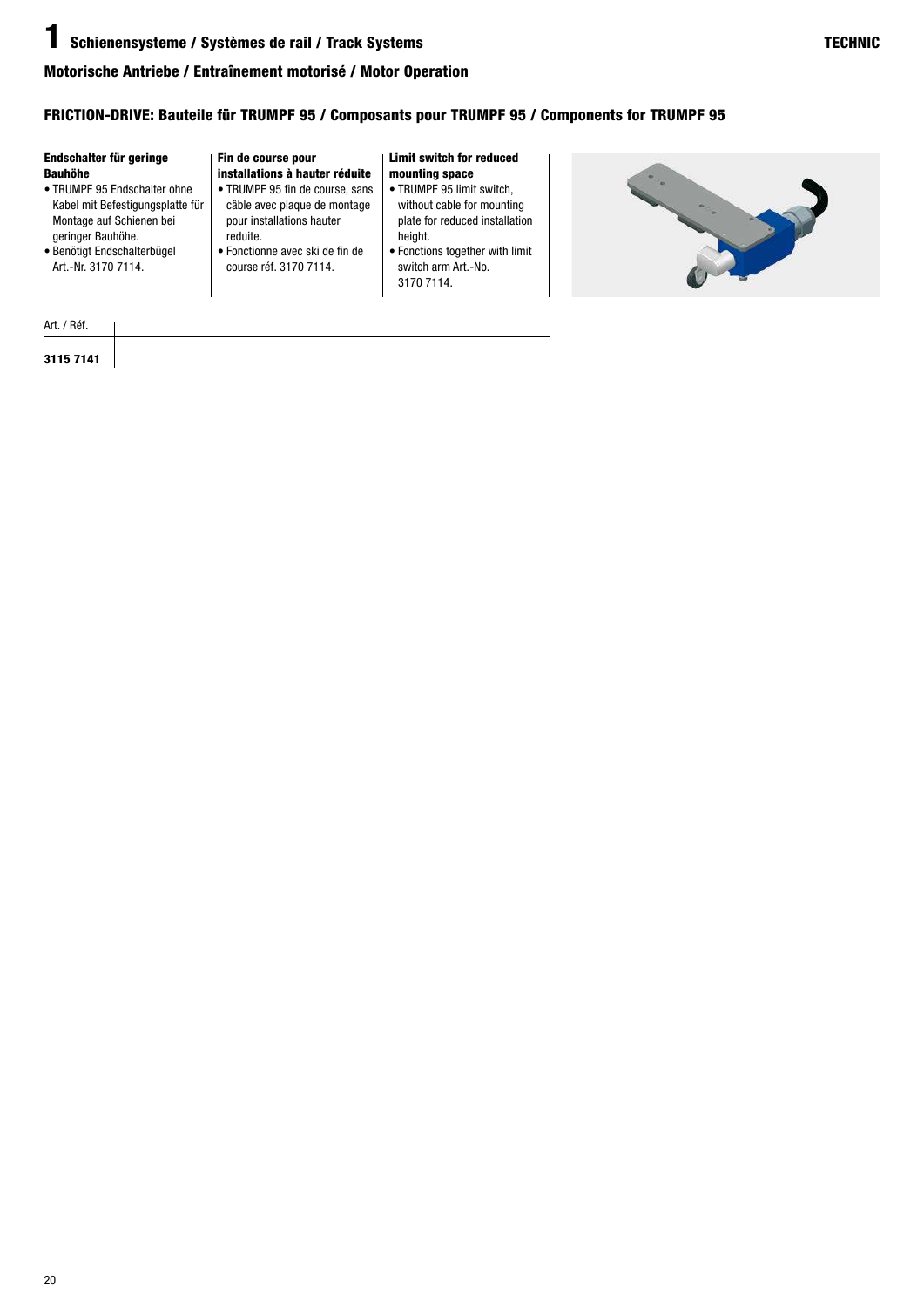Motorische Antriebe / Entraînement motorisé / Motor Operation

# FRICTION-DRIVE: Bauteile für STUDIO/E / Composants pour STUDIO/E / Components for STUDIO/E

| <b>FRICTION-DRIVE Motor</b><br>• Treibrad-Antrieb.<br>• Stromzuführung über<br>Schleppkabel.<br>• Mechanisch auskuppelbar.<br>Art. / Réf. | · 100% Einschaltdauer, 24 VDC.                                                           | • 24 VDC, FM 100%.                                    | <b>Moteur FRICTION-DRIVE</b><br>• Entraînement par roue motrice.<br>• Alimentation par câble.<br>· Embrayage mécanique.                            | • Drive wheel.                         | <b>FRICTION-DRIVE</b><br>• Power via Festoon Cable.<br>• 100% duty cycle, 24 VDC.<br>• Disengaging of motor drive<br>wheel possible.                                  |                                                              | 112                                      |
|-------------------------------------------------------------------------------------------------------------------------------------------|------------------------------------------------------------------------------------------|-------------------------------------------------------|----------------------------------------------------------------------------------------------------------------------------------------------------|----------------------------------------|-----------------------------------------------------------------------------------------------------------------------------------------------------------------------|--------------------------------------------------------------|------------------------------------------|
|                                                                                                                                           |                                                                                          |                                                       | cm/s                                                                                                                                               |                                        |                                                                                                                                                                       | N                                                            |                                          |
| 3170 1011<br>3170 1021<br>3170 1031<br>3170 1041                                                                                          | Zuggeschwindigkeit /<br>Vitesse de tirage /<br>Curtain speed                             |                                                       | 10<br>25<br>30<br>Sonder / Spéciale / Custom                                                                                                       | Zugkraft /<br><b>Traction force</b>    | Force de traction /                                                                                                                                                   | 350<br>150<br>100                                            |                                          |
| <b>FRICTION-DRIVE Motor</b>                                                                                                               |                                                                                          |                                                       | <b>Moteur FRICTION-DRIVE</b>                                                                                                                       |                                        | <b>FRICTION-DRIVE</b>                                                                                                                                                 |                                                              |                                          |
| • Treibrad-Antrieb.<br>• Stromzuführung über<br>Schleifleitungen.                                                                         | • 100% Einschaltdauer, 24 VDC.                                                           | ducteurs.<br>• 24 VDC, FM 100%.                       | • Entraînement par roue motrice.<br>• Alimentation par rails con<br>· Embrayage mécanique.                                                         | rail.                                  | · Drive wheel, power via electric<br>. 100% duty cycle, 24 VDC.<br>• Disengaging of motor drive<br>wheel possible.                                                    |                                                              |                                          |
| Art. / Réf.                                                                                                                               |                                                                                          |                                                       |                                                                                                                                                    | cm/s                                   |                                                                                                                                                                       | N                                                            |                                          |
| 3120 7012<br>3120 7013<br>3120 7014<br>3120 7015<br>3120 7016<br>3120 7022<br>3120 7023                                                   | Anzahl Stromabnehmer /<br>Nb rails conducteurs /<br>Number of conductor rail<br>contacts | $\overline{\mathbf{c}}$<br>3<br>4<br>5<br>6<br>2<br>3 | Zuggeschwindigkeit /<br>Vitesse de tirage /<br>Curtain speed                                                                                       | 10<br>10<br>10<br>10<br>10<br>25<br>25 | Zugkraft /<br>Force de traction /<br><b>Traction force</b>                                                                                                            | 350<br>350<br>350<br>350<br>350<br>150<br>150                |                                          |
| 3120 7024<br>3120 7025<br>3120 7026                                                                                                       |                                                                                          | 4<br>5<br>6                                           |                                                                                                                                                    | 25<br>25<br>25                         |                                                                                                                                                                       | 150<br>150<br>150                                            |                                          |
| 3120 7032<br>3120 7033<br>3120 7034<br>3120 7035<br>3120 7036                                                                             |                                                                                          | 2<br>3<br>4<br>5<br>6                                 |                                                                                                                                                    | 30<br>30<br>$30\,$<br>$30\,$<br>30     |                                                                                                                                                                       | 100<br>100<br>100<br>100<br>100                              |                                          |
| 3120 7042<br>3120 7043<br>3120 7044<br>3120 7045<br>3120 7046                                                                             |                                                                                          | $\overline{\mathbf{c}}$<br>3<br>4<br>5<br>6           | Sonder / Spéciale / Custom<br>Sonder / Spéciale / Custom<br>Sonder / Spéciale / Custom<br>Sonder / Spéciale / Custom<br>Sonder / Spéciale / Custom |                                        |                                                                                                                                                                       | $\overline{\phantom{a}}$<br>$\blacksquare$<br>$\blacksquare$ |                                          |
| <b>Endschalterbügel</b><br>• Mit Befestigungsplatte für<br>Schiene STUDIO / E.<br>• Mit Nutenstein.                                       |                                                                                          | Ski fin de course                                     | • Avec platine et écrou pour<br>fixation sur rail STUDIO / E.                                                                                      |                                        | <b>Limit Switch Arm</b><br>• With mounting bracket for<br>direct track mounting.<br>• Camlock nut included.<br>• For use when limit switches<br>are mounted to motor. |                                                              | 126<br>200<br><b>CD</b> CD<br><b>126</b> |
| Art. / Réf.                                                                                                                               | Farbe                                                                                    |                                                       | Coloris                                                                                                                                            |                                        | Colour                                                                                                                                                                |                                                              | $e_{00}$                                 |
| 3120 7131                                                                                                                                 | schwarz                                                                                  |                                                       | noir                                                                                                                                               |                                        | black                                                                                                                                                                 |                                                              |                                          |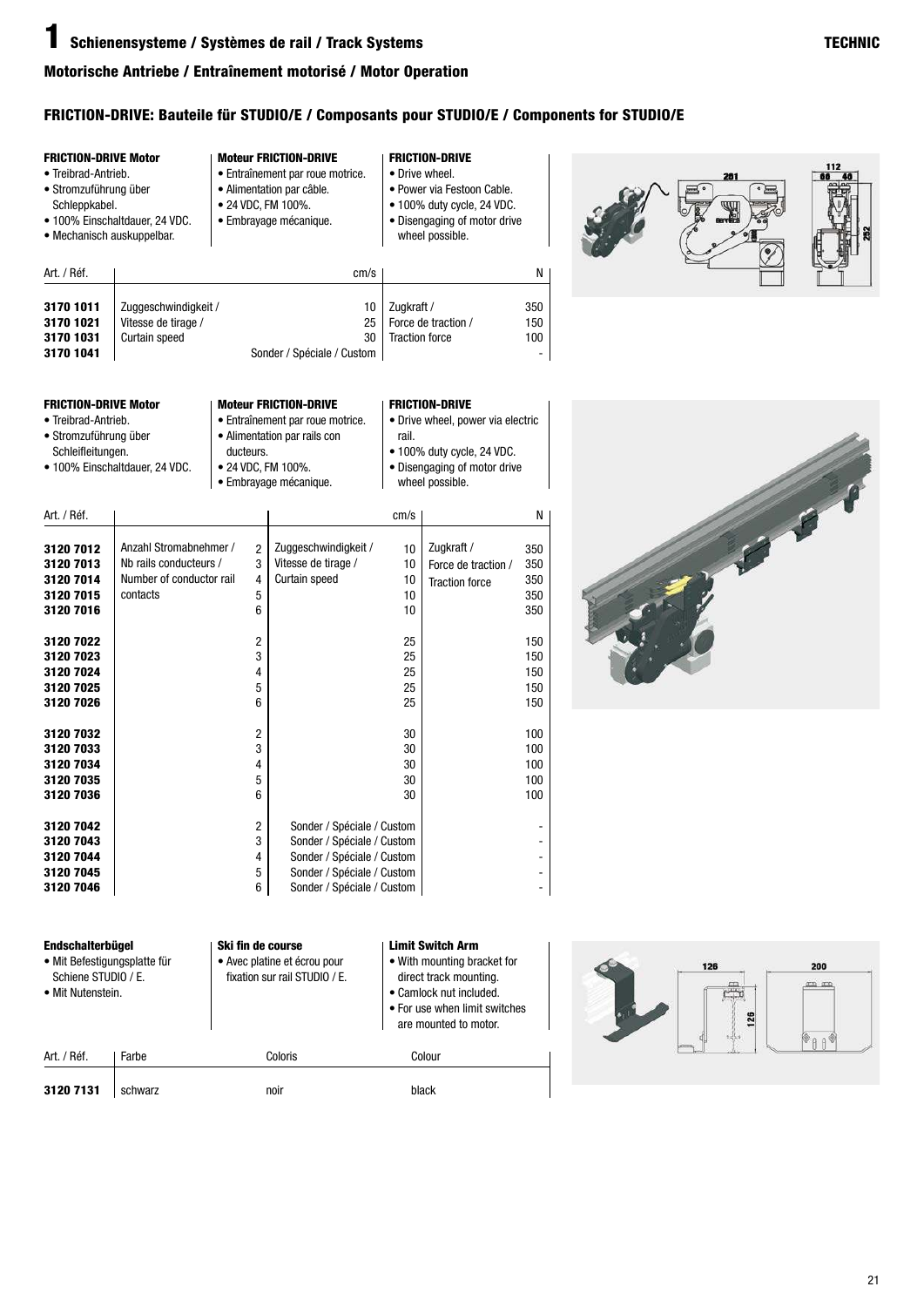### FRICTION-DRIVE: Bauteile für STUDIO/E / Composants pour STUDIO/E / Components for STUDIO/E

| • Am Antrieb angebaut.                                                                                                         | Endschalterbügel mitfahrend   | Ski fin de course embarqué<br>· Fixé sur moteur.                                                | <b>Limit Switch Arm</b><br>• Motor mounted.<br>• For use when limit switches<br>are mounted on track.                                                |    |
|--------------------------------------------------------------------------------------------------------------------------------|-------------------------------|-------------------------------------------------------------------------------------------------|------------------------------------------------------------------------------------------------------------------------------------------------------|----|
| Art. / Réf.                                                                                                                    | Farbe                         | Coloris                                                                                         | Colour                                                                                                                                               |    |
| 3170 7112                                                                                                                      | schwarz                       | noir                                                                                            | black                                                                                                                                                |    |
| <b>Endschalter</b><br>• Mit Befestigungsplatte für<br>Schiene STUDIO / E.<br>• Mit Nutenstein.<br>• Ohne Kabel.<br>Art. / Réf. |                               | Fin de course<br>• Avec platine et écrou pour<br>fixation sur rail STUDIO / E.<br>· Hors câble. | <b>Limit Switch, Track Mounted</b><br>• With mounting bracket for<br>direct track mounting.<br>• With camlock nut.<br>• Limit switch, without cable. |    |
| 3120 7111                                                                                                                      |                               |                                                                                                 |                                                                                                                                                      |    |
| <b>Befestigungsclip</b>                                                                                                        | · Für bis zu 3 Stromschienen. | <b>Clip de fixation</b><br>• Pour 3 rails conducteurs max.                                      | <b>Conductor Rail Clip</b><br>• For up to 3 conductor rails.                                                                                         | 25 |
| Art. / Réf.                                                                                                                    | Farbe                         | Coloris                                                                                         | Colour                                                                                                                                               | г  |

3120 9021 schwarz noir noir black

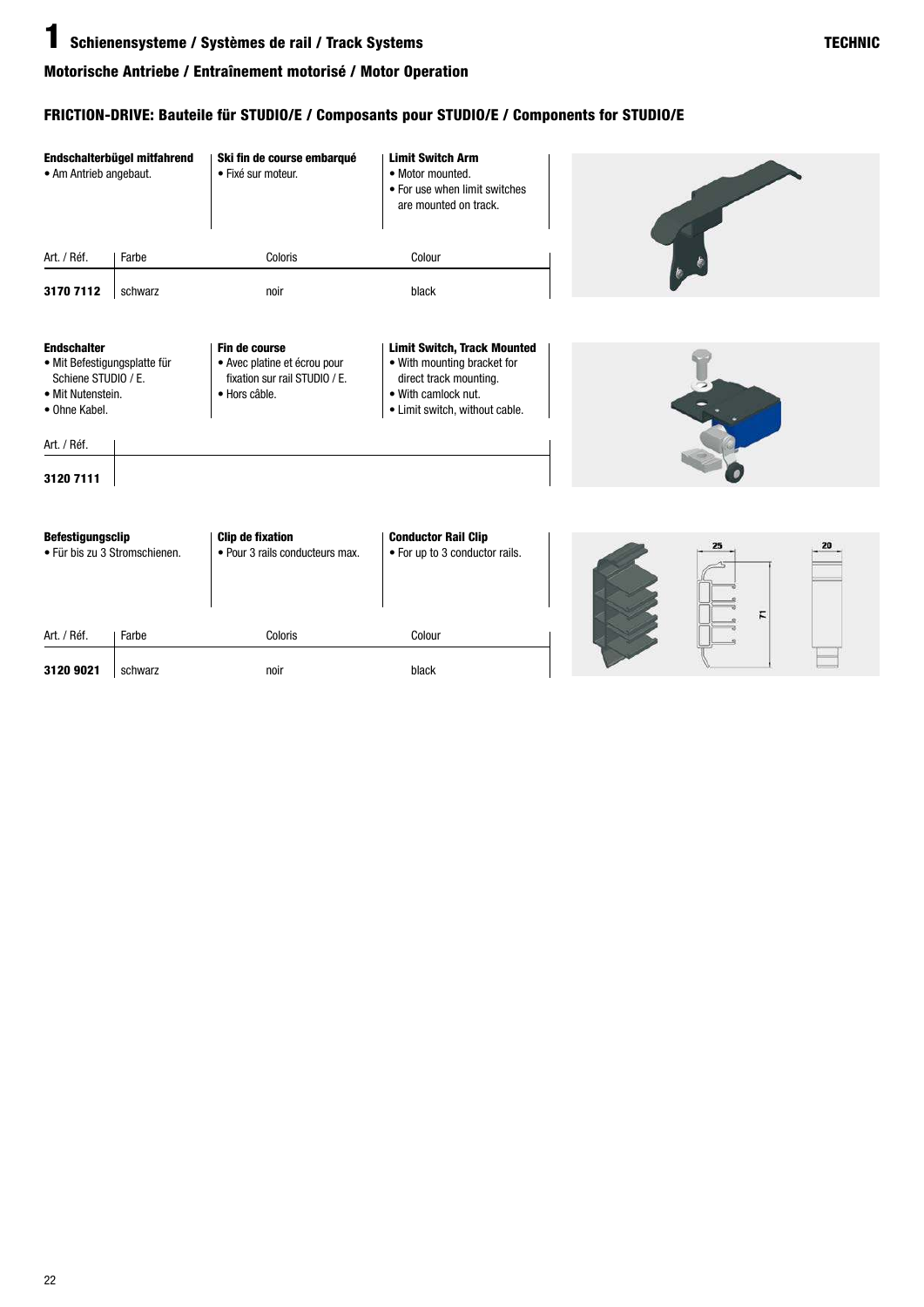# FRICTION-DRIVE: Bauteile für JOKER 95 / Composants pour JOKER 95 / Components for JOKER 95

#### FRICTION-DRIVE Motor

- Reibschlüssiger Antrieb zum Ziehen und Schieben von Vohrhängen und anderer Lasten.
- Reibrad für manuelle Bewegung mechanisch auskuppelbar.
- Stromzuführung über Schleppkabel.
- Anschlussleistung: 24 V DC / xx A.
- Einschaltdauer: 100%.

#### Moteur FRICTION-DRIVE FRICTION-DRIVE • Frictionally engaged drive to

- Entraînement par friction pour déplacement de rideaux et autes
- éléments / charges. • Roue motrice débrayable pour déplacement manuel.

 guirlande. • Puissance connectée : 24 V DC / xx A. • Facteur de marche : 100%.

- Alimentation via câble en
- for manual movement. • Power supply via festoon cable. • Power supply: 24 V DC / xx A.

drag and push curtains and

• Disengageable friction wheel

• Duty cycle: 100%.

other loads.



| Art. / Réf. |                      | cm/s                       |                          |     |
|-------------|----------------------|----------------------------|--------------------------|-----|
|             |                      |                            |                          |     |
| 3125 7011   | Zuggeschwindigkeit / | 10                         | Zugkraft/                | 350 |
| 3125 7021   | Vitesse de tirage /  |                            | 25   Force de traction / | 150 |
| 3125 7031   | Curtain speed        | 30                         | <b>Traction force</b>    | 100 |
| 3125 7041   |                      | Sonder / Spéciale / Custom |                          | -   |

#### FRICTION-DRIVE Antrieb

| <b>FRICTION-DRIVE Antrieb</b>   | <b>Moteur FRICTION-DRIVE</b>      | <b>FRICTION-DRIVE</b>           |
|---------------------------------|-----------------------------------|---------------------------------|
| • Reibschlüssiger Antrieb zum   | • Entraînement par friction pour  | • Frictionally engaged drive to |
| Ziehen und Schieben von         | déplacement de rideaux et autes   | drag and push curtains and      |
| Vohrhängen und anderer Lasten.  | éléments / charges.               | other loads.                    |
| • Reibrad für manuelle Bewegung | • Roue motrice débrayable pour    | • Disengageable friction wheel  |
| mechanisch auskuppelbar.        | déplacement manuel.               | for manual movement.            |
| • Stromzuführung über           | • Alimentation via rails          | • Power supply via conductor    |
| Schleifleitungen.               | conducteurs.                      | rail.                           |
| · Inkl. Stromabnehmerbügel und  | • Avec support patins et 2 patins | • Incl. collector bracket and 2 |
| 2 Stromabnehmern.               | conducteurs.                      | power collectors.               |
| • Anschlussleistung:            | • Puissance connectée :           | • Power supply:                 |
| 24 V DC / xx A.                 | 24 V DC / xx A.                   | 24 V DC / xx A.                 |
| • Einschaltdauer: 100 %.        | • Facteur de marche : 100 %.      | • Duty cycle: 100 %.            |

| $\mathcal{L}$ 4 V DC / XX A.<br>• Facteur de marche : 100 %. |  |
|--------------------------------------------------------------|--|

### FRICTION-DRIVE

| on pour     | • Frictionally engaged drive to |
|-------------|---------------------------------|
| ıx et autes | drag and push curtains and      |
|             | other loads.                    |
| ple pour    | • Disengageable friction wheel  |
|             | for manual movement.            |
|             | • Power supply via conductor    |
|             | rail.                           |
| 2 patins    | · Incl. collector bracket and 2 |
|             | power collectors.               |
|             | • Power supply:                 |
|             |                                 |



| Art. / Réf.                                                   |                                                                                          |                                    |                                                                                                                                                    | cm/s                       |                                                            | N                               |
|---------------------------------------------------------------|------------------------------------------------------------------------------------------|------------------------------------|----------------------------------------------------------------------------------------------------------------------------------------------------|----------------------------|------------------------------------------------------------|---------------------------------|
| 3125 7012<br>3125 7013<br>3125 7014<br>3125 7015<br>3125 7016 | Anzahl Stromabnehmer /<br>Nb rails conducteurs /<br>Number of conductor rail<br>contacts | $\overline{2}$<br>3<br>4<br>5<br>6 | Zuggeschwindigkeit /<br>Vitesse de tirage /<br>Curtain speed                                                                                       | 10<br>10<br>10<br>10<br>10 | Zugkraft /<br>Force de traction /<br><b>Traction force</b> | 350<br>350<br>350<br>350<br>350 |
| 3125 7022<br>3125 7023<br>3125 7024<br>3125 7025<br>3125 7026 |                                                                                          | $\overline{c}$<br>3<br>4<br>5<br>6 |                                                                                                                                                    | 25<br>25<br>25<br>25<br>25 |                                                            | 150<br>150<br>150<br>150<br>150 |
| 3125 7032<br>3125 7033<br>3125 7034<br>3125 7035<br>3125 7036 |                                                                                          | $\overline{2}$<br>3<br>4<br>5<br>6 |                                                                                                                                                    | 30<br>30<br>30<br>30<br>30 |                                                            | 100<br>100<br>100<br>100<br>100 |
| 3125 7042<br>3125 7043<br>3125 7044<br>3125 7045<br>3125 7046 |                                                                                          | $\overline{2}$<br>3<br>4<br>5<br>6 | Sonder / Spéciale / Custom<br>Sonder / Spéciale / Custom<br>Sonder / Spéciale / Custom<br>Sonder / Spéciale / Custom<br>Sonder / Spéciale / Custom |                            |                                                            |                                 |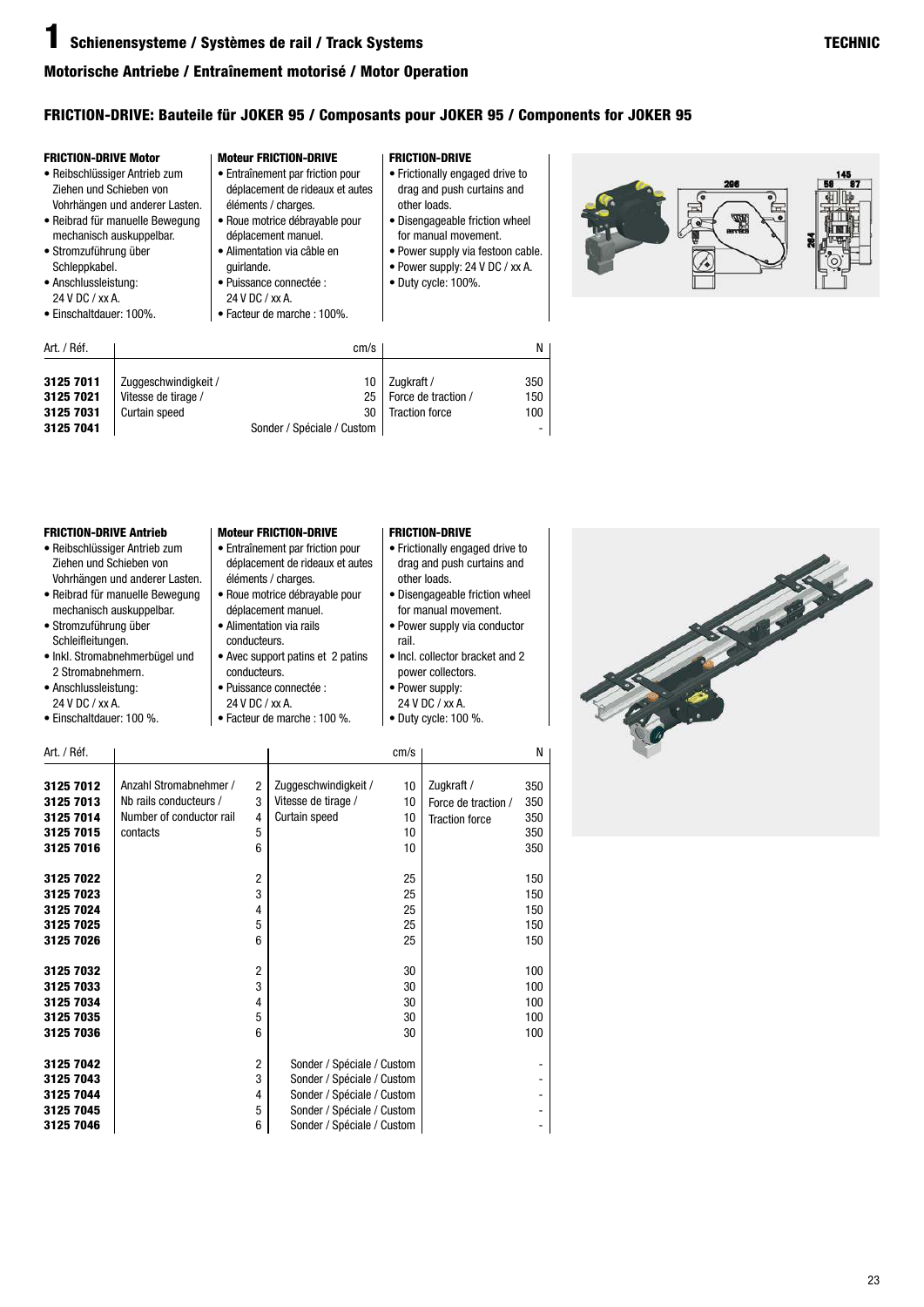# FRICTION-DRIVE: Bauteile für JOKER 95 / Composants pour JOKER 95 / Components for JOKER 95

| Art. / Réf.<br>Coloris<br>Colour<br>Farbe |
|-------------------------------------------|
|                                           |
| 3170 7111<br>noir<br>black<br>schwarz     |

#### Endschalterbügel

**Endschalter** 

• Mit Befestigungsplatte für

 mit FRICTION DRIVE und mitfahrenden Endschaltern. • Durch Nutenstein individuell im Schienenverlauf positionierbar.

| <b>Endschalterbügel</b>        | Ski fin de course   |
|--------------------------------|---------------------|
| • Zur Verwendung in Verbindung | • Pour fins de cour |

Fin de course

#### **Limit Switch A**

Conductor rail bracket

our fins de course fixés au moteur FRICTION DRIVE et fins de course embarqués. • Avec platine et écrou pour fixation et positionnment libre le long du rail.  $\bullet$  Works with mo FRICTION DRIV  $\bullet$  Individual arrai the track with

| rm                |  |
|-------------------|--|
| otor mounted      |  |
| E limit switches. |  |
| ngement along     |  |
| a sliding nut.    |  |
|                   |  |
|                   |  |

| Art. / Réf. | Farbe   | Coloris | Colour |     |  |
|-------------|---------|---------|--------|-----|--|
| 3125 7131   | schwarz | noir    | black  | 270 |  |





| o |   |
|---|---|
|   |   |
|   |   |
|   |   |
|   | N |

| Schiene JOKER 95.<br>• Mit Nutenstein.<br>• Ohne Kabel. |         | • Hors câble. | fixation sur rail JOKER 95. | 95 track.<br>• With camlock nut.<br>• Without cable. |     |
|---------------------------------------------------------|---------|---------------|-----------------------------|------------------------------------------------------|-----|
| Art. / Réf.                                             | Farbe   | Coloris       | Colour                      |                                                      | g   |
| 3125 7111                                               | schwarz | noir          | black                       |                                                      | 321 |

• Avec platine et écrou pour

#### Schleifleitungshalter

3 Schleifleitungen.

#### Platine de fixation pour rails

• Für direkte Schienenmontage. • Mit Befestigungsplatte für bis zu • Durch Nutenstein individuell im Schienenverlauf positionierbar. conducteurs • Pour fixation directe sur rail. • Platine de fixation pour 3 rails conducteurs max. • Avec écrou pour fixation et positionnment libre le long du rail. • For direct track mounting. • With mounting plate for up to 3 conductor rails. • Individual arrangement along the track with a sliding nut.

| Art. / Réf. | l Farbe | Coloris | Colour | گا |     |
|-------------|---------|---------|--------|----|-----|
| 3125 9021   | schwarz | noir    | black  |    | 300 |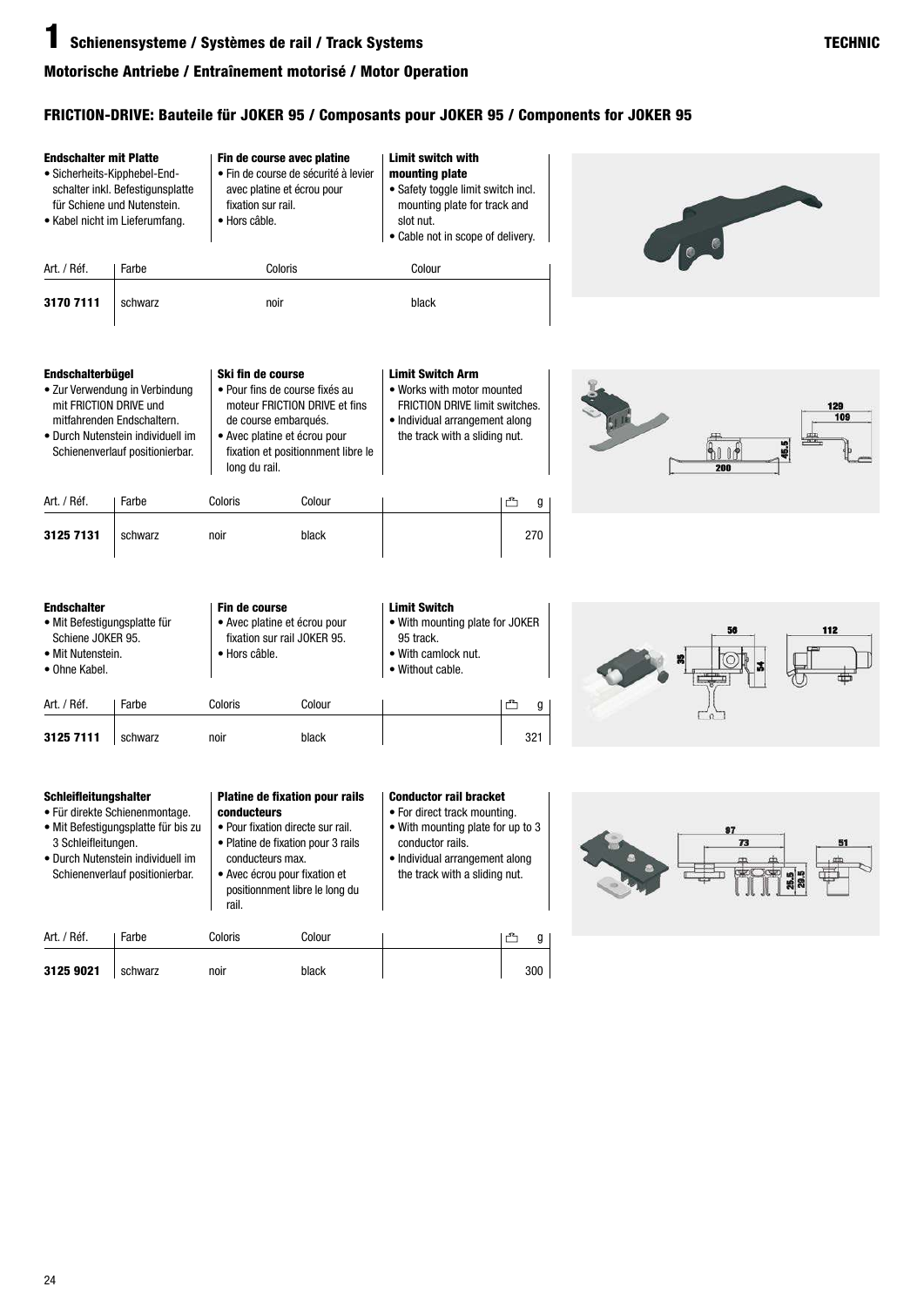# FRICTION-DRIVE: Bauteile für CARGO / Composants pour CARGO / Components for CARGO

| Endschalter, mechanisch,<br>zwangstrennend<br>· Inkl. Befestigungsbügel und<br>Verbindungsmitteln. |                                                                                                       | fixation                    | Fin de course avec platine de<br>• Y compris le support de<br>montage et la visserie.                                                          | <b>Limit Switch Mechanically,</b><br><b>Positively Driven NC</b><br>• Mounting bracket and<br>fasteners included.                |
|----------------------------------------------------------------------------------------------------|-------------------------------------------------------------------------------------------------------|-----------------------------|------------------------------------------------------------------------------------------------------------------------------------------------|----------------------------------------------------------------------------------------------------------------------------------|
| Art. / Réf.                                                                                        | Farbe                                                                                                 | Coloris                     | Colour                                                                                                                                         | උ<br>g                                                                                                                           |
| 3128 7111<br>3128 7112                                                                             | schwarz<br>silber                                                                                     | noir<br>argent              | black<br>silver                                                                                                                                | 378<br>378                                                                                                                       |
|                                                                                                    |                                                                                                       |                             |                                                                                                                                                |                                                                                                                                  |
| Schleifleitungshalter                                                                              | • Für direkte Schienenmontage<br>• Durch Nutenstein individuell im<br>Schienenverlauf positionierbar. | <b>conducteurs</b><br>rail. | <b>Platine de fixation pour rails</b><br>• Pour fixation directe sur rail.<br>• Avec écrou pour fixation et<br>positionnement libre le long du | <b>Conductor Rail Bracket</b><br>• For direct track mounting.<br>• Individual arrangement along<br>the track with a sliding nut. |
| Art. / Réf.                                                                                        |                                                                                                       |                             |                                                                                                                                                |                                                                                                                                  |
| 3128 9024                                                                                          | schwarz, 4-fach, mit<br>Befestigungsplatte für bis zu<br>4 Schleifleitungen                           |                             | noir, avec support pour 4<br>rails conducteurs max.                                                                                            | black, 4-fold, with mounting<br>plate for up to 4 conductor<br>rails                                                             |
| 3128 9026                                                                                          | schwarz, 6-fach, mit<br>Befestigungsplatte für bis zu<br>6 Schleifleitungen                           |                             | noir, avec support pour 6<br>rails conducteurs max.                                                                                            | black, 6-fold, with mounting<br>plate for up to 6 conductor<br>rails                                                             |
| 3128 9028                                                                                          | schwarz, 8-fach, mit<br>Befestigungsplatte für bis zu<br>8 Schleifleitungen                           |                             | noir, avec support pour 8<br>rails conducteurs max.                                                                                            | black, 8-fold, with mounting<br>plate for up to 8 conductor<br>rails                                                             |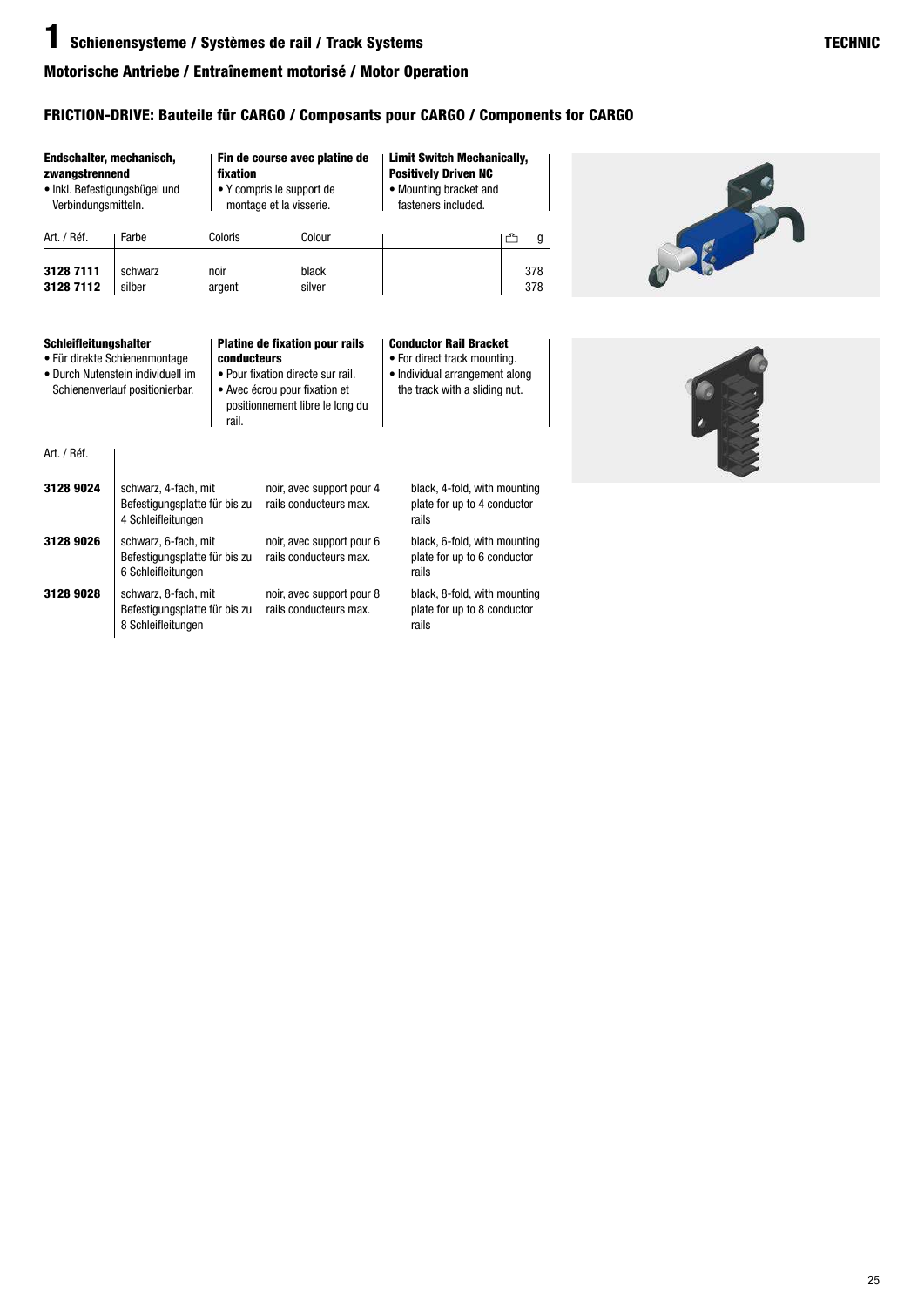### Schleppkabel- und Schleifleitungsbauteile / Câbles et accessoires pour rails conducteurs / Trailing-Cable- and Conductor-Rail Components

| <b>Schleppkabel</b>                                                                                    |                                                                                                    |                                   | Câble alimentation                                                                                  | <b>Festoon Cable</b>                                                                                              |     |          |
|--------------------------------------------------------------------------------------------------------|----------------------------------------------------------------------------------------------------|-----------------------------------|-----------------------------------------------------------------------------------------------------|-------------------------------------------------------------------------------------------------------------------|-----|----------|
| Art. / Réf.                                                                                            |                                                                                                    |                                   |                                                                                                     |                                                                                                                   |     |          |
| 3190 3111<br>3190 3112                                                                                 | <b>Schleppkabel</b><br>(Stromkabel):<br>Kabellänge bis 15 m<br>Ab 15 m Aufpreis je<br>weiterer Ifm |                                   | <b>Câble alimentation:</b><br>Longueur câble 15m max.<br>Plus-value par ml suppl.<br>de câble       | <b>Festoon Cable (Cable):</b><br>Cable length up to 15 m<br>Over 15 m, price per m<br>increment                   |     |          |
|                                                                                                        | <b>Schleppkabel</b><br>(Stromkabel + Endschal-<br>terkabel):                                       |                                   | Câble alimentation +<br>fins de course:                                                             | Festoon Cable (Cable +<br>Limit switch cable):                                                                    |     |          |
| 3190 3121<br>3190 3122                                                                                 | Kabellänge bis 15 m<br>Ab 15 m Aufpreis je<br>weiterer Ifm                                         |                                   | Longueur câble 15m max.<br>Plus-value par ml suppl.<br>de câble                                     | Cable length up to 15 m<br>Over 15 m, price per m<br>increment                                                    |     |          |
|                                                                                                        | Schleppkabeltasche:                                                                                |                                   | Poche pour le câble<br>d'alimentation :                                                             | Festoon cable bag:                                                                                                |     |          |
| 3190 3191                                                                                              | Aus Rohnessel Baumwolle,<br>B1                                                                     |                                   | De vélum lourd, coton, M1                                                                           | From Muslin, cotton, B1                                                                                           |     |          |
| <b>Zwischenklemmkasten</b><br>• Mit Klemmleiste.<br>• Maße: 150 x 150 x 80 mm.<br>• Farbe: grau.       |                                                                                                    | • Coloris : gris.                 | <b>Boîtier de dérivation</b><br>• Avec bornier intégré.<br>$\bullet$ Dimensions: 150 x 150 x 80 mm. | <b>Connector Box</b><br>• With terminal strip.<br>$\bullet$ Dimensions: 150 x 150 x 80 mm.<br>• Colour: grey.     |     |          |
| Art. / Réf.<br>3190 7011                                                                               | Direktverkabelt auf Klemme                                                                         |                                   | Câblage direct sur bornier                                                                          | Direct cabling                                                                                                    |     |          |
| Verbindungskabel von<br>Steuerung zu<br>Zwischenklemmkasten                                            |                                                                                                    | réf. 3190 7011                    | Câble pour boîtier                                                                                  | <b>Connecting Cable from</b><br><b>Controller to Connector Box</b>                                                |     |          |
| Art. / Réf.                                                                                            |                                                                                                    |                                   |                                                                                                     |                                                                                                                   |     |          |
| 3190 3131<br>3190 3132                                                                                 | Kabellänge bis 15 m<br>Ab 15 m Aufpreis je weiterer<br>lfm                                         |                                   | Lonqueur câble 15m max.<br>Plus-value par ml suppl.<br>de câble                                     | Cable length up to 15 m<br>Over 15 m, price per m<br>increment                                                    |     |          |
| Schleifleitung gerade<br>• Aus Kupfer.<br>• Max. 100 A.<br>• Isolation: Hart-PVC.<br>· Länge max. 4 m. |                                                                                                    | • Cuivre.<br>$\bullet$ 100 A max. | Rail conducteur - droit<br>· Isolation: PVC dur.<br>• Lonqueur max. 4 m.                            | <b>Conductor Rail, Straight</b><br>• Copper.<br>• Max. 100 A.<br>• Insulation: PVC.<br>$\bullet$ Length max. 4 m. |     |          |
| Art. / Réf.                                                                                            | Farbe                                                                                              | Coloris                           | Colour                                                                                              |                                                                                                                   | cm  | ٢'n<br>g |
| 3190 6011                                                                                              | schwarz                                                                                            | noir                              | black                                                                                               | Länge /                                                                                                           | 400 | 585      |









3190 6021 | Sonderlänge,

schwarz

Coupe sur mesure, noir cut length, black

 $max. 400$ 

Longueur / Length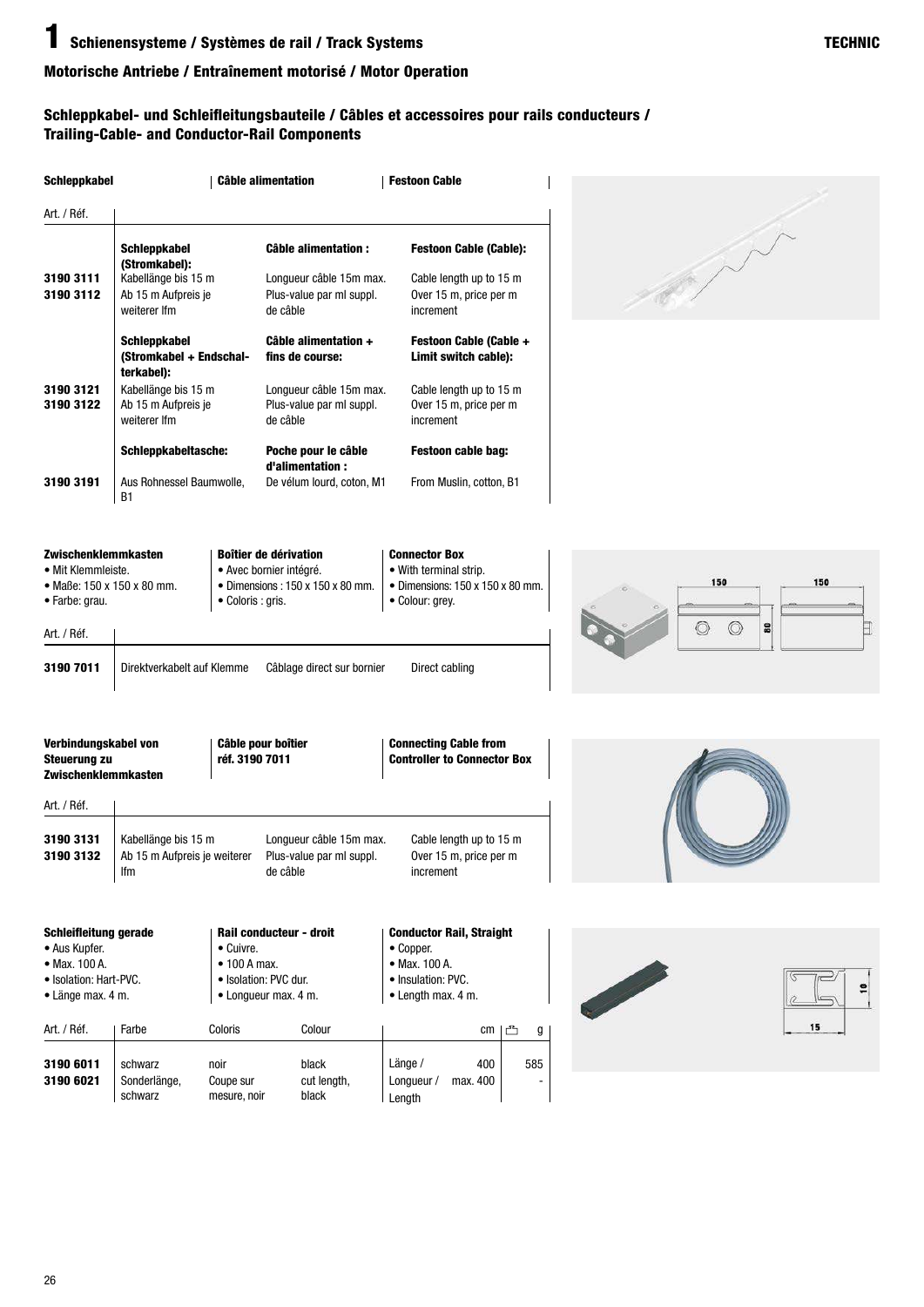### Schleppkabel- und Schleifleitungsbauteile / Câbles et accessoires pour rails conducteurs / Trailing-Cable- and Conductor-Rail Components

| Stromschiene gebogen<br>• Technische Beschreibung:                                                                                        | siehe Schleifleitung gerade.                                  | Rail conducteur - cintré<br>• Descriptif technique :<br>voir rail droit.                                       |                                                   | <b>Conductor Rail, Curved</b><br>• Technical details:<br>see conductor rail, straight.                                                                  |              |  |
|-------------------------------------------------------------------------------------------------------------------------------------------|---------------------------------------------------------------|----------------------------------------------------------------------------------------------------------------|---------------------------------------------------|---------------------------------------------------------------------------------------------------------------------------------------------------------|--------------|--|
| Art. / Réf.                                                                                                                               | Farbe                                                         | Coloris                                                                                                        | Colour                                            |                                                                                                                                                         | <b>△</b> g/m |  |
| 3190 6031                                                                                                                                 | Sonderbogen,<br>schwarz                                       | Cintre sur mesu-<br>re, noir                                                                                   | Custom curve,<br>black                            |                                                                                                                                                         | 585          |  |
| <b>Schleifleitung</b><br>$\bullet$ lnkl. Kappe.<br>• Querschnitt: 4-6 mm <sup>2</sup> .                                                   | Verbinder mit Einspeisung für                                 | • Avec embout.<br>• Pour section 4-6 mm <sup>2</sup> .                                                         | Raccord pour rail conducteur                      | <b>Track splice &amp; Power</b><br><b>Terminal Block for</b><br><b>Conductor Rail</b><br>• With splice cover.<br>• Cable Section: 4-6 mm <sup>2</sup> . |              |  |
| Art. / Réf.                                                                                                                               | Farbe                                                         | Coloris                                                                                                        | Colour                                            |                                                                                                                                                         | එ<br>g       |  |
| 3190 6111                                                                                                                                 | schwarz                                                       | noir                                                                                                           | black                                             |                                                                                                                                                         | 14           |  |
| • Inkl. Kappe.<br>$\bullet$ Querschnitt: 4 - 6 mm <sup>2</sup> .<br>Art. / Réf.<br>3190 6121                                              | <b>Einspeisung für Schleifleitung</b><br>Farbe<br>schwarz     | conducteur<br>• Avec embout.<br>• Pour section 4 - 6 mm <sup>2</sup> .<br>Coloris<br>noir                      | Point d'alimentation pour rail<br>Colour<br>black | <b>Power Terminal Block for</b><br><b>Conductor Rail</b><br>• With splice cover.<br>$\bullet$ Diameter: 4 - 6 mm <sup>2</sup> .                         | ᠿ<br>g<br>16 |  |
| $\bullet$ Querschnitt: 4 - 6 mm <sup>2</sup> .                                                                                            | Überfahrtkappe / Endkappe /<br>Einspeisung für Schleifleitung | d'alimentation pour rail<br>conducteur<br>• Pour section 4 - 6 mm <sup>2</sup> .                               | Embout de guidage avec point                      | <b>Single Conductor Rail End /</b><br><b>Power Terminal Block</b><br><b>Connection Cover</b><br>$\bullet$ Diameter: 4 - 6 mm <sup>2</sup> .             |              |  |
| Art. / Réf.                                                                                                                               | Farbe                                                         | Coloris                                                                                                        | Colour                                            |                                                                                                                                                         | එ<br>g       |  |
| 3190 6131                                                                                                                                 | schwarz                                                       | noir                                                                                                           | black                                             |                                                                                                                                                         | 14           |  |
| Einfach-Stromabnehmer<br>· Schleiflänge: 1 x 63 mm.<br>• Schleifkohlenwerkstoff:<br>Reinkohle.<br>$\bullet$ Bis max. 16 A.<br>Art. / Réf. |                                                               | Patin conducteur simple<br>• Longueur patin : 1 x 63 mm.<br>· Matériau patin : carbone.<br>$\bullet$ 16 A max. |                                                   | <b>Single Conductor Rail Contact</b><br>• Grinding length: 1 x 63 mm.<br>· Brush material: Pure carbon.<br>$\bullet$ Up to 16 A.                        | උ<br>g       |  |
| 3190 6161<br>3197 0422                                                                                                                    | Phase<br>Schutzleiter                                         |                                                                                                                | Conducteur de phase<br>Conducteur de protection   | Phase<br>Protective conductor                                                                                                                           | 26<br>26     |  |









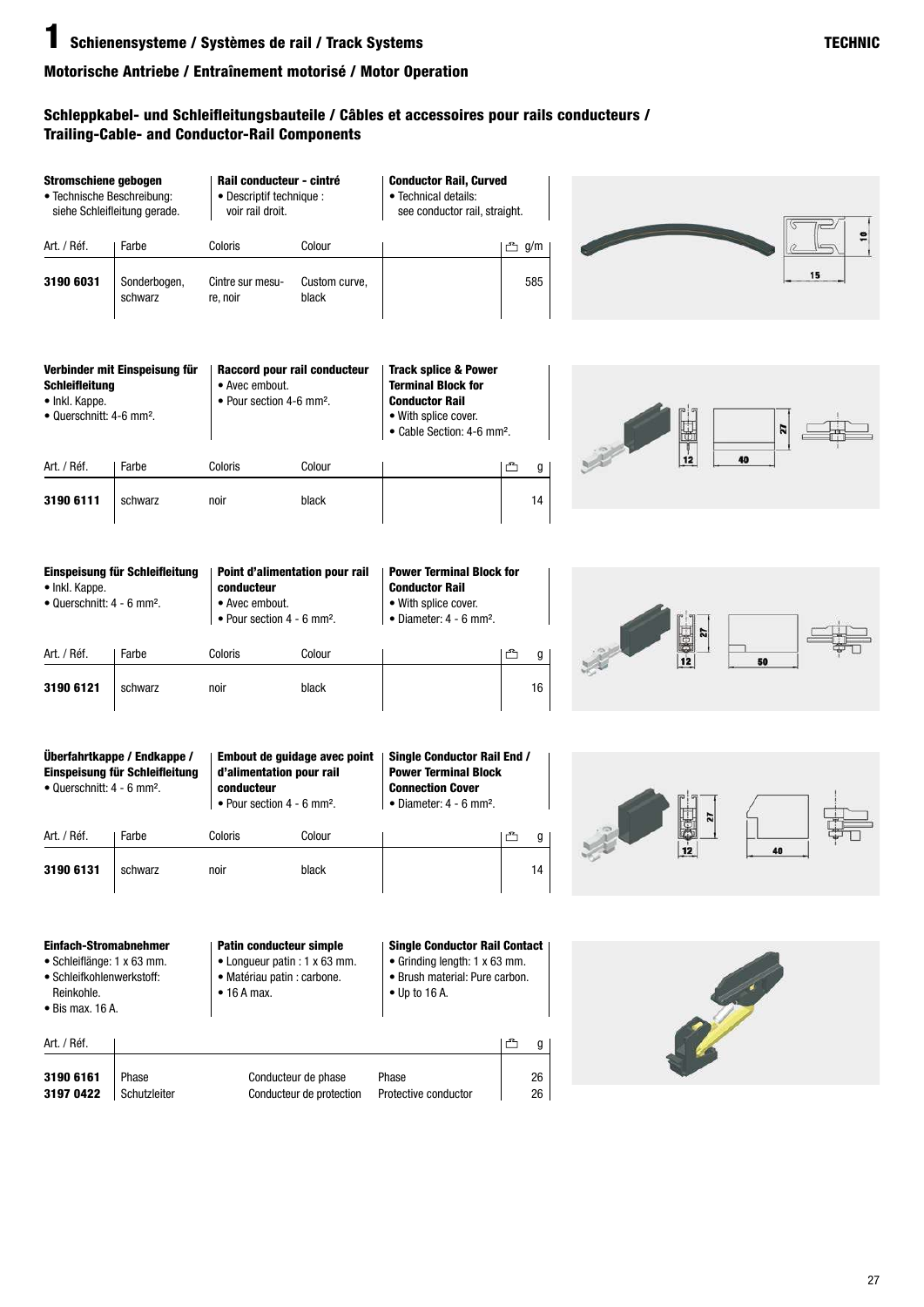### Schleppkabel- und Schleifleitungsbauteile / Câbles et accessoires pour rails conducteurs / Trailing-Cable- and Conductor-Rail Components

| Doppel-Stromabnehmer<br>• Schleiflänge: 2 x 50 mm.<br>• Schleifkohlenwerkstoff:<br>Reinkohle.<br>$\bullet$ Bis max, 35 A. |              | Patin conducteur double<br>• Longueur patin : $2 \times 50$ mm.<br>• Matériau patin : carbone.<br>$\bullet$ 35 A max. | <b>Double Conductor Rail</b><br><b>Contact</b><br>• Grinding length: $2 \times 50$ mm.<br>• Brush material: Pure carbon.<br>$\bullet$ Up to 35 A. |   |    |  |
|---------------------------------------------------------------------------------------------------------------------------|--------------|-----------------------------------------------------------------------------------------------------------------------|---------------------------------------------------------------------------------------------------------------------------------------------------|---|----|--|
| Art. / Réf.                                                                                                               |              |                                                                                                                       |                                                                                                                                                   | ථ | g  |  |
| 3197 0039                                                                                                                 | Phase        | Conducteur de phase                                                                                                   | Phase                                                                                                                                             |   | 42 |  |
| 3197 0040                                                                                                                 | Schutzleiter | Conducteur de protection                                                                                              | Protective conductor                                                                                                                              |   | 42 |  |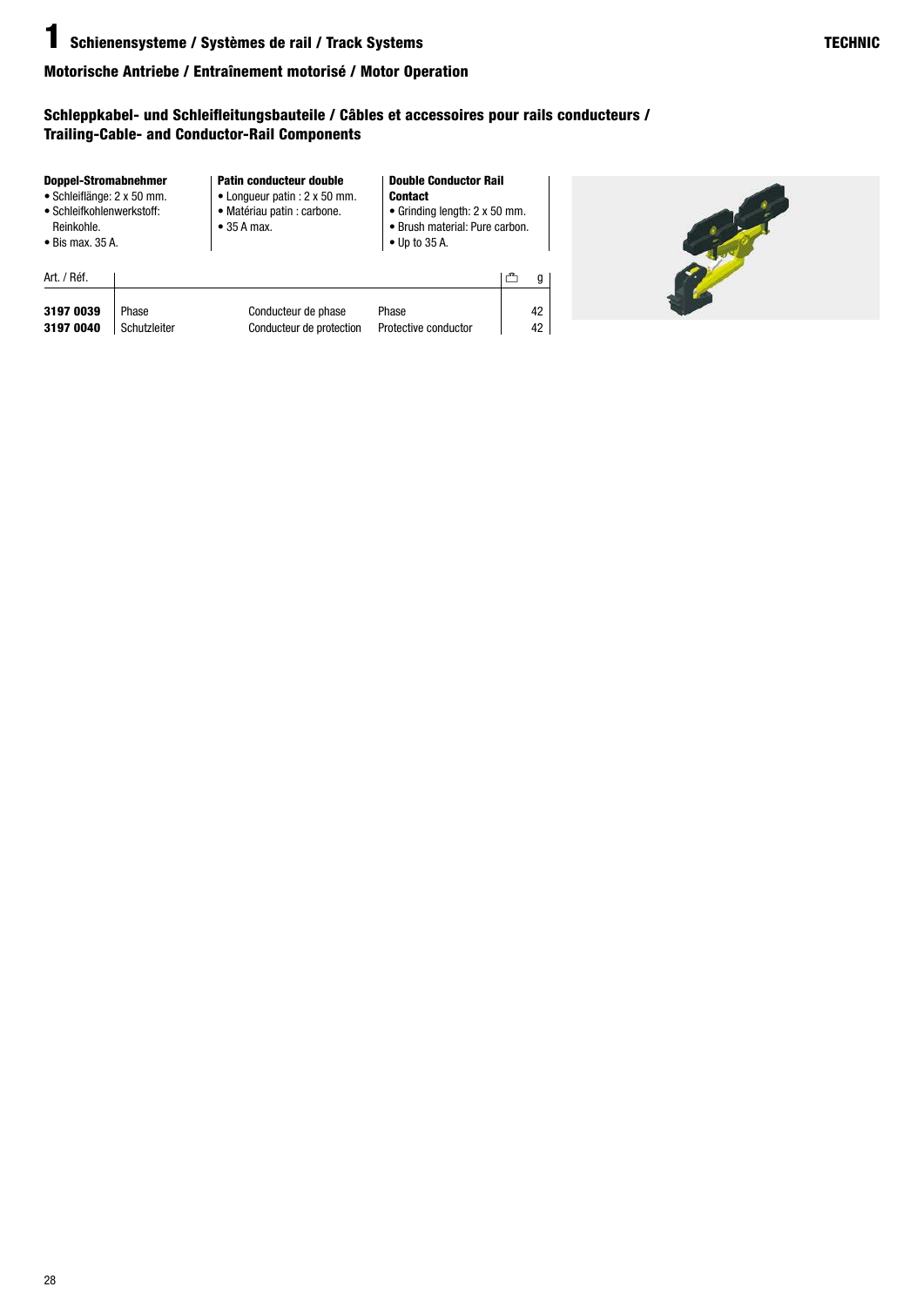#### G-FRAME Steuerungen für FRICTION-DRIVE Antriebe / Unités commande G-FRAME pour FRICTION-DRIVE / G-FRAME Controls for FRICTION-DRIVES

| Steuerung*<br>• Für feste Geschwindigkeit.<br>• AUF / STOPP / ZU.<br>• 1 x 230 VAC - 50 Hz.<br>• Für Direktverkabelung. | <b>FRICTION-DRIVE G-FRAME 54</b><br>$\bullet$ B x H x T: 444 x 220 x 550 mm.                                  | Unité commande G-FRAME 54<br>- vitesse fixe*<br>• Pour vitesse fixe.<br>• Ouvrir-stop-fermer.<br>• 1 x 230 VAC - 50 Hz.<br>• Câblage direct sur bornier<br>intégré.<br>$\bullet$ L x H x P : 444 x 220 x 550 mm.                        | Controller*<br>• For fixed speed.<br>voltages available.<br>• For direct cabling.                                                 | <b>FRICTION-DRIVE G-FRAME 54</b><br>• Open / Stop / Close functions.<br>• 1 x 230 VAC - 50 Hz - other<br>• W x H x D: 444 x 220 x 550 mm. | 0000                         |  |
|-------------------------------------------------------------------------------------------------------------------------|---------------------------------------------------------------------------------------------------------------|-----------------------------------------------------------------------------------------------------------------------------------------------------------------------------------------------------------------------------------------|-----------------------------------------------------------------------------------------------------------------------------------|-------------------------------------------------------------------------------------------------------------------------------------------|------------------------------|--|
| Art. / Réf.                                                                                                             |                                                                                                               |                                                                                                                                                                                                                                         |                                                                                                                                   |                                                                                                                                           |                              |  |
| 3180 1011                                                                                                               |                                                                                                               |                                                                                                                                                                                                                                         |                                                                                                                                   |                                                                                                                                           |                              |  |
| 2. Bedienstelle für feste<br>· Für Direktverkabelung.                                                                   | Geschwindigkeit G-FRAME DT*<br>• B x H x T: 337 x 125 x 175 mm.                                               | Boîtier de télécommande à fil<br><b>G-FRAME DT - vitesse fixe*</b><br>• Câblage direct sur bornier<br>intégré.<br>$\bullet$ L x H x P : 337 x 125 x 175 mm.                                                                             | • For direct cabling.                                                                                                             | <b>G-FRAME DT Remote Location</b><br>Panel (Fixed Speed)*<br>• W x H x D: 337 x 125 x 175 mm.                                             | <b>PO 0</b>                  |  |
| Art. / Réf.                                                                                                             |                                                                                                               |                                                                                                                                                                                                                                         |                                                                                                                                   | m                                                                                                                                         |                              |  |
| 3180 1021<br>3180 1022                                                                                                  | Ohne Kabel<br><b>Mit Kabel</b>                                                                                | Hors câble<br>Without cable<br>Avec câble<br>With cable                                                                                                                                                                                 |                                                                                                                                   | Kabellänge /<br>Longueur câble /<br>5                                                                                                     |                              |  |
| 3180 1023<br>3180 1024<br>3180 1025<br>3180 1029                                                                        | <b>Mit Kabel</b><br><b>Mit Kabel</b><br><b>Mit Kabel</b><br>Aufpreis Kabel<br>einseitig steckbar              | Avec câble<br>With cable<br>Avec câble<br>With cable<br>Avec câble<br>With cable<br>Plus-value connexi-<br>on par fiche-prise<br>one side                                                                                               | Cable pluggable on                                                                                                                | Length<br>10<br>15<br>20                                                                                                                  |                              |  |
| Steuerung*<br>• AUF / STOPP / ZU /<br>Potentiometer.<br>• 1 x 230 VAC - 50 Hz.<br>• Für Direktverkabelung.              | <b>FRICTION-DRIVE G-FRAME 54</b><br>• Für variable Geschwindigkeit.<br>• B x H x T: 444 x 220 x 550 mm.       | Unité commande G-FRAME 54<br>- vitesse fixe*<br>• Pour vitesse variable.<br>· Ouvrir-stop-fermer /<br>potentiomètre.<br>• 1 x 230 VAC - 50 Hz.<br>• Câblage direct sur bornier<br>intégré.<br>$\bullet$ L x H x P : 444 x 220 x 550 mm. | Controller*<br>• For variable speed.<br>• Open / Stop / Close /<br>potentiometer.<br>voltages available.<br>• For direct cabling. | <b>FRICTION-DRIVE G-FRAME 54</b><br>• 1 x 230 VAC - 50 Hz - other<br>• W x H x D: 444 x 220 x 550 mm.                                     | $\bullet\bullet\bullet\circ$ |  |
| Art. / Réf.                                                                                                             |                                                                                                               |                                                                                                                                                                                                                                         |                                                                                                                                   |                                                                                                                                           |                              |  |
| 3180 2011                                                                                                               |                                                                                                               |                                                                                                                                                                                                                                         |                                                                                                                                   |                                                                                                                                           |                              |  |
| 2. Bedienstelle für variable<br>· Für Direktverkabelung.                                                                | Geschwindigkeit G-FRAME DT*<br>$\bullet$ B x H x T: 337 x 125 x 175 mm.                                       | Boîtier de télécommande à fil<br>G-FRAME DT - vitesse variable*<br>• Câblage direct sur bornier<br>intégré.<br>$\bullet$ L x H x P : 337 x 125 x 175 mm.                                                                                | • For direct cabling.                                                                                                             | <b>G-FRAME DT Remote Location</b><br><b>Panel (Variable Speed)*</b><br>• W x H x D: 337 x 125 x 175 mm.                                   |                              |  |
| Art. / Réf.                                                                                                             |                                                                                                               |                                                                                                                                                                                                                                         |                                                                                                                                   | m                                                                                                                                         |                              |  |
| 3180 2021<br>3180 2022<br>3180 2023<br>3180 2024<br>3180 2025<br>3180 2029                                              | Ohne Kabel<br>Mit Kabel<br><b>Mit Kabel</b><br>Mit Kabel<br>Mit Kabel<br>Aufpreis Kabel<br>einseitig steckbar | Hors câble<br>Without cable<br>Avec câble<br>With cable<br>Avec câble<br>With cable<br>Avec câble<br>With cable<br>Avec câble<br>With cable<br>Plus-value connexi-<br>on par fiche-prise<br>one side                                    | Cable pluggable on                                                                                                                | Kabellänge /<br>Longueur câble / 5<br>Length<br>10<br>15<br>20                                                                            |                              |  |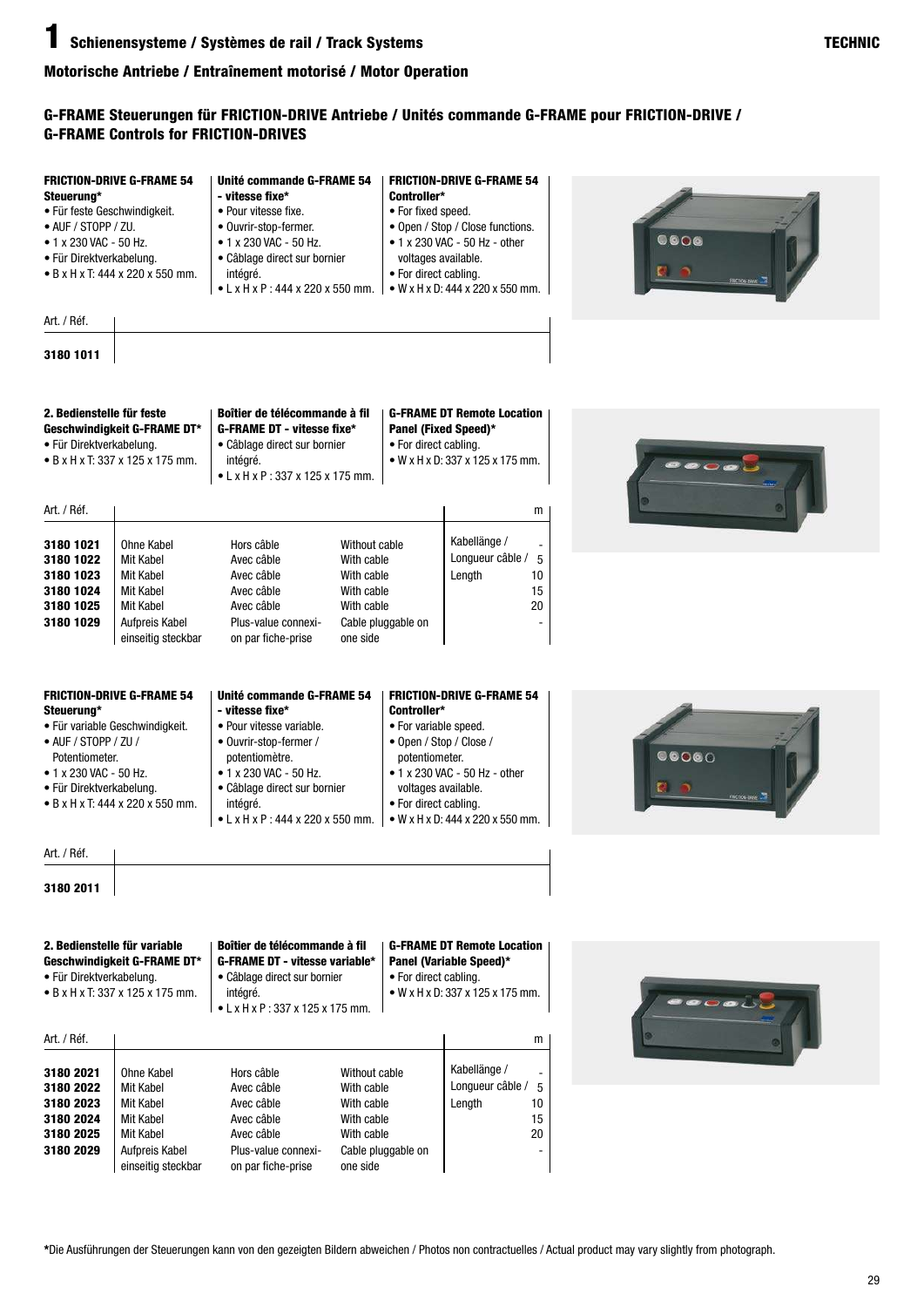#### G-FRAME Steuerungen für FRICTION-DRIVE Antriebe / Unités commande G-FRAME pour FRICTION-DRIVE / G-FRAME Controls for FRICTION-DRIVES

| Steuerung                                                                                                                                                              | Aufpreis für Zusatzausstattung                                                            | complémentaire                            | Plus-value pour équipement                                                                             | <b>Optional Accessories for</b><br><b>Control Unit</b>                                                                                                                          |
|------------------------------------------------------------------------------------------------------------------------------------------------------------------------|-------------------------------------------------------------------------------------------|-------------------------------------------|--------------------------------------------------------------------------------------------------------|---------------------------------------------------------------------------------------------------------------------------------------------------------------------------------|
| Art. / Réf.                                                                                                                                                            |                                                                                           |                                           |                                                                                                        |                                                                                                                                                                                 |
| 3180 9111<br>3180 9121                                                                                                                                                 | DMX Platine mit den<br>Funktionen:<br>AUF / ZU<br>AUF / ZU + Geschwindigkeit              |                                           | Platine DMX - fonctions :<br>Ouvrir-fermer<br>Ouvrir-fermer-réglage<br>vitesse                         | DMX card with following<br>functions:<br>Open / Close functions<br>Open / Close + speed<br>functions                                                                            |
| <b>Endschalter</b><br>• 2 Endschalter am Antrieb<br>angebaut.                                                                                                          |                                                                                           | <b>Fins de course</b><br>moteur.          | • 2 fins de course fixés sur                                                                           | <b>Limit Switch - Motor Mounted</b><br>• 2 motor mounted limit<br>switches.                                                                                                     |
| Art. / Réf.<br>3190 9011                                                                                                                                               | Aufpreis                                                                                  |                                           | Plus-value                                                                                             | Additional charge                                                                                                                                                               |
| <b>Endschalterkabel</b><br>• 2-adriges Kabel, 0,5 mm <sup>2</sup> .<br>• Farbe: grau.<br>• Einseitig loses Kabel.<br>Art. / Réf.                                       |                                                                                           | • Coloris : gris.<br>• 1 extrémité libre. | Câble pour fins de course<br>$\bullet$ Câble 2 fils / 0,5 mm <sup>2</sup> .                            | <b>Limit Switch Cable</b><br>• 2 conductor cable 0.5 mm <sup>2</sup> .<br>• Colour: grey.<br>• One end unwired.                                                                 |
| 3190 2011<br>3190 2012                                                                                                                                                 | Kabellänge bis 15 m<br>Ab 15 m Aufpreis je weiterer<br>lfm                                |                                           | Longueur câble 15m max.<br>Plus-value par ml suppl.<br>de câble                                        | Cable length up to 15 m<br>Over 15 m, price per m<br>increment                                                                                                                  |
| Not-Aus Taster für<br>DMX-Betrieb*                                                                                                                                     |                                                                                           | DMX)*                                     | Arrêt d'urgence externe<br>(conseillé, si pilotage par                                                 | <b>Emergency STOP Function for</b><br><b>DMX Operation*</b>                                                                                                                     |
| Art. / Réf.<br>2480 8011<br>2480 8021                                                                                                                                  | Not-Aus-Taster Taster mit<br>Kabel 25 m<br>Verlängerungskabel für<br>Not-Aus Taster, 25 m |                                           | Arrêt d'urgence externe<br>avec câble 25 m<br>Rallonge pour arrêt<br>d'urgence externe 25 m            | Emergency stop button<br>includes 25 m cable<br>Extension cable for<br><b>Emergency STOP DMX</b><br>function, 25 m                                                              |
| Funkfernbedienung +<br>Empfänger*<br>• Frequenz 433-434 MHz.<br>· Digitaler Pulscode.<br>• PLL-Synthesizer.<br>• Ohne Geschwindigkeits-<br>regulierung.<br>Art. / Réf. | • Schmalbandige FM-Modulation.                                                            |                                           | Télécommande radio*<br>· Emetteur et récepteur.<br>· Fréquence 433-434 MHz.<br>· Sans réglage vitesse. | Hand-Held Remote Control +<br>Receiver*<br>• Narrow band FM modulation.<br>• Frequency 433-434 MHz.<br>• Digital pulscode.<br>• PLL synthesizer.<br>• Without speed regulation. |
| 3180 9911                                                                                                                                                              |                                                                                           |                                           |                                                                                                        |                                                                                                                                                                                 |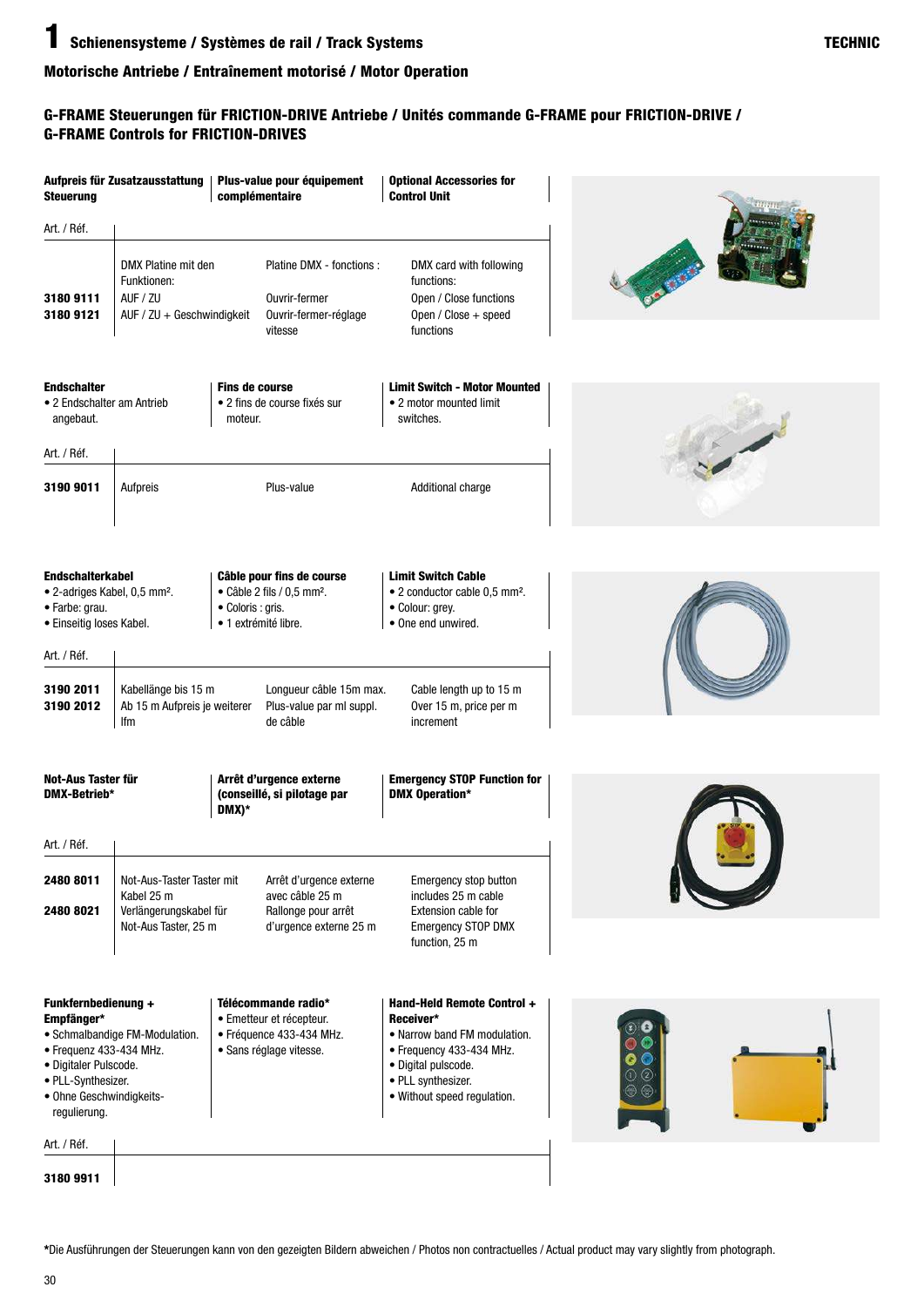• Fréquence 433-434 MHz. • Sans réglage vitesse.

#### G-FRAME Steuerungen für FRICTION-DRIVE Antriebe / Unités commande G-FRAME pour FRICTION-DRIVE / G-FRAME Controls for FRICTION-DRIVES

# Funkfernbedienung +

#### Empfänger + Notauskreis\* • Schmalbandige FM-Modulation.

- Frequenz 433-434 MHz.
- Digitaler Pulscode.
- PLL-Synthesizer.
- Ohne Geschwindigkeits regulierung.

#### Télécommande radio + Circuit Hand Held Remote Control d'arrêt d'urgence\* • Emetteur et récepteur. and Receiver with

- emergency stop circle\* • Narrow band FM modulation.
	- Frequency 433-434 MHz.
	- Digital pulse code.
	- PLL synthesizer.
	- Without speed control.



Art. / Réf.

3180 9912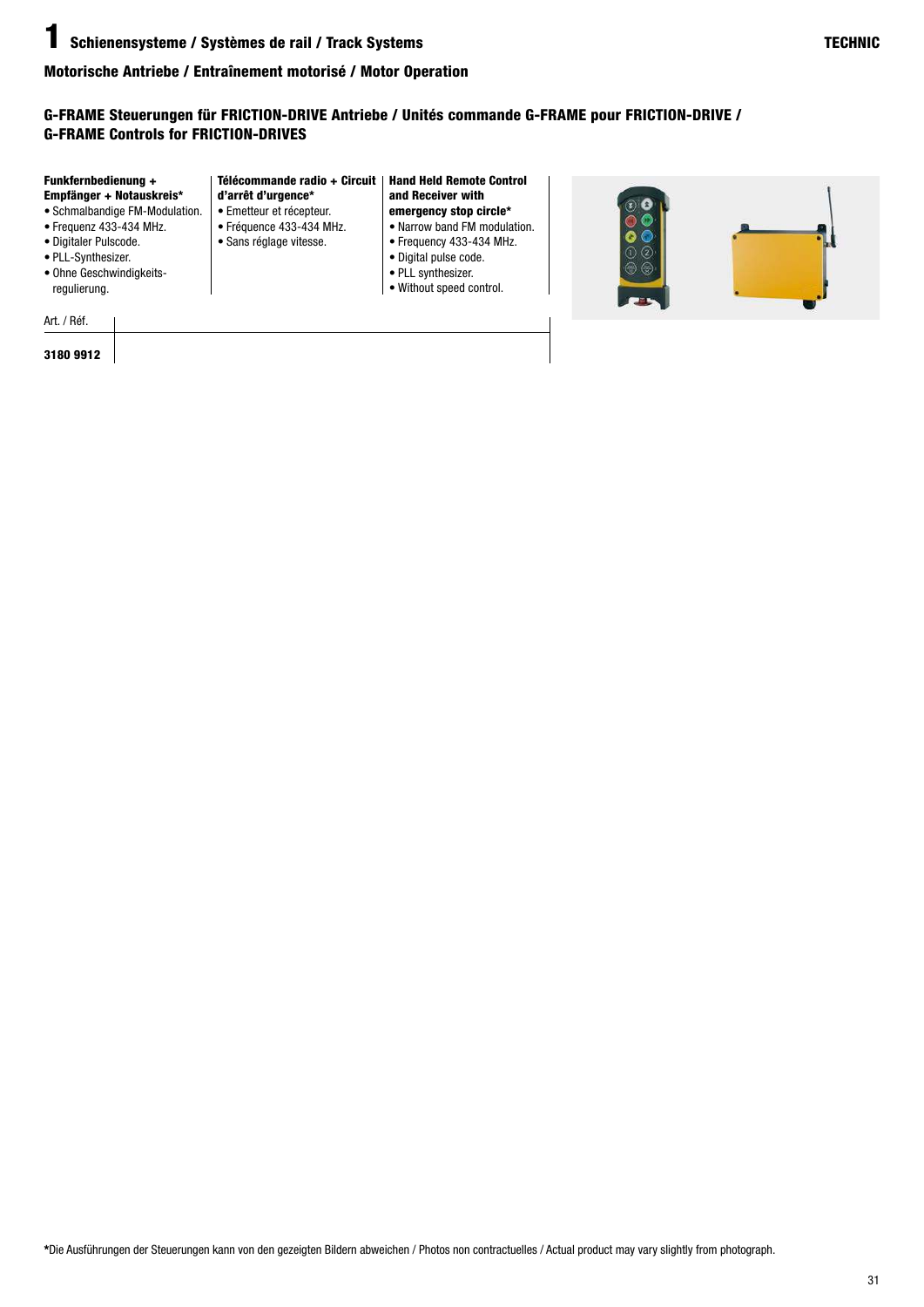## G-FRAME 54 Steuerung / Unité de commande G-FRAME 54 / G-FRAME 54 Control System

G-FRAME 54 Control System

speed applications. Very sturdy but lightweight, perfect for touring.

G-FRAME 54 control system is designed for fixed and variable

#### G-FRAME 54 Steuerung

Steuerungen im G-FRAME 54 Design für fixe und variable Geschwindigkeit. Sehr robust und trotzdem leicht, ideal für den Tourneebetrieb. Dank drehbarer Bedienkonsole standardmäßig 3 Aufbauvarianten mit einer Steuerung:

- 1 Stand-alone Betrieb in liegender Ausführung (siehe Abbildung).
- 2 Wandmontage in stehender Ausführung.
- 3 19" Montage.

### Möglichkeiten und Pluspunkte:

- Bedienwinkel kann einfach um 90° gedreht werden und ermöglicht so eine nachträg liche Wandmontage (Bild 2).
- Stapelfähig, mit thermischer Entkoppelung einer G-FRAME 54 Steuerung zur nächsten.
- Kabel- und Anschlussbuchsen schutz beim Handling.
- Schutz der Bedienelemente gegen unbeabsichtigte Betätigung.
- Gehäuse durchgehend aus 1,5 mm starkem Aluminium gefertigt. Sehr robust und trotzdem leicht. Ideal für den **Tourneebetrieb.**
- Allseitige Greifprofile.

#### **Optionale**

- Steuerungserweiterungen:
- Zwischenpositionen.
- Zweite Bedienstelle.
- Funksteuerung.
- Ansteuerung über DMX-Protokoll.

Die Ausführungen der Steuerungen kann von den gezeigten Bildern abweichen.

#### Unité de commande G-FRAME 54

Unité de commande pour vitesse fixe ou variable. De conception robuste et légère, idéale pour les tournées. Grâce à sa platine de commande

- adaptable, 3 variantes de montage possibles :
- 1 Version "stand-alone" pose horizontale. 2 Version "montage mural" -
- pose verticale. 3 Version "montage rack 19".
- Points forts :
- Platine de commande réversible de 90° permettant de transformer une version "stand-alone" en version ..montage mural" (image 2).
- Possibilité d'empiler plusieurs unités G-FRAME sans ponts thermiques.
- Protection des câbles et fiches. • Protection des points de pilotage.
- Châssis robuste et léger en aluminium, épaisseur 1,5 mm. Idéal pour les tournées.
- Profilés extérieurs sur le pour tour pour une bonne maniabilité.

#### Options :

- Positions intermédiaires.
- Boîtier de télécommande filaire.
- Télécommande par radio.
- Pilotage par DMX.

Photos non contractuelles.

- - DMX.
	- External/automation control functionality.

1 The innovative chassis allows 3 different installation options: 1 Horizontal mounting for stand alone applications. 2 Vertical mounting for wall mount applications. 3 19" standard rack mount. Control System Features: • By turning the chassis 90°, the controller can be used in a wall mount configuration via the supplied wall mount

- bracket (image 2). • Chassis design allows stacking of the control cabinets with no fear of thermal overload.
- Chasssis design protects XLR plugs from being disengaged.
- Recessed buttons prevents accidental activation of the system.
- Durable and light-weight 1,5 mm Aluminium frame.
- Stand-off housing profile on all sides of the control unit aides a variety of operational features.

# Options for control system:

- Intermediate stop positions.
- Remote location panel.
- Handheld wireless radio
- control
- 

Actual product may vary slightly from photograph.





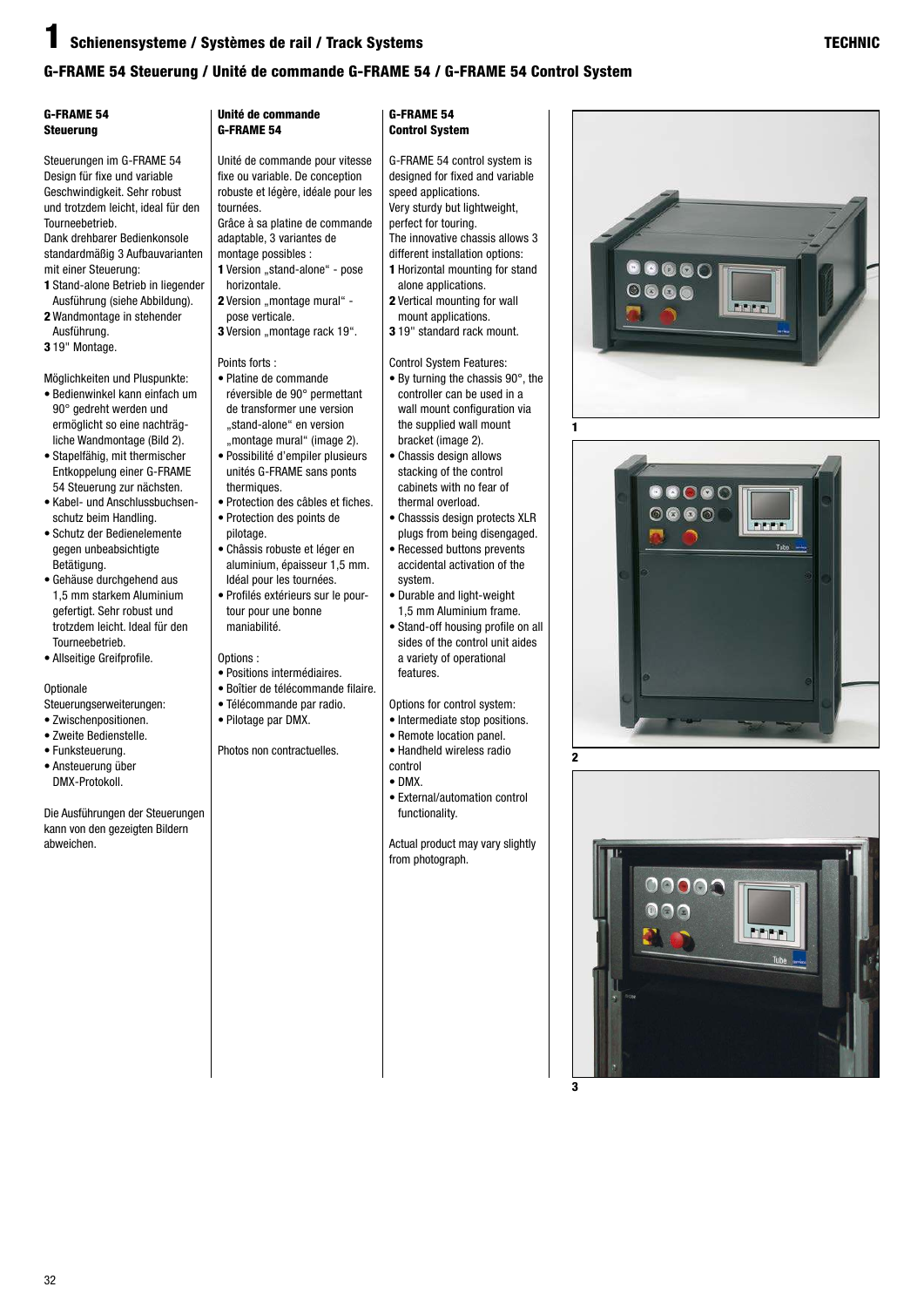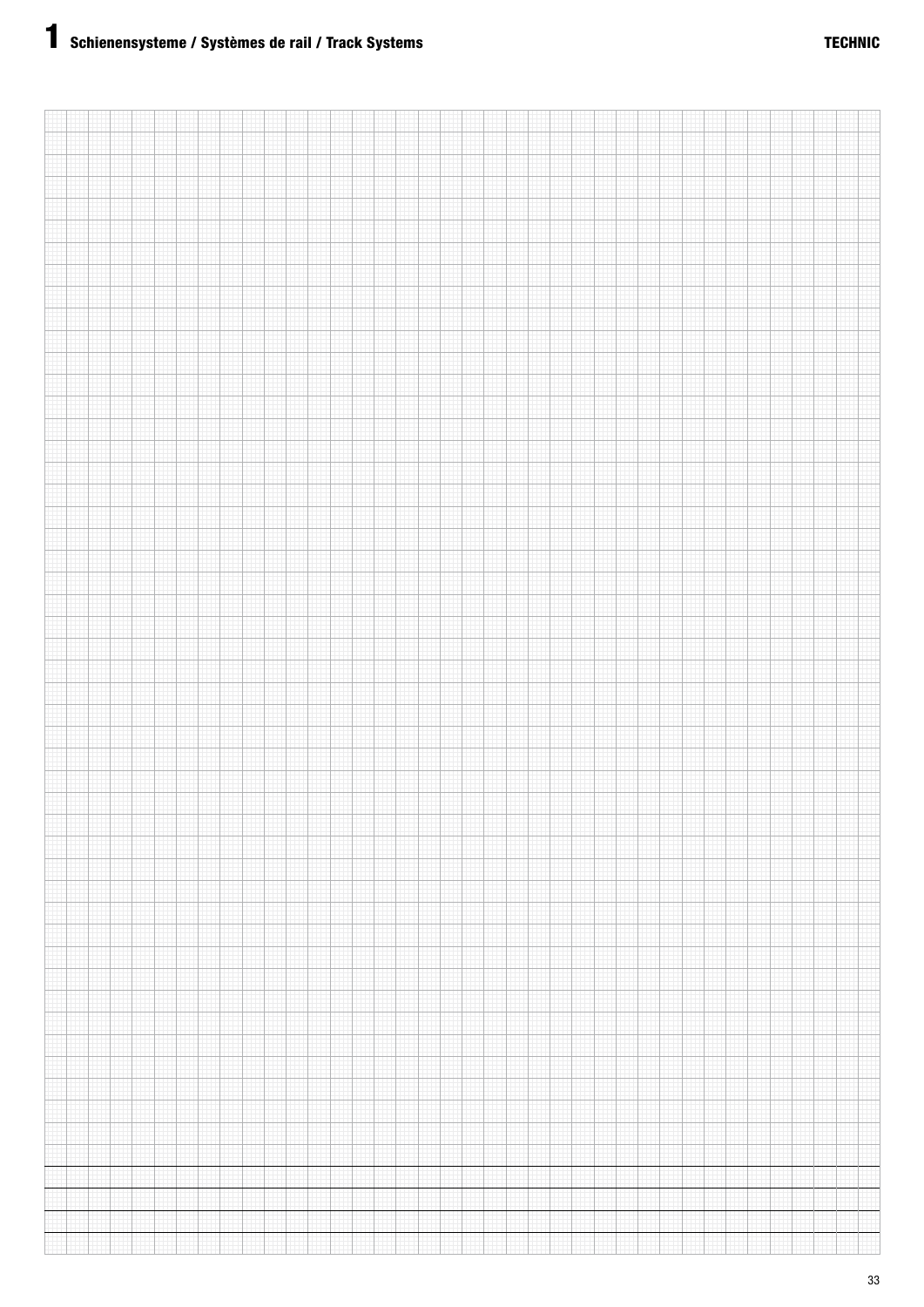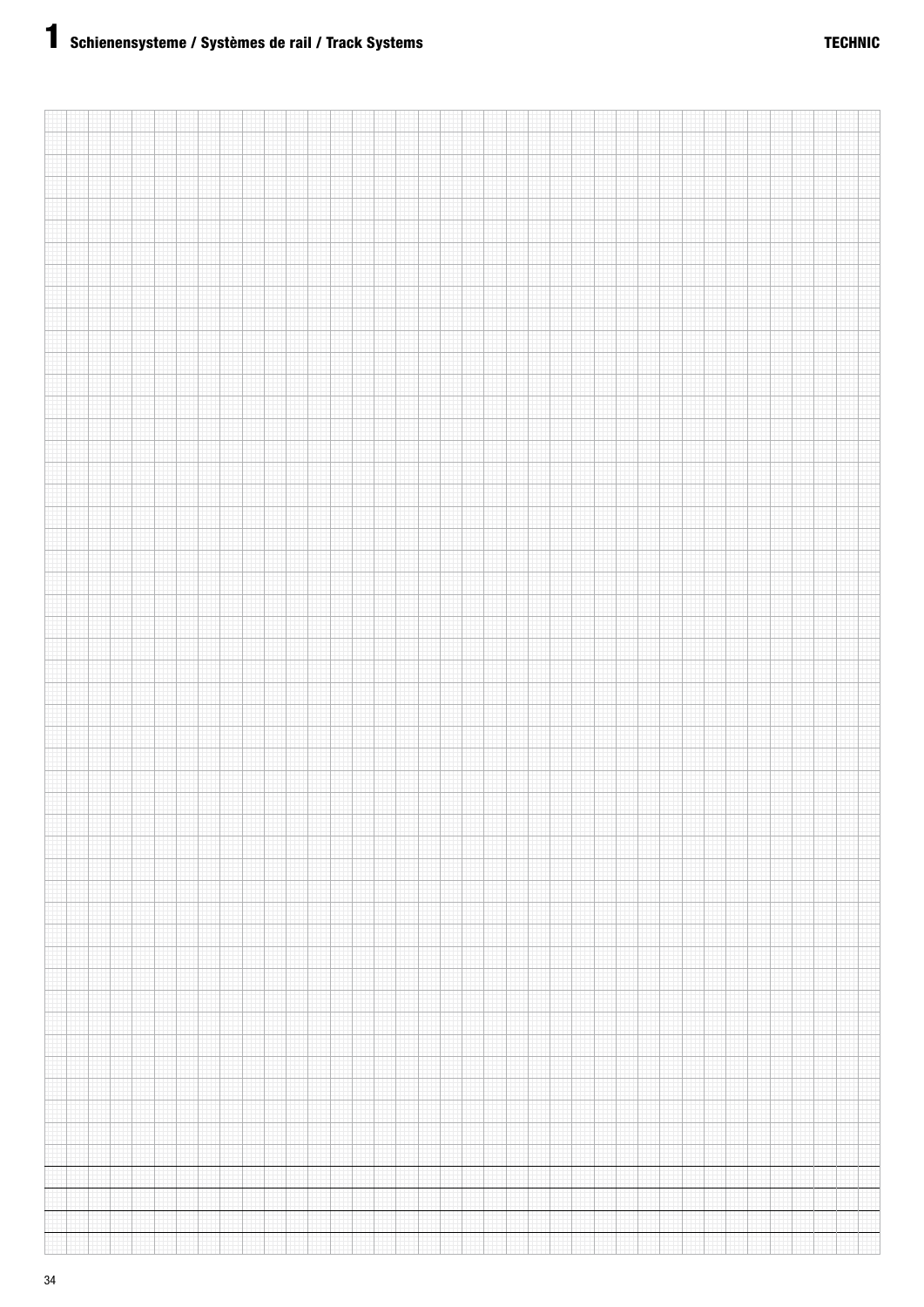| Geschäftszeiten / Heures d'ouverture /<br><b>Business hours</b> | Montag - Donnerstag / Lundi - jeudi / Monday - Thursday:                                                                                                                                                                                                                                                                                                             | 08.00 - 12.00 Uhr<br>13.00 - 17.00 Uhr                                             |
|-----------------------------------------------------------------|----------------------------------------------------------------------------------------------------------------------------------------------------------------------------------------------------------------------------------------------------------------------------------------------------------------------------------------------------------------------|------------------------------------------------------------------------------------|
|                                                                 | Freitag / Vendredi / Friday:                                                                                                                                                                                                                                                                                                                                         | 08.00 - 12.00 Uhr<br>13.00 - 15.30 Uhr                                             |
|                                                                 | Unsere Telefonzentrale ist durchgehend für Sie erreichbar, werktags von 08.00 - 17.30 Uhr,<br>freitags von 08.00 -16.30 Uhr / Notre standard est à votre disposition de 8.00 à 17.30 du<br>lundi au jeudi, et de 8.00 à 16.30 le vendredi / You can reach us at the phone Monday to<br>Thursday from 08:00 a.m. - 05:30 p.m., on Friday from 08:00 a.m. - 04:30 p.m. |                                                                                    |
|                                                                 | Außerhalb der Geschäftszeiten können Sie auf unserem Anrufbeantworter zeitlich unbe-<br>grenzt Ihre Nachrichten hinterlassen / En dehors de ces horaires, vous pouvez nous laisser<br>un message sur notre répondeur téléphonique / Outside normal business hours, please<br>leave a message and we will get back to you the next business day.                      |                                                                                    |
| <b>Anschriften / Adresses / Address</b>                         | Lieferanschrift / Adresse de livraison / Shipping address:                                                                                                                                                                                                                                                                                                           | <b>GERRIETS GmbH</b><br>Bühnenbedarf<br>Im Kirchenhürstle 5 - 7<br>D-79224 Umkirch |
|                                                                 | Postanschrift / Adresse postale / Mail address:                                                                                                                                                                                                                                                                                                                      | <b>GERRIETS GmbH</b><br>Bühnenbedarf<br>Postfach 1154<br>D-79220 Umkirch           |
| Telefonnummern / Téléphone /<br><b>Phone Numbers</b>            | Zentrale / Standard / Telephone switchboard:                                                                                                                                                                                                                                                                                                                         | $+497665 - 9600$                                                                   |
|                                                                 | Verkauf / Vente / Sales:                                                                                                                                                                                                                                                                                                                                             | +49 7665 - 960 320                                                                 |
|                                                                 | Versandauskunft / Service expédition / Shipping Department:                                                                                                                                                                                                                                                                                                          | +49 7665 - 960 126                                                                 |
|                                                                 | Buchhaltung / Comptabilité / Accounting Department:                                                                                                                                                                                                                                                                                                                  | +49 7665 - 960 170                                                                 |
| Telefax / Télécopie / Fax numbers                               | Zentrale / Standard / General Inquiry:                                                                                                                                                                                                                                                                                                                               | +49 7665 - 960 125                                                                 |
| <b>Online</b>                                                   | Internet<br>E-mail                                                                                                                                                                                                                                                                                                                                                   | www.gerriets.com<br>info@gerriets.com                                              |
|                                                                 | Handelsregister Freiburg / Registre de commerce Freiburg / Commercial register, Freiburg:<br>UST-ID-Nr. / Numéro Identification TVA / Tax number:                                                                                                                                                                                                                    | <b>HRB-Nr. 2678</b><br>142191543                                                   |
|                                                                 | Geschäftsführer / Gérants / Managing Directors:                                                                                                                                                                                                                                                                                                                      | <b>Hannes Gerriets</b><br><b>Bernd Baumeister</b>                                  |